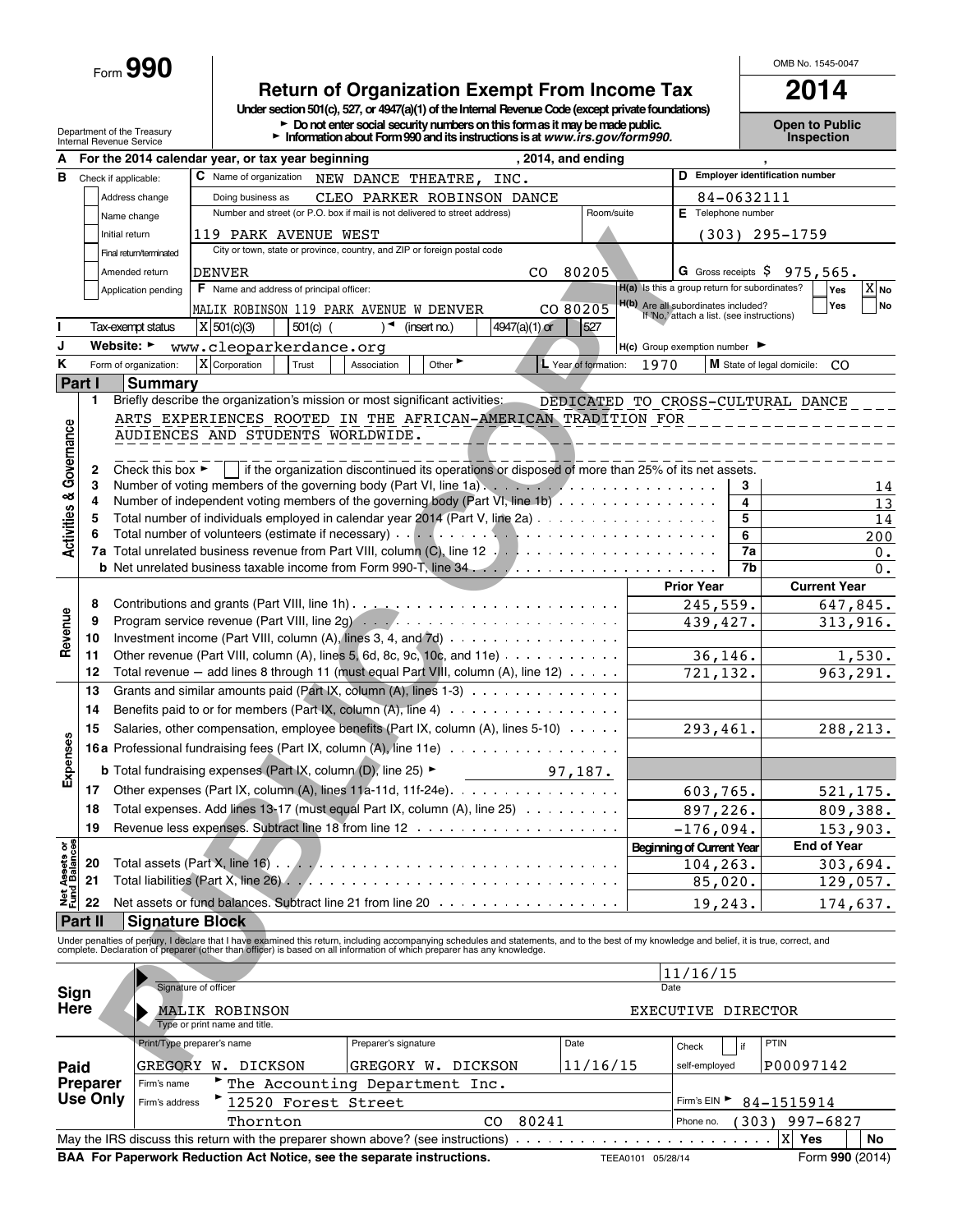|                 |            |                                    | Form 990 (2014) NEW DANCE THEATRE, INC.                 |                                                           |                                |                                                                                                                                          |                                     | 84-0632111 | Page 2            |
|-----------------|------------|------------------------------------|---------------------------------------------------------|-----------------------------------------------------------|--------------------------------|------------------------------------------------------------------------------------------------------------------------------------------|-------------------------------------|------------|-------------------|
| <b>Part III</b> |            |                                    |                                                         | <b>Statement of Program Service Accomplishments</b>       |                                |                                                                                                                                          |                                     |            |                   |
|                 |            |                                    |                                                         |                                                           |                                |                                                                                                                                          |                                     |            |                   |
| 1.              |            |                                    | Briefly describe the organization's mission:            |                                                           |                                |                                                                                                                                          |                                     |            |                   |
|                 |            |                                    | DEDICATED TO CROSS-CULTURAL DANCE                       |                                                           |                                |                                                                                                                                          |                                     |            |                   |
|                 |            |                                    |                                                         |                                                           |                                | ARTS EXPERIENCES ROOTED IN THE AFRICAN-AMERICAN TRADITION FOR _______                                                                    |                                     |            |                   |
|                 |            |                                    | AUDIENCES AND STUDENTS WORLDWIDE.                       |                                                           |                                |                                                                                                                                          |                                     |            |                   |
|                 |            |                                    |                                                         |                                                           |                                |                                                                                                                                          |                                     |            |                   |
| 2               |            |                                    |                                                         |                                                           |                                | Did the organization undertake any significant program services during the year which were not listed on the prior                       |                                     |            |                   |
|                 |            |                                    |                                                         |                                                           |                                |                                                                                                                                          |                                     | Yes        | No<br>X           |
|                 |            |                                    | If 'Yes,' describe these new services on Schedule O.    |                                                           |                                |                                                                                                                                          |                                     |            |                   |
| 3               |            |                                    |                                                         |                                                           |                                | Did the organization cease conducting, or make significant changes in how it conducts, any program services?                             |                                     | Yes        | No<br>$\mathbf x$ |
|                 |            |                                    | If 'Yes,' describe these changes on Schedule O.         |                                                           |                                |                                                                                                                                          |                                     |            |                   |
| 4               |            |                                    |                                                         |                                                           |                                | Describe the organization's program service accomplishments for each of its three largest program services, as measured by expenses.     |                                     |            |                   |
|                 |            |                                    | and revenue, if any, for each program service reported. |                                                           |                                | Section 501(c)(3) and 501(c)(4) organizations are required to report the amount of grants and allocations to others, the total expenses, |                                     |            |                   |
|                 |            |                                    |                                                         |                                                           |                                |                                                                                                                                          |                                     |            |                   |
|                 | 4 a (Code: |                                    |                                                         | ) (Expenses $\sin 47, 409$ , including grants of $\sin 5$ |                                |                                                                                                                                          | $0.$ ) (Revenue                     | \$         | $0.$ )            |
|                 |            |                                    |                                                         |                                                           |                                | OUTREACH PROGRAMS - SERVICES TO SCHOOLS ACROSS A SIX COUNTY REGION                                                                       |                                     |            |                   |
|                 |            |                                    |                                                         |                                                           |                                |                                                                                                                                          |                                     |            |                   |
|                 |            |                                    |                                                         |                                                           | ____ <b>_</b> ___ <b>_</b> ___ |                                                                                                                                          |                                     |            |                   |
|                 |            |                                    |                                                         |                                                           |                                |                                                                                                                                          |                                     |            |                   |
|                 |            |                                    |                                                         |                                                           |                                |                                                                                                                                          |                                     |            |                   |
|                 |            |                                    |                                                         |                                                           |                                |                                                                                                                                          |                                     |            |                   |
|                 |            |                                    |                                                         |                                                           | /_ _ _ <i>_ _ _ _ _</i> _      |                                                                                                                                          |                                     |            |                   |
|                 |            |                                    |                                                         |                                                           |                                |                                                                                                                                          |                                     |            |                   |
|                 |            |                                    |                                                         |                                                           |                                |                                                                                                                                          |                                     |            |                   |
|                 |            |                                    |                                                         |                                                           |                                |                                                                                                                                          |                                     |            |                   |
|                 |            |                                    |                                                         |                                                           |                                |                                                                                                                                          |                                     |            |                   |
|                 |            |                                    |                                                         |                                                           |                                |                                                                                                                                          |                                     |            |                   |
|                 |            |                                    |                                                         |                                                           |                                |                                                                                                                                          |                                     |            |                   |
|                 | 4 b (Code: |                                    | ) (Expenses \$                                          | 435, 976. including grants of                             |                                | $\mathsf{S}$                                                                                                                             | $0.$ ) (Revenue                     | \$         | $115,887.$ )      |
|                 |            |                                    |                                                         | DANCE COMPANY - CONCERT PERFORMANCES & TOURING            |                                |                                                                                                                                          |                                     |            |                   |
|                 |            |                                    |                                                         |                                                           |                                |                                                                                                                                          |                                     |            |                   |
|                 |            |                                    |                                                         |                                                           |                                |                                                                                                                                          |                                     |            |                   |
|                 |            |                                    |                                                         |                                                           |                                |                                                                                                                                          |                                     |            |                   |
|                 |            |                                    |                                                         |                                                           |                                |                                                                                                                                          |                                     |            |                   |
|                 |            |                                    |                                                         |                                                           |                                |                                                                                                                                          |                                     |            |                   |
|                 |            |                                    |                                                         |                                                           |                                |                                                                                                                                          |                                     |            |                   |
|                 |            |                                    |                                                         |                                                           |                                |                                                                                                                                          |                                     |            |                   |
|                 |            |                                    |                                                         |                                                           |                                |                                                                                                                                          |                                     |            |                   |
|                 |            |                                    |                                                         |                                                           |                                |                                                                                                                                          |                                     |            |                   |
|                 |            |                                    |                                                         |                                                           |                                |                                                                                                                                          |                                     |            |                   |
|                 |            |                                    |                                                         |                                                           |                                |                                                                                                                                          |                                     |            |                   |
|                 |            |                                    |                                                         |                                                           |                                |                                                                                                                                          |                                     |            |                   |
|                 | 4 c (Code: |                                    | ) (Expenses \$                                          | 153,837. including grants of \$                           |                                |                                                                                                                                          | 0. $($ Revenue $\,$ \$ 136,428. $)$ |            |                   |
|                 |            |                                    |                                                         |                                                           |                                | DANCE SCHOOL - INSTRUCTION AND TRAINING FOR THE PROFESSIONAL DANCE                                                                       |                                     |            |                   |
|                 |            |                                    | COMPANY AND THE GENERAL PUBLIC                          |                                                           |                                |                                                                                                                                          |                                     |            |                   |
|                 |            |                                    |                                                         |                                                           |                                |                                                                                                                                          |                                     |            |                   |
|                 |            |                                    |                                                         |                                                           |                                |                                                                                                                                          |                                     |            |                   |
|                 |            |                                    |                                                         |                                                           |                                |                                                                                                                                          |                                     |            |                   |
|                 |            |                                    |                                                         |                                                           |                                |                                                                                                                                          |                                     |            |                   |
|                 |            |                                    |                                                         |                                                           |                                |                                                                                                                                          |                                     |            |                   |
|                 |            |                                    |                                                         |                                                           |                                |                                                                                                                                          |                                     |            |                   |
|                 |            |                                    |                                                         |                                                           |                                |                                                                                                                                          |                                     |            |                   |
|                 |            |                                    |                                                         |                                                           |                                |                                                                                                                                          |                                     |            |                   |
|                 |            |                                    |                                                         |                                                           |                                |                                                                                                                                          |                                     |            |                   |
|                 |            |                                    |                                                         |                                                           |                                |                                                                                                                                          |                                     |            |                   |
|                 |            |                                    |                                                         |                                                           |                                |                                                                                                                                          |                                     |            |                   |
|                 |            |                                    | 4 d Other program services. (Describe in Schedule O.)   |                                                           |                                |                                                                                                                                          |                                     |            |                   |
|                 | (Expenses  | \$.                                |                                                         | including grants of                                       | Ş.                             |                                                                                                                                          | ) (Revenue \$                       |            |                   |
|                 |            | 4 e Total program service expenses |                                                         | 637,222.                                                  |                                |                                                                                                                                          |                                     |            |                   |
| <b>BAA</b>      |            |                                    |                                                         |                                                           | TEEA0102 05/28/14              |                                                                                                                                          |                                     |            | Form 990 (2014)   |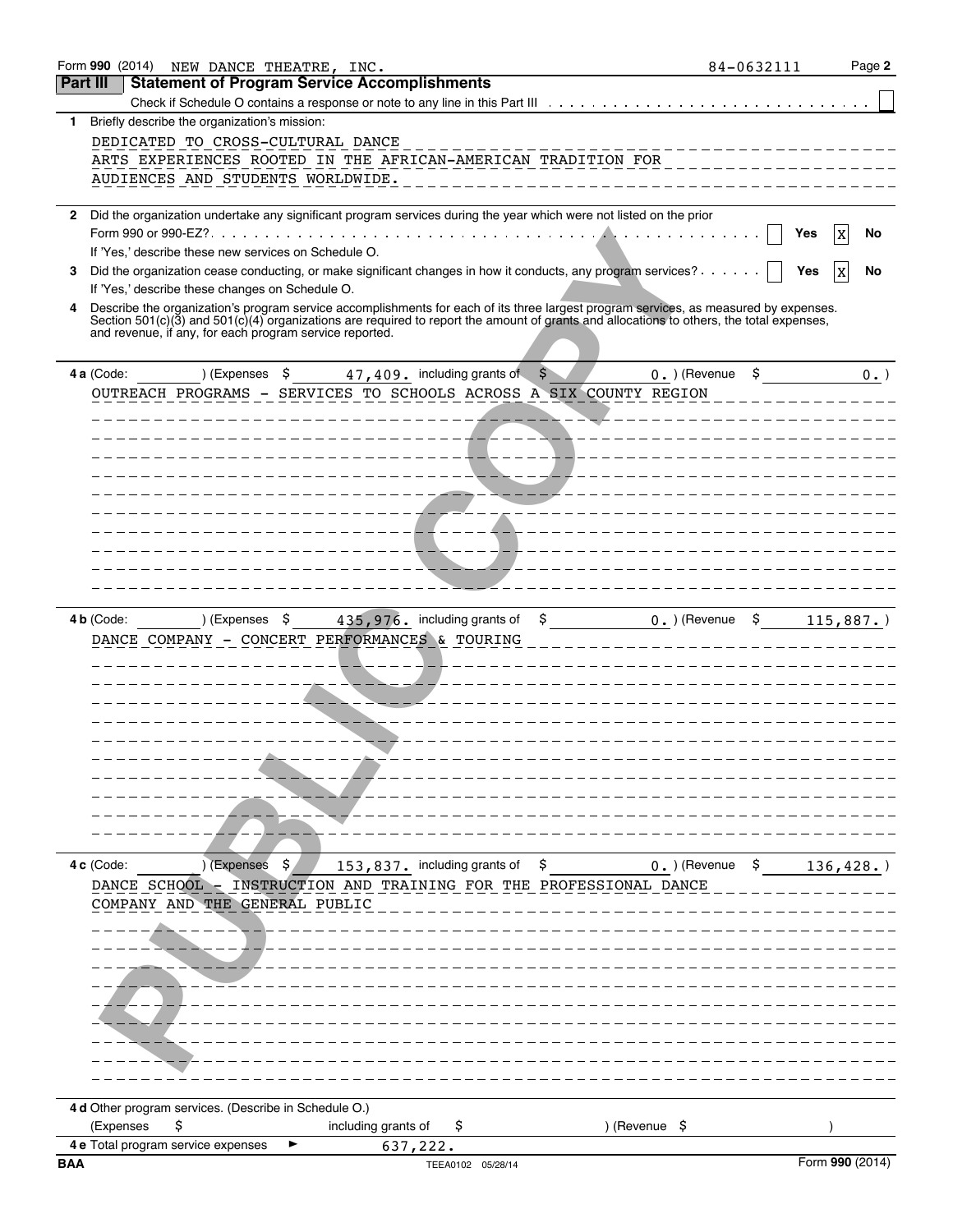Form **990** (2014) Page **3** NEW DANCE THEATRE, INC.  $84-0632111$ 

|     | <b>Checklist of Required Schedules</b><br><b>Part IV</b>                                                                                                                                                                                                                                                                                                                                                                    |                 |     |    |
|-----|-----------------------------------------------------------------------------------------------------------------------------------------------------------------------------------------------------------------------------------------------------------------------------------------------------------------------------------------------------------------------------------------------------------------------------|-----------------|-----|----|
|     |                                                                                                                                                                                                                                                                                                                                                                                                                             |                 | Yes | No |
|     | 1 Is the organization described in section $501(c)(3)$ or $4947(a)(1)$ (other than a private foundation)? If 'Yes,' complete                                                                                                                                                                                                                                                                                                | $\mathbf{1}$    | X   |    |
| 2   | Is the organization required to complete Schedule B, Schedule of Contributors (see instructions)?                                                                                                                                                                                                                                                                                                                           | $\overline{2}$  | X   |    |
| 3   | Did the organization engage in direct or indirect political campaign activities on behalf of or in opposition to candidates                                                                                                                                                                                                                                                                                                 | 3               |     | X  |
|     | Section 501(c)(3) organizations. Did the organization engage in lobbying activities, or have a section 501(h) election                                                                                                                                                                                                                                                                                                      | 4               |     | X  |
| 5   | Is the organization a section $501(c)(4)$ , $501(c)(5)$ , or $501(c)(6)$ organization that receives membership dues,<br>assessments, or similar amounts as defined in Revenue Procedure 98-19? If 'Yes,' complete Schedule C, Part III                                                                                                                                                                                      | 5               |     | X  |
| 6   | Did the organization maintain any donor advised funds or any similar funds or accounts for which donors have the right<br>to provide advice on the distribution or investment of amounts in such funds or accounts? If 'Yes,' complete Schedule D,                                                                                                                                                                          | 6               |     | X  |
| 7   | Did the organization receive or hold a conservation easement, including easements to preserve open space, the                                                                                                                                                                                                                                                                                                               | $\overline{7}$  |     | X  |
| 8   | Did the organization maintain collections of works of art, historical treasures, or other similar assets? If 'Yes,'                                                                                                                                                                                                                                                                                                         | 8               |     | X  |
| 9   | Did the organization report an amount in Part X, line 21, for escrow or custodial account liability; serve as a custodian<br>for amounts not listed in Part X; or provide credit counseling, debt management, credit repair, or debt negotiation<br>services? If 'Yes,' complete Schedule D, Part IV $\ldots$ , $\ldots$ , $\ldots$ , $\ldots$ , $\ldots$ , $\ldots$ , $\ldots$ , $\ldots$ , $\ldots$ , $\ldots$ , $\ldots$ | 9               |     | X  |
| 10  | Did the organization, directly or through a related organization, hold assets in temporarily restricted endowments,                                                                                                                                                                                                                                                                                                         | 10              |     | X  |
|     | 11 If the organization's answer to any of the following questions is 'Yes', then complete Schedule D, Parts VI, VII, VIII, IX,<br>or X as applicable.                                                                                                                                                                                                                                                                       |                 |     |    |
|     | a Did the organization report an amount for land, buildings and equipment in Part X, line 10? If 'Yes,' complete Schedule                                                                                                                                                                                                                                                                                                   | 11a             | X   |    |
|     | <b>b</b> Did the organization report an amount for investments – other securities in Part X, line 12 that is 5% or more of its total                                                                                                                                                                                                                                                                                        | 11 <sub>b</sub> |     | X  |
|     | c Did the organization report an amount for investments – program related in Part X, line 13 that is 5% or more of its total                                                                                                                                                                                                                                                                                                | 11c             |     | X  |
|     | d Did the organization report an amount for other assets in Part X, line 15 that is 5% or more of its total assets reported                                                                                                                                                                                                                                                                                                 | 11d             | X   |    |
|     | e Did the organization report an amount for other liabilities in Part X, line 25? If 'Yes,' complete Schedule D, Part $X_1, \ldots, X_n$                                                                                                                                                                                                                                                                                    | 11e             |     | X  |
|     | f Did the organization's separate or consolidated financial statements for the tax year include a footnote that addresses<br>the organization's liability for uncertain tax positions under FIN 48 (ASC 740)? If 'Yes,' complete Schedule D, Part $X \cdot \cdot \cdot$                                                                                                                                                     | 11f             |     | X  |
|     | 12 a Did the organization obtain separate, independent audited financial statements for the tax year? If 'Yes,' complete                                                                                                                                                                                                                                                                                                    | 12a             | X   |    |
|     | <b>b</b> Was the organization included in consolidated, independent audited financial statements for the tax year? If 'Yes,' and<br>if the organization answered 'No' to line 12a, then completing Schedule D, Parts XI and XII is optional with mean was alled                                                                                                                                                             | 12 b            |     | Χ  |
|     |                                                                                                                                                                                                                                                                                                                                                                                                                             | 13              |     | X  |
|     |                                                                                                                                                                                                                                                                                                                                                                                                                             | 14a             |     | X  |
|     | <b>b</b> Did the organization have aggregate revenues or expenses of more than \$10,000 from grantmaking, fundraising,<br>business, investment, and program service activities outside the United States, or aggregate foreign investments valued                                                                                                                                                                           | 14b             |     | X  |
|     | 15 Did the organization report on Part IX, column (A), line 3, more than \$5,000 of grants or other assistance to or for any                                                                                                                                                                                                                                                                                                | 15              |     | X  |
| 16  | Did the organization report on Part IX, column (A), line 3, more than \$5,000 of aggregate grants or other assistance to                                                                                                                                                                                                                                                                                                    | 16              |     | X  |
| 17  | Did the organization report a total of more than \$15,000 of expenses for professional fundraising services on Part IX,                                                                                                                                                                                                                                                                                                     | 17              |     | X  |
| 18. | Did the organization report more than \$15,000 total of fundraising event gross income and contributions on Part VIII,                                                                                                                                                                                                                                                                                                      | 18              |     | X  |
| 19  | Did the organization report more than \$15,000 of gross income from gaming activities on Part VIII, line 9a? If 'Yes,'                                                                                                                                                                                                                                                                                                      | 19              |     | X  |
|     |                                                                                                                                                                                                                                                                                                                                                                                                                             | 20              |     | X  |
|     | b If 'Yes' to line 20a, did the organization attach a copy of its audited financial statements to this return?                                                                                                                                                                                                                                                                                                              | 20 <sub>b</sub> |     |    |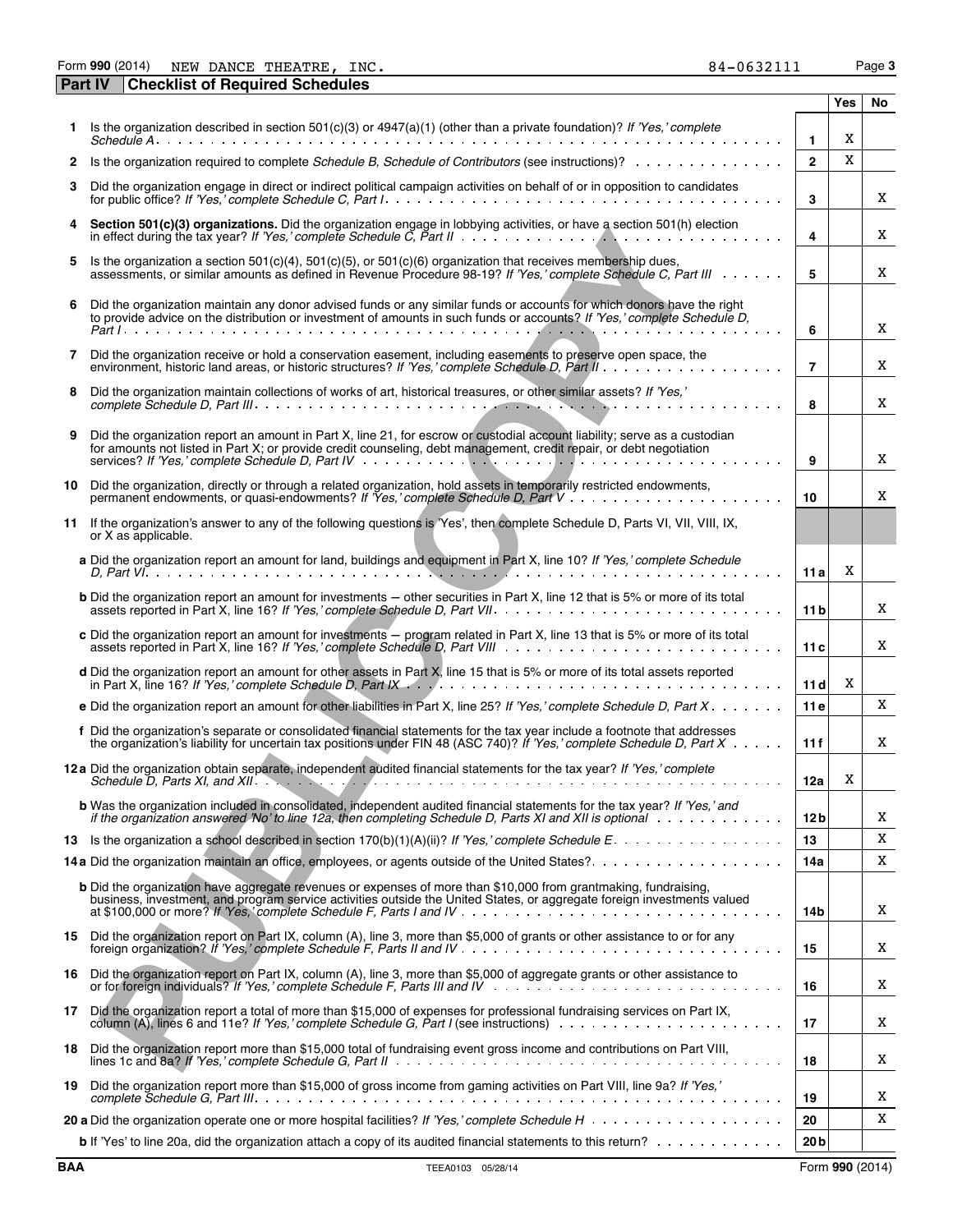Form **990** (2014) Page **4** NEW DANCE THEATRE, INC.  $84-0632111$ 

| 84-0632111 |
|------------|
|            |

| age | п |
|-----|---|
|     |   |

| <b>Part IV</b> | <b>Checklist of Required Schedules</b> (continued)                                                                                                                                                                                                                     |                 |                 |    |
|----------------|------------------------------------------------------------------------------------------------------------------------------------------------------------------------------------------------------------------------------------------------------------------------|-----------------|-----------------|----|
|                |                                                                                                                                                                                                                                                                        |                 | Yes             | No |
|                | 21 Did the organization report more than \$5,000 of grants or other assistance to any domestic organization or<br>domestic government on Part IX, column (A), line 1? If 'Yes,' complete Schedule I, Parts I and II                                                    | 21              |                 | X  |
|                | 22 Did the organization report more than \$5,000 of grants or other assistance to or for domestic individuals on Part IX,<br>column (A), line 2? If 'Yes,' complete Schedule I, Parts I and III.                                                                       | 22              |                 | X  |
| 23.            | Did the organization answer 'Yes' to Part VII, Section A, line 3, 4, or 5 about compensation of the organization's current<br>and former officers, directors, trustees, key employees, and highest compensated employees? If 'Yes,' complete                           | 23              |                 | X  |
|                | 24 a Did the organization have a tax-exempt bond issue with an outstanding principal amount of more than \$100,000 as of<br>the last day of the year, that was issued after December 31, 2002? If Yes, answer lines 24b through 24d and                                | 24a             |                 | X  |
|                | <b>b</b> Did the organization invest any proceeds of tax-exempt bonds beyond a temporary period exception?                                                                                                                                                             | 24b             |                 |    |
|                | c Did the organization maintain an escrow account other than a refunding escrow at any time during the year to defease                                                                                                                                                 | 24с             |                 |    |
|                | <b>d</b> Did the organization act as an 'on behalf of' issuer for bonds outstanding at any time during the year? $\ldots \ldots \ldots$                                                                                                                                | 24d             |                 |    |
|                | 25 a Section 501(c)(3), 501(c)(4), and 501(c)(29) organizations. Did the organization engage in an excess benefit                                                                                                                                                      | 25a             |                 | X  |
|                | b Is the organization aware that it engaged in an excess benefit transaction with a disgualified person in a prior year, and<br>that the transaction has not been reported on any of the organization's prior Forms 990 or 990-EZ? If 'Yes,' complete                  | 25b             |                 | X  |
|                | 26 Did the organization report any amount on Part X, line 5, 6, or 22 for receivables from or payables to any current or former officers, directors, trustees, key employees, highest compensated employees, or disqualified p                                         | 26              |                 | X  |
| 27             | Did the organization provide a grant or other assistance to an officer, director, trustee, key employee, substantial<br>contributor or employee thereof, a grant selection committee member, or to a 35% controlled entity or family member                            | 27              |                 | X  |
| 28             | Was the organization a party to a business transaction with one of the following parties (see Schedule L, Part IV<br>instructions for applicable filing thresholds, conditions, and exceptions):                                                                       |                 |                 |    |
|                | a A current or former officer, director, trustee, or key employee? If 'Yes,' complete Schedule L, Part IV                                                                                                                                                              | 28a             |                 | X  |
|                |                                                                                                                                                                                                                                                                        | 28 <sub>b</sub> |                 | X  |
|                | c An entity of which a current or former officer, director, trustee, or key employee (or a family member thereof) was an                                                                                                                                               | 28c             |                 | X  |
| 29             | Did the organization receive more than \$25,000 in non-cash contributions? If 'Yes,' complete Schedule M                                                                                                                                                               | 29              |                 | X  |
| 30             | Did the organization receive contributions of art, historical treasures, or other similar assets, or qualified conservation                                                                                                                                            | 30              |                 | X  |
| 31             | Did the organization liquidate, terminate, or dissolve and cease operations? If 'Yes,' complete Schedule N, Part I                                                                                                                                                     | 31              |                 | X  |
| 32             | Did the organization sell, exchange, dispose of, or transfer more than 25% of its net assets? If 'Yes,' complete                                                                                                                                                       | 32              |                 | X  |
| 33             | Did the organization own 100% of an entity disregarded as separate from the organization under Regulations sections<br>301.7701-2 and 301.7701-3? If 'Yes,' complete Schedule R, Part $1 \ldots \ldots \ldots \ldots \ldots \ldots \ldots \ldots \ldots \ldots \ldots$ | 33              |                 | X  |
| 34             | Was the organization related to any tax-exempt or taxable entity? If 'Yes,' complete Schedule R, Part II, III, or IV,                                                                                                                                                  | 34              |                 | Χ  |
|                |                                                                                                                                                                                                                                                                        | 35a             |                 | X  |
|                | b If 'Yes' to line 35a, did the organization receive any payment from or engage in any transaction with a controlled                                                                                                                                                   | 35b             |                 |    |
| 36             | Section 501(c)(3) organizations. Did the organization make any transfers to an exempt non-charitable related                                                                                                                                                           | 36              |                 | X  |
| 37             | Did the organization conduct more than 5% of its activities through an entity that is not a related organization and that is<br>treated as a partnership for federal income tax purposes? If 'Yes,' complete Schedule R, Part VI                                       | 37              |                 | X  |
| 38             | Did the organization complete Schedule O and provide explanations in Schedule O for Part VI, lines 11b and 19?                                                                                                                                                         | 38              | X               |    |
| BAA            |                                                                                                                                                                                                                                                                        |                 | Form 990 (2014) |    |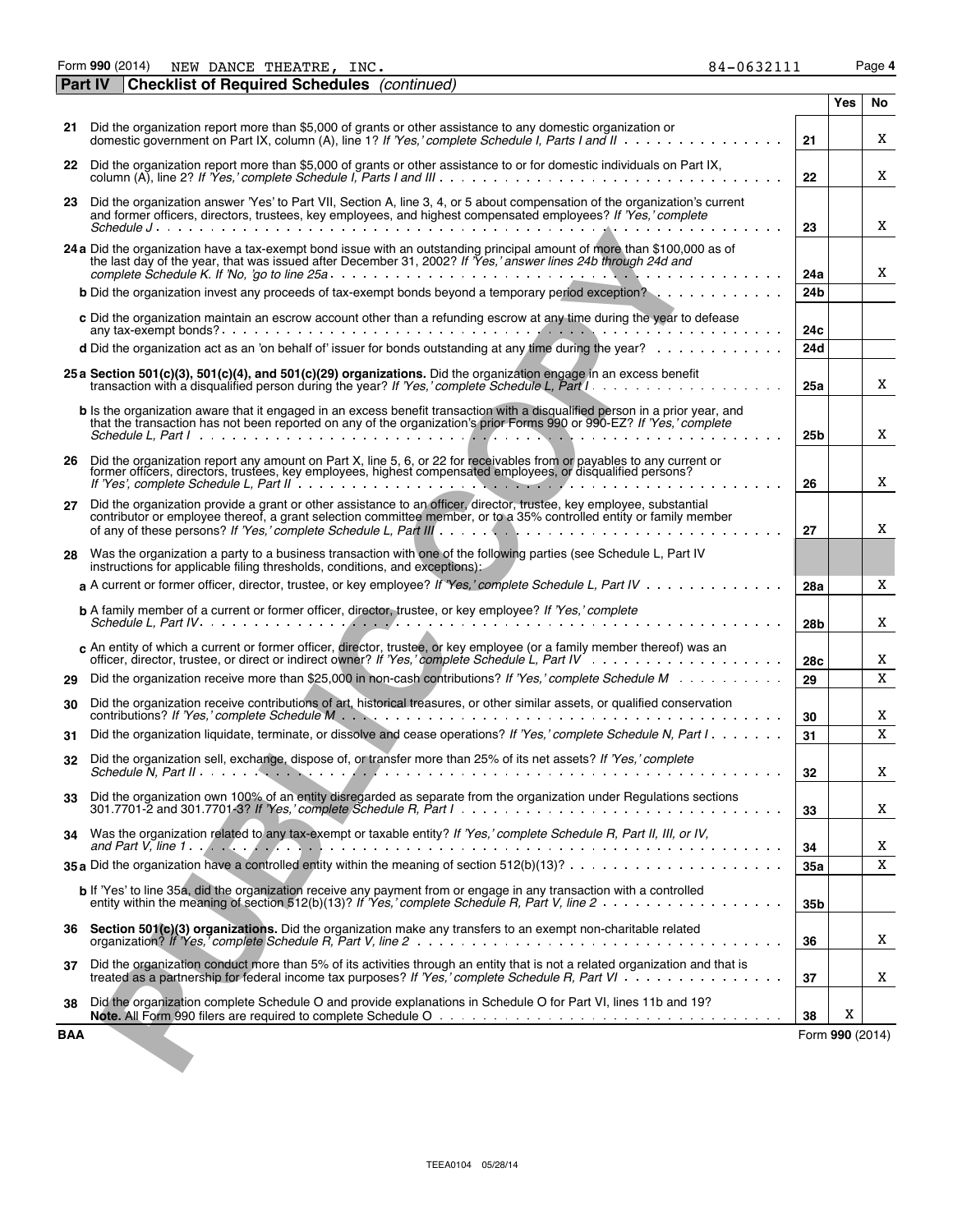|        | Form 990 (2014)<br>NEW DANCE THEATRE, INC.<br>84-0632111                                                                                                                                                                                                                                        |                |                 | Page 5                  |
|--------|-------------------------------------------------------------------------------------------------------------------------------------------------------------------------------------------------------------------------------------------------------------------------------------------------|----------------|-----------------|-------------------------|
| Part V | <b>Statements Regarding Other IRS Filings and Tax Compliance</b>                                                                                                                                                                                                                                |                |                 |                         |
|        | Check if Schedule O contains a response or note to any line in this Part $V_1, \ldots, V_k, \ldots, V_k, \ldots, V_k, \ldots, V_k$                                                                                                                                                              |                |                 |                         |
|        |                                                                                                                                                                                                                                                                                                 |                | <b>Yes</b>      | No                      |
|        | <b>1a</b> Enter the number reported in Box 3 of Form 1096. Enter -0- if not applicable<br>1 al<br>68                                                                                                                                                                                            |                |                 |                         |
|        | <b>b</b> Enter the number of Forms W-2G included in line 1a. Enter -0- if not applicable<br>1 <sub>b</sub><br>$\Omega$                                                                                                                                                                          |                |                 |                         |
|        | c Did the organization comply with backup withholding rules for reportable payments to vendors and reportable gaming<br>$(gambling)$ winnings to prize winners? $\ldots$ , $\ldots$ , $\ldots$ , $\ldots$ , $\ldots$ , $\ldots$ , $\ldots$ , $\ldots$                                           | 1 c            |                 |                         |
|        | 2 a Enter the number of employees reported on Form W-3, Transmittal of Wage and Tax State-<br>ments, filed for the calendar year ending with or within the year covered by this return<br>2a<br>14                                                                                              |                |                 |                         |
|        | <b>b</b> If at least one is reported on line 2a, did the organization file all required federal employment tax returns? $\ldots \ldots$                                                                                                                                                         | 2 b            | Χ               |                         |
|        | Note. If the sum of lines 1a and 2a is greater than 250, you may be required to e-file (see instructions)                                                                                                                                                                                       |                |                 |                         |
|        |                                                                                                                                                                                                                                                                                                 | 3 а            |                 | X                       |
|        |                                                                                                                                                                                                                                                                                                 | 3 <sub>b</sub> |                 |                         |
|        | 4 a At any time during the calendar year, did the organization have an interest in, or a signature or other authority over, a<br>financial account in a foreign country (such as a bank account, securities account, or other financial account)?                                               | 4 a            |                 | X                       |
|        | <b>b</b> If 'Yes,' enter the name of the foreign country: ►                                                                                                                                                                                                                                     |                |                 |                         |
|        | See instructions for filing requirements for FinCEN Form 114, Report of Foreign Bank and Financial Accounts. (FBAR)                                                                                                                                                                             |                |                 |                         |
|        | 5 a Was the organization a party to a prohibited tax shelter transaction at any time during the tax year?                                                                                                                                                                                       | <b>5a</b>      |                 | X                       |
|        | <b>b</b> Did any taxable party notify the organization that it was or is a party to a prohibited tax shelter transaction?                                                                                                                                                                       | 5 <sub>b</sub> |                 | $\overline{\mathbf{X}}$ |
|        |                                                                                                                                                                                                                                                                                                 | 5с             |                 |                         |
|        |                                                                                                                                                                                                                                                                                                 |                |                 |                         |
|        | 6 a Does the organization have annual gross receipts that are normally greater than \$100,000, and did the organization                                                                                                                                                                         | 6a             |                 | X                       |
|        | b If 'Yes,' did the organization include with every solicitation an express statement that such contributions or gifts were<br>not tax deductible? $\ldots$ , $\ldots$ , $\ldots$ , $\ldots$ , $\ldots$ , $\ldots$ , $\ldots$ , $\ldots$ , $\ldots$ , $\ldots$ , $\ldots$ , $\ldots$ , $\ldots$ | 6 b            |                 |                         |
| 7      | Organizations that may receive deductible contributions under section 170(c).                                                                                                                                                                                                                   |                |                 |                         |
|        | a Did the organization receive a payment in excess of \$75 made partly as a contribution and partly for goods and                                                                                                                                                                               |                |                 |                         |
|        |                                                                                                                                                                                                                                                                                                 | 7а             |                 | X                       |
|        | <b>b</b> If 'Yes,' did the organization notify the donor of the value of the goods or services provided?                                                                                                                                                                                        | 7b             |                 |                         |
|        | c Did the organization sell, exchange, or otherwise dispose of tangible personal property for which it was required to file                                                                                                                                                                     | 7 с            |                 | X                       |
|        | <b>d</b> If 'Yes,' indicate the number of Forms 8282 filed during the year $\ldots \ldots \ldots \ldots \ldots$<br>7 d                                                                                                                                                                          |                |                 |                         |
|        |                                                                                                                                                                                                                                                                                                 | <b>7e</b>      |                 | X                       |
|        | f Did the organization, during the year, pay premiums, directly or indirectly, on a personal benefit contract?. $\dots \dots \dots$                                                                                                                                                             | 7f             |                 | $\overline{\mathbf{X}}$ |
|        | g If the organization received a contribution of qualified intellectual property, did the organization file Form 8899                                                                                                                                                                           |                |                 |                         |
|        |                                                                                                                                                                                                                                                                                                 | 7 g            |                 |                         |
|        | h If the organization received a contribution of cars, boats, airplanes, or other vehicles, did the organization file a                                                                                                                                                                         | 7 h            |                 |                         |
|        | Sponsoring organizations maintaining donor advised funds. Did a donor advised fund maintained by the sponsoring                                                                                                                                                                                 |                |                 |                         |
|        |                                                                                                                                                                                                                                                                                                 | 8              |                 |                         |
| 9      | Sponsoring organizations maintaining donor advised funds.                                                                                                                                                                                                                                       |                |                 |                         |
|        |                                                                                                                                                                                                                                                                                                 | 9 a            |                 |                         |
|        | <b>b</b> Did the sponsoring organization make a distribution to a donor, donor advisor, or related person?.                                                                                                                                                                                     | 9 b            |                 |                         |
| 10     | Section 501(c)(7) organizations. Enter:                                                                                                                                                                                                                                                         |                |                 |                         |
|        | a Initiation fees and capital contributions included on Part VIII, line 12.<br>10 a                                                                                                                                                                                                             |                |                 |                         |
|        | <b>b</b> Gross receipts, included on Form 990, Part VIII, line 12, for public use of club facilities $\cdots$ .<br>10 <sub>b</sub>                                                                                                                                                              |                |                 |                         |
| 11     | Section 501(c)(12) organizations. Enter:                                                                                                                                                                                                                                                        |                |                 |                         |
|        | 11 a                                                                                                                                                                                                                                                                                            |                |                 |                         |
|        | <b>b</b> Gross income from other sources (Do not net amounts due or paid to other sources<br>11 <sub>b</sub>                                                                                                                                                                                    |                |                 |                         |
|        | 12a Section 4947(a)(1) non-exempt charitable trusts. Is the organization filing Form 990 in lieu of Form 1041?                                                                                                                                                                                  | 12 a           |                 |                         |
|        | <b>b</b> If 'Yes,' enter the amount of tax-exempt interest received or accrued during the year $\dots \dots$<br>12 <sub>b</sub>                                                                                                                                                                 |                |                 |                         |
|        | 13 Section 501(c)(29) qualified nonprofit health insurance issuers.                                                                                                                                                                                                                             |                |                 |                         |
|        |                                                                                                                                                                                                                                                                                                 | 13a            |                 |                         |
|        | Note. See the instructions for additional information the organization must report on Schedule O.                                                                                                                                                                                               |                |                 |                         |
|        | <b>b</b> Enter the amount of reserves the organization is required to maintain by the states in                                                                                                                                                                                                 |                |                 |                         |
|        | which the organization is licensed to issue qualified health plans $\dots \dots \dots \dots \dots \dots$<br>13 <sub>b</sub>                                                                                                                                                                     |                |                 |                         |
|        | 13c                                                                                                                                                                                                                                                                                             |                |                 |                         |
|        |                                                                                                                                                                                                                                                                                                 | 14 a           |                 | X                       |
|        | <b>b</b> If 'Yes,' has it filed a Form 720 to report these payments? If 'No,' provide an explanation in Schedule O                                                                                                                                                                              | 14 bl          |                 |                         |
| BAA    | TEEA0105 05/28/14                                                                                                                                                                                                                                                                               |                | Form 990 (2014) |                         |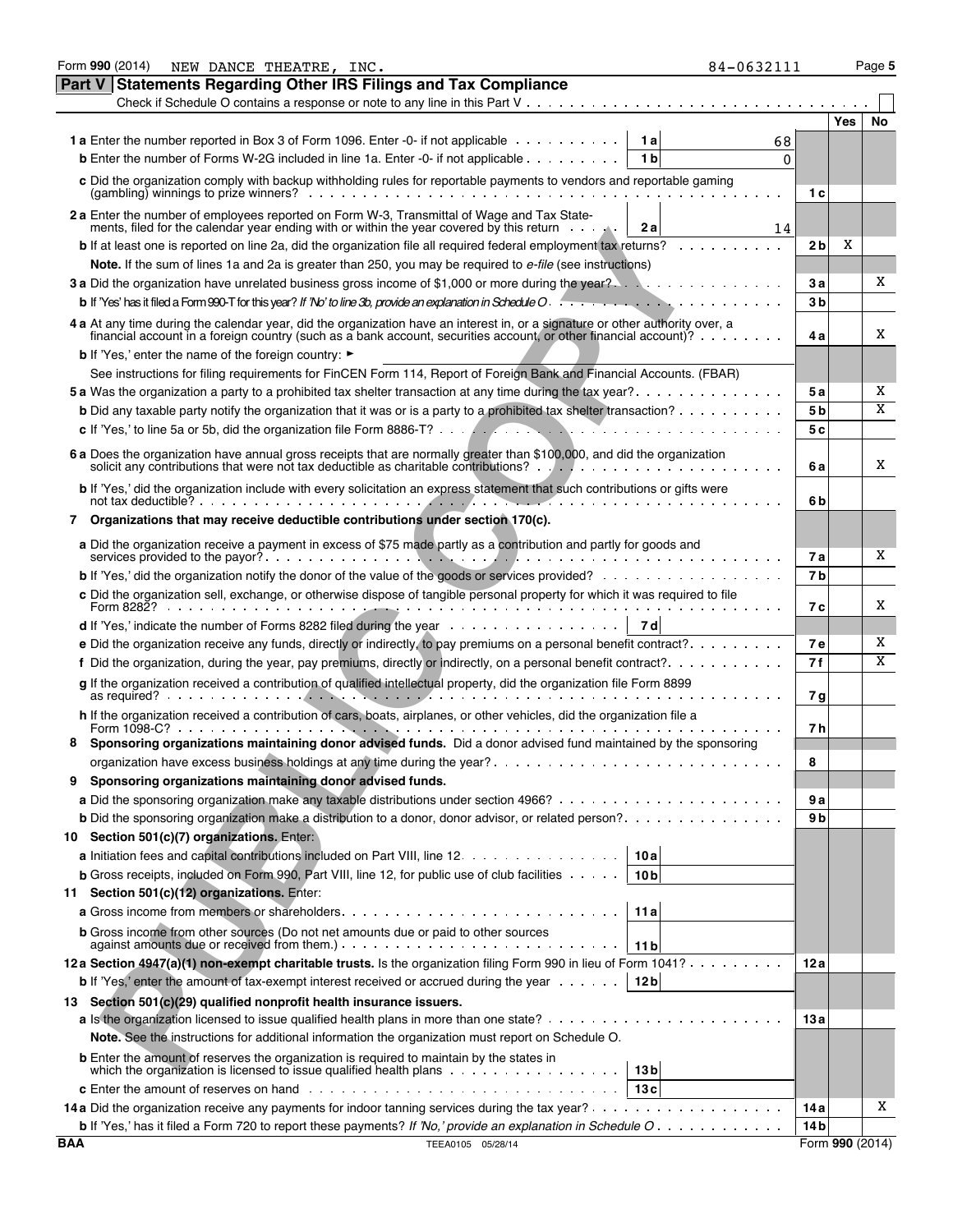|            | Governance, Management, and Disclosure For each 'Yes' response to lines 2 through 7b below, and for<br><b>Part VI</b><br>a 'No' response to line 8a, 8b, or 10b below, describe the circumstances, processes, or changes in<br>Schedule O. See instructions.                                                                            |                         |             |                 |  |  |  |  |  |  |  |  |
|------------|-----------------------------------------------------------------------------------------------------------------------------------------------------------------------------------------------------------------------------------------------------------------------------------------------------------------------------------------|-------------------------|-------------|-----------------|--|--|--|--|--|--|--|--|
|            |                                                                                                                                                                                                                                                                                                                                         |                         |             | $\mathbf x$     |  |  |  |  |  |  |  |  |
|            | <b>Section A. Governing Body and Management</b>                                                                                                                                                                                                                                                                                         |                         |             |                 |  |  |  |  |  |  |  |  |
|            | <b>1 a</b> Enter the number of voting members of the governing body at the end of the tax year<br>1 al<br>14<br>If there are material differences in voting rights among members<br>of the governing body, or if the governing body delegated broad<br>authority to an executive committee or similar committee, explain in Schedule O. |                         | Yes         | No              |  |  |  |  |  |  |  |  |
| 2          | <b>b</b> Enter the number of voting members included in line 1a, above, who are independent $\cdots$<br>1 b<br>13<br>Did any officer, director, trustee, or key employee have a family relationship or a business relationship with any other                                                                                           | $\mathbf{2}$            | X           |                 |  |  |  |  |  |  |  |  |
| 3          | Did the organization delegate control over management duties customarily performed by or under the direct supervision<br>of officers, directors, or trustees, or key employees to a management company or other person?                                                                                                                 | 3                       |             | X               |  |  |  |  |  |  |  |  |
| 4          | Did the organization make any significant changes to its governing documents                                                                                                                                                                                                                                                            |                         |             |                 |  |  |  |  |  |  |  |  |
|            |                                                                                                                                                                                                                                                                                                                                         | 4                       |             | X               |  |  |  |  |  |  |  |  |
| 5          | Did the organization become aware during the year of a significant diversion of the organization's assets?                                                                                                                                                                                                                              | 5                       |             | X               |  |  |  |  |  |  |  |  |
| 6          |                                                                                                                                                                                                                                                                                                                                         | 6                       |             | X               |  |  |  |  |  |  |  |  |
|            | 7 a Did the organization have members, stockholders, or other persons who had the power to elect or appoint one or more                                                                                                                                                                                                                 | 7 a                     |             | X               |  |  |  |  |  |  |  |  |
|            | <b>b</b> Are any governance decisions of the organization reserved to (or subject to approval by) members,                                                                                                                                                                                                                              |                         |             |                 |  |  |  |  |  |  |  |  |
|            |                                                                                                                                                                                                                                                                                                                                         | 7 b                     |             | X               |  |  |  |  |  |  |  |  |
| 8          | Did the organization contemporaneously document the meetings held or written actions undertaken during the year by<br>the following:                                                                                                                                                                                                    |                         |             |                 |  |  |  |  |  |  |  |  |
|            |                                                                                                                                                                                                                                                                                                                                         | 8а                      | Χ           |                 |  |  |  |  |  |  |  |  |
|            |                                                                                                                                                                                                                                                                                                                                         | 8 b                     | $\mathbf X$ |                 |  |  |  |  |  |  |  |  |
| 9          | Is there any officer, director, trustee, or key employee listed in Part VII, Section A, who cannot be reached at the                                                                                                                                                                                                                    | 9                       |             | X               |  |  |  |  |  |  |  |  |
|            | Section B. Policies (This Section B requests information about policies not required by the Internal Revenue Code.                                                                                                                                                                                                                      |                         |             |                 |  |  |  |  |  |  |  |  |
|            |                                                                                                                                                                                                                                                                                                                                         |                         | Yes         | No              |  |  |  |  |  |  |  |  |
|            |                                                                                                                                                                                                                                                                                                                                         | 10a                     |             | X               |  |  |  |  |  |  |  |  |
|            | b If 'Yes,' did the organization have written policies and procedures governing the activities of such chapters, affiliates, and branches to ensure their                                                                                                                                                                               | 10 <sub>b</sub>         |             |                 |  |  |  |  |  |  |  |  |
|            |                                                                                                                                                                                                                                                                                                                                         | 11a                     | X           |                 |  |  |  |  |  |  |  |  |
|            | <b>b</b> Describe in Schedule O the process, if any, used by the organization to review this Form 990.                                                                                                                                                                                                                                  |                         |             |                 |  |  |  |  |  |  |  |  |
|            |                                                                                                                                                                                                                                                                                                                                         | 12a                     | X           |                 |  |  |  |  |  |  |  |  |
|            | b Were officers, directors, or trustees, and key employees required to disclose annually interests that could give rise<br>to conflicts? $\cdots$ , $\cdots$ , $\cdots$                                                                                                                                                                 | 12 <sub>b</sub>         | X           |                 |  |  |  |  |  |  |  |  |
|            | c Did the organization regularly and consistently monitor and enforce compliance with the policy? If 'Yes,' describe in<br>Schedule O how this was done. $\ldots$ , $\ldots$ , $\ldots$ , $\ldots$ , $\ldots$ , $\ldots$ , $\ldots$ , $\ldots$ , $\ldots$ , $\ldots$ , $\ldots$ , $\ldots$ , $\ldots$                                   | 12c                     | Χ           |                 |  |  |  |  |  |  |  |  |
| 13         |                                                                                                                                                                                                                                                                                                                                         | 13                      |             | X               |  |  |  |  |  |  |  |  |
| 14<br>15   | Did the process for determining compensation of the following persons include a review and approval by independent                                                                                                                                                                                                                      | 14                      |             | X               |  |  |  |  |  |  |  |  |
|            | persons, comparability data, and contemporaneous substantiation of the deliberation and decision?                                                                                                                                                                                                                                       |                         |             |                 |  |  |  |  |  |  |  |  |
|            |                                                                                                                                                                                                                                                                                                                                         | 15 a<br>15 <sub>b</sub> | X           | X               |  |  |  |  |  |  |  |  |
|            | If 'Yes' to line 15a or 15b, describe the process in Schedule O (see instructions).                                                                                                                                                                                                                                                     |                         |             |                 |  |  |  |  |  |  |  |  |
|            | 16a Did the organization invest in, contribute assets to, or participate in a joint venture or similar arrangement with a                                                                                                                                                                                                               | 16 a                    |             | X               |  |  |  |  |  |  |  |  |
|            | b If 'Yes,' did the organization follow a written policy or procedure requiring the organization to evaluate its<br>participation in joint venture arrangements under applicable federal tax law, and take steps to safeguard the                                                                                                       | 16 b                    |             |                 |  |  |  |  |  |  |  |  |
|            | <b>Section C. Disclosure</b>                                                                                                                                                                                                                                                                                                            |                         |             |                 |  |  |  |  |  |  |  |  |
| 17         | List the states with which a copy of this Form 990 is required to be filed ►<br>Colorado<br>_______________________                                                                                                                                                                                                                     |                         |             |                 |  |  |  |  |  |  |  |  |
| 18.        | Section 6104 requires an organization to make its Forms 1023 (or 1024 if applicable), 990, and 990-T (Section 501(c)(3)s only) available<br>for public inspection. Indicate how you made these available. Check all that apply.                                                                                                         |                         |             |                 |  |  |  |  |  |  |  |  |
|            | Other (explain in Schedule O)<br>$\boldsymbol{\mathrm{x}}$<br>Own website<br>Another's website<br>Upon request                                                                                                                                                                                                                          |                         |             |                 |  |  |  |  |  |  |  |  |
| 19.        | Describe in Schedule O whether (and if so, how) the organization made its governing documents, conflict of interest policy, and financial statements available to<br>the public during the tax year.                                                                                                                                    |                         |             |                 |  |  |  |  |  |  |  |  |
| 20         | State the name, address, and telephone number of the person who possesses the organization's books and records:                                                                                                                                                                                                                         |                         |             |                 |  |  |  |  |  |  |  |  |
|            | 80205<br>THE ORGANIZATION<br>119 PARK AVE W<br><b>DENVER</b><br>CO.                                                                                                                                                                                                                                                                     |                         |             | (303) 295-1759  |  |  |  |  |  |  |  |  |
| <b>BAA</b> | TEEA0106 11/13/14                                                                                                                                                                                                                                                                                                                       |                         |             | Form 990 (2014) |  |  |  |  |  |  |  |  |

Form **990** (2014) Page **6** NEW DANCE THEATRE, INC. 84-0632111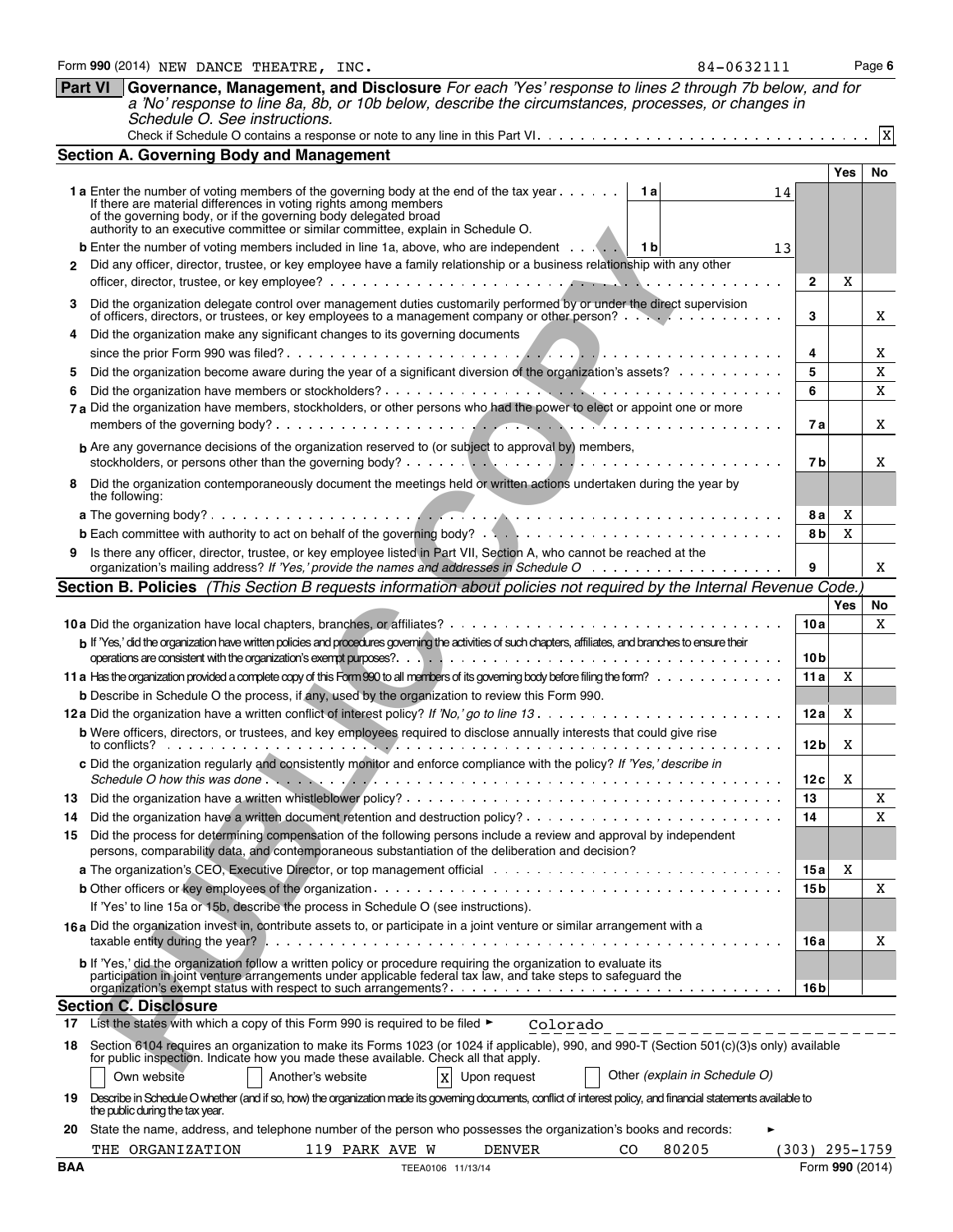| Form 990 (2014)<br>NEW DANCE THEATRE, INC.                                                                                                                                                                                          | 84-0632111 | Page 7 |  |  |  |  |  |
|-------------------------------------------------------------------------------------------------------------------------------------------------------------------------------------------------------------------------------------|------------|--------|--|--|--|--|--|
| <b>Part VII</b><br>Compensation of Officers, Directors, Trustees, Key Employees, Highest Compensated Employees, and<br><b>Independent Contractors</b>                                                                               |            |        |  |  |  |  |  |
|                                                                                                                                                                                                                                     |            |        |  |  |  |  |  |
| Section A. Officers, Directors, Trustees, Key Employees, and Highest Compensated Employees                                                                                                                                          |            |        |  |  |  |  |  |
| 1 a Complete this table for all persons required to be listed. Report compensation for the calendar year ending with or within the<br>organization's tax year.                                                                      |            |        |  |  |  |  |  |
| • List all of the organization's current officers, directors, trustees (whether individuals or organizations), regardless of amount of<br>compensation. Enter -0- in columns $(D)$ , $(E)$ , and $(F)$ if no compensation was paid. |            |        |  |  |  |  |  |
|                                                                                                                                                                                                                                     |            |        |  |  |  |  |  |

? List all of the organization's **current** key employees, if any. See instructions for definition of 'key employee.'

| • List the organization's five current highest compensated employees (other than an officer, director, trustee, or key employee)<br>who received reportable compensation (Box 5 of Form W-2 and/or Box 7 of Form 1099-MISC) of more than \$100,000 from the<br>organization and any related organizations. |                                                                                                                                |                        |                              |                      |                      |              |                                 |        |                                       |                                            |                                         |  |
|------------------------------------------------------------------------------------------------------------------------------------------------------------------------------------------------------------------------------------------------------------------------------------------------------------|--------------------------------------------------------------------------------------------------------------------------------|------------------------|------------------------------|----------------------|----------------------|--------------|---------------------------------|--------|---------------------------------------|--------------------------------------------|-----------------------------------------|--|
| • List all of the organization's former officers, key employees, and highest compensated employees who received more than \$100,000<br>of reportable compensation from the organization and any related organizations.                                                                                     |                                                                                                                                |                        |                              |                      |                      |              |                                 |        |                                       |                                            |                                         |  |
| • List all of the organization's former directors or trustees that received, in the capacity as a former director or trustee of the<br>organization, more than \$10,000 of reportable compensation from the organization and any related organizations.                                                    |                                                                                                                                |                        |                              |                      |                      |              |                                 |        |                                       |                                            |                                         |  |
| List persons in the following order: individual trustees or directors; institutional trustees; officers; key employees; highest compensated<br>employees; and former such persons.                                                                                                                         |                                                                                                                                |                        |                              |                      |                      |              |                                 |        |                                       |                                            |                                         |  |
|                                                                                                                                                                                                                                                                                                            | Check this box if neither the organization nor any related organization compensated any current officer, director, or trustee. |                        |                              |                      |                      |              |                                 |        |                                       |                                            |                                         |  |
|                                                                                                                                                                                                                                                                                                            |                                                                                                                                |                        |                              |                      | (C)                  |              |                                 |        |                                       |                                            |                                         |  |
| Position (do not check more<br>(D)<br>(B)<br>(E)<br>(F)<br>(A)<br>than one box, unless person                                                                                                                                                                                                              |                                                                                                                                |                        |                              |                      |                      |              |                                 |        |                                       |                                            |                                         |  |
|                                                                                                                                                                                                                                                                                                            | Name and Title                                                                                                                 | Average<br>hours       |                              |                      |                      |              | is both an officer and a        |        | Reportable                            | Reportable                                 | Estimated                               |  |
|                                                                                                                                                                                                                                                                                                            |                                                                                                                                | per<br>week            |                              |                      | director/trustee)    |              |                                 |        | compensation from<br>the organization | compensation from<br>related organizations | amount of other<br>compensation         |  |
|                                                                                                                                                                                                                                                                                                            |                                                                                                                                | (list any<br>hours for | Individual trustee<br>direct | hstitutional trustee | <b><i>Afteer</i></b> | (ey employee | Highest compensated<br>employee | Former | (W-2/1099-MISC)                       | (W-2/1099-MISC)                            | from the<br>organization<br>and related |  |
|                                                                                                                                                                                                                                                                                                            |                                                                                                                                | related<br>organiza-   | হ                            |                      |                      |              |                                 |        |                                       |                                            | organizations                           |  |
|                                                                                                                                                                                                                                                                                                            |                                                                                                                                | tions<br>below         |                              |                      |                      |              |                                 |        |                                       |                                            |                                         |  |
|                                                                                                                                                                                                                                                                                                            |                                                                                                                                | dotted<br>line)        |                              |                      |                      |              |                                 |        |                                       |                                            |                                         |  |
|                                                                                                                                                                                                                                                                                                            |                                                                                                                                |                        |                              |                      |                      |              |                                 |        |                                       |                                            |                                         |  |
|                                                                                                                                                                                                                                                                                                            | (1) GWEN BREWER                                                                                                                | 5.00                   | X                            |                      | X                    |              |                                 |        |                                       |                                            |                                         |  |
|                                                                                                                                                                                                                                                                                                            | <b>CHAIR</b>                                                                                                                   |                        |                              |                      |                      |              |                                 |        | 0.                                    | 0.                                         | $0$ .                                   |  |
|                                                                                                                                                                                                                                                                                                            | (2) SHALE WONG<br>VICE CHAIR                                                                                                   | 5.00                   | X                            |                      | X                    |              |                                 |        | 0.                                    | 0.                                         | $\boldsymbol{0}$ .                      |  |
|                                                                                                                                                                                                                                                                                                            | (3) DEBBIE HERRERA                                                                                                             | 5.00                   |                              |                      |                      |              |                                 |        |                                       |                                            |                                         |  |
|                                                                                                                                                                                                                                                                                                            | VICE CHAIR                                                                                                                     |                        | X                            |                      | X                    |              |                                 |        | 0.                                    | 0.                                         | $\boldsymbol{0}$ .                      |  |
|                                                                                                                                                                                                                                                                                                            | (4) KELLY HAWTHORNE                                                                                                            | 5.00                   |                              |                      |                      |              |                                 |        |                                       |                                            |                                         |  |
|                                                                                                                                                                                                                                                                                                            | SECRETARY                                                                                                                      |                        | X                            |                      |                      |              |                                 |        | 0.                                    | 0.                                         | $\boldsymbol{0}$ .                      |  |
|                                                                                                                                                                                                                                                                                                            | (5) AL WALKER                                                                                                                  | 5.00                   |                              |                      |                      |              |                                 |        |                                       |                                            |                                         |  |
|                                                                                                                                                                                                                                                                                                            | TREASURER                                                                                                                      |                        | X                            |                      |                      |              |                                 |        | 0.                                    | 0.                                         | $\boldsymbol{0}$ .                      |  |
|                                                                                                                                                                                                                                                                                                            | (6) RAMON DEL CASTILLO                                                                                                         | 2.00                   |                              |                      |                      |              |                                 |        |                                       |                                            |                                         |  |
|                                                                                                                                                                                                                                                                                                            | <b>BOARD MEMBER</b>                                                                                                            |                        | X                            |                      |                      |              |                                 |        | 0.                                    | 0.                                         | $\boldsymbol{0}$ .                      |  |
|                                                                                                                                                                                                                                                                                                            | <u>(7) JOHN WAGNER</u>                                                                                                         | 2.00                   |                              |                      |                      |              |                                 |        |                                       |                                            |                                         |  |
|                                                                                                                                                                                                                                                                                                            | <b>BOARD MEMBER</b>                                                                                                            |                        | X                            |                      |                      |              |                                 |        | 0.                                    | 0.                                         | $\boldsymbol{0}$ .                      |  |
|                                                                                                                                                                                                                                                                                                            | (8) KARI KELLY                                                                                                                 | 2.00                   | X                            |                      |                      |              |                                 |        |                                       |                                            |                                         |  |
|                                                                                                                                                                                                                                                                                                            | <b>BOARD MEMBER</b>                                                                                                            |                        |                              |                      |                      |              |                                 |        | 0.                                    | 0.                                         | $\boldsymbol{0}$ .                      |  |
|                                                                                                                                                                                                                                                                                                            | (9) LORI PACE<br><b>BOARD MEMBER</b>                                                                                           | 2.00                   | X                            |                      |                      |              |                                 |        | 0.                                    | 0.                                         |                                         |  |
| (10)                                                                                                                                                                                                                                                                                                       | TONY PRICE                                                                                                                     | 2.00                   |                              |                      |                      |              |                                 |        |                                       |                                            | 0.                                      |  |
|                                                                                                                                                                                                                                                                                                            | <b>BOARD MEMBER</b>                                                                                                            |                        | X                            |                      |                      |              |                                 |        | 0.                                    | 0.                                         | $0$ .                                   |  |
|                                                                                                                                                                                                                                                                                                            | (11) TYRONE GANT                                                                                                               | 2.00                   |                              |                      |                      |              |                                 |        |                                       |                                            |                                         |  |
|                                                                                                                                                                                                                                                                                                            | <b>BOARD MEMBER</b>                                                                                                            |                        | X                            |                      |                      |              |                                 |        | 0.                                    | 0.                                         | $\boldsymbol{0}$ .                      |  |
|                                                                                                                                                                                                                                                                                                            | (12) HEATHER BARRY                                                                                                             | 2.00                   |                              |                      |                      |              |                                 |        |                                       |                                            |                                         |  |
|                                                                                                                                                                                                                                                                                                            | <b>BOARD MEMBER</b>                                                                                                            |                        | X                            |                      |                      |              |                                 |        | 0.                                    | 0.                                         | $\boldsymbol{0}$ .                      |  |
|                                                                                                                                                                                                                                                                                                            | (13) ANGELA NORRIS HAWKINS                                                                                                     | 2.00                   |                              |                      |                      |              |                                 |        |                                       |                                            |                                         |  |
|                                                                                                                                                                                                                                                                                                            | <b>BOARD MEMBER</b>                                                                                                            |                        | X                            |                      |                      |              |                                 |        | 0.                                    | 0.                                         | $\boldsymbol{0}$ .                      |  |
|                                                                                                                                                                                                                                                                                                            | (14) CLEO PARKER ROBINSON                                                                                                      | 50.00                  |                              |                      |                      |              |                                 |        |                                       |                                            |                                         |  |
|                                                                                                                                                                                                                                                                                                            | EXECUTIVE ARTISTIC DIRECTOR                                                                                                    |                        | X                            |                      | X                    |              |                                 |        | 60,000.                               | 0.                                         | $0$ .                                   |  |
| BAA                                                                                                                                                                                                                                                                                                        |                                                                                                                                | TEEA0107 02/27/14      |                              |                      |                      |              |                                 |        |                                       |                                            | Form 990 (2014)                         |  |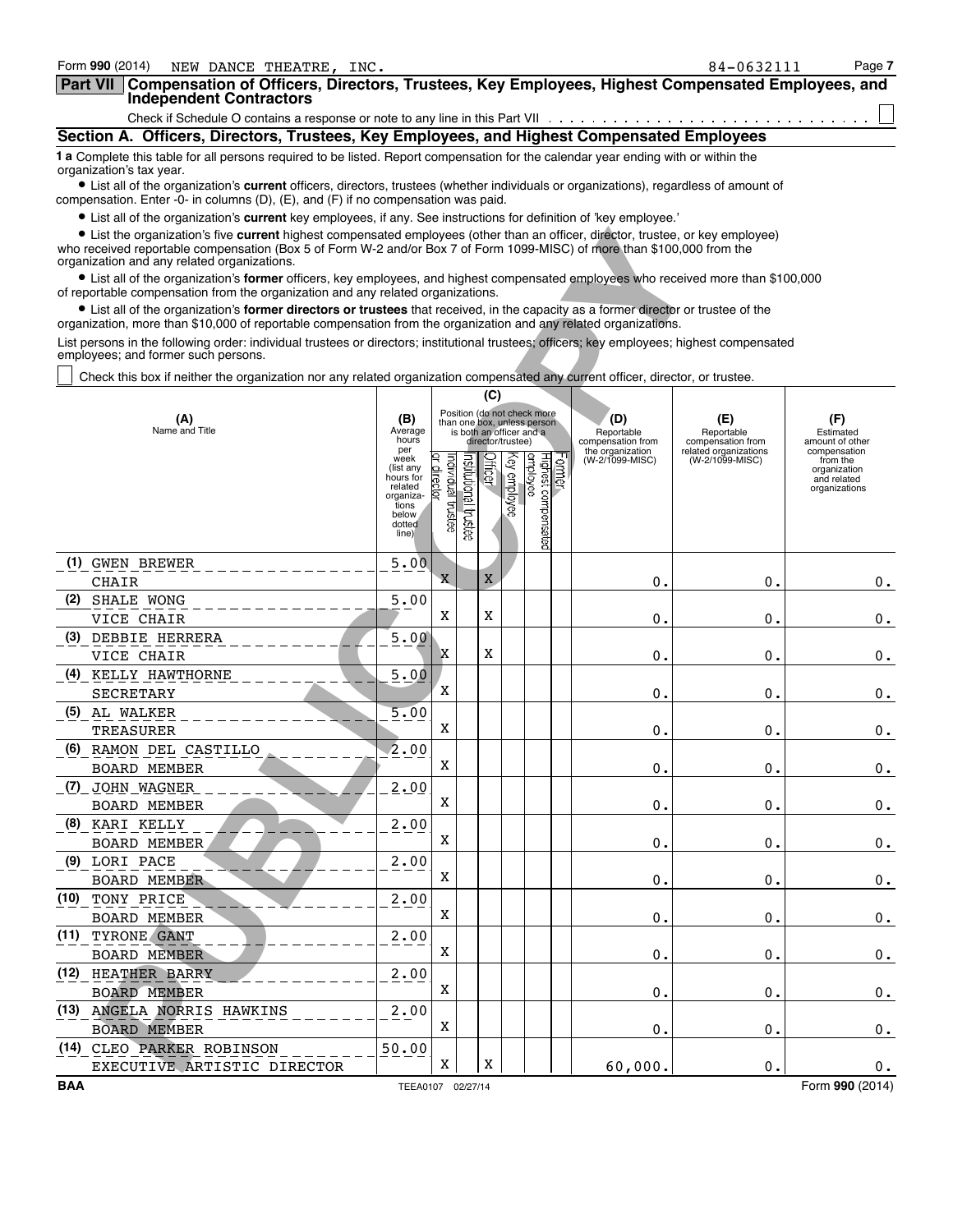| (B)<br>(C)<br>Position<br>(D)<br>(E)<br>(F)<br>(A)<br>(do not check more than one<br>Average<br>hours<br>box, unless person is both an<br>Reportable<br>Reportable<br>Estimated<br>Name and title<br>officer and a director/trustee)<br>per<br>compensation from<br>compensation from<br>amount of other<br>week<br>the organization<br>(W-2/1099-MISC)<br>related organizations<br>compensation<br>Highest compensated<br>employee<br><b>Officer</b><br>Key employee<br>ar directar<br>ndividual trustee<br>(list any<br>nstitutional trustee<br>crmer<br>(W-2/1099-MISC)<br>from the<br>hours<br>organization<br>for<br>and related<br>related<br>organizations<br>organiza<br>- tions<br>below<br>dotted<br>line)<br>50.00<br><u>(15) THOMAS M ROBINSON _ _ _ _ _ _ _ _ _</u><br>X<br>EXECUTIVE DIRECTOR<br>53,681.<br>0.<br>0.<br>(16)<br>(17)<br>(18)<br>________________________<br>(19)<br>(20)<br>________________________<br>(21)<br>(22)<br>________________________<br>(23)<br>(24)<br>(25)<br>. <i>.</i> .<br>113,681.<br>0.<br>c Total from continuation sheets to Part VII, Section A<br>d Total (add lines 1b and 1c) and the contract of the contract of the contract of the contract of the contract of the contract of the contract of the contract of the contract of the contract of the contract of the contract<br>113,681.<br>0.<br>$0$ .<br>2 Total number of individuals (including but not limited to those listed above) who received more than \$100,000 of reportable compensation<br>from the organization $\blacktriangleright$<br>Yes<br>No<br>3<br>Did the organization list any former officer, director, or trustee, key employee, or highest compensated employee<br>3<br>X<br>For any individual listed on line 1a, is the sum of reportable compensation and other compensation from<br>4<br>the organization and related organizations greater than \$150,000? If 'Yes' complete Schedule J for<br>4<br>X<br>Did any person listed on line 1a receive or accrue compensation from any unrelated organization or individual<br>5<br>5<br>X<br><b>Section B. Independent Contractors</b><br>Complete this table for your five highest compensated independent contractors that received more than \$100,000 of<br>1.<br>compensation from the organization. Report compensation for the calendar year ending with or within the organization's tax year.<br>(C)<br>(A)<br>(B)<br>Name and business address<br>Description of services<br>Compensation<br>2 Total number of independent contractors (including but not limited to those listed above) who received more than | Part VII Section A. Officers, Directors, Trustees, Key Employees, and Highest Compensated Employees (continued) |                                                 |  |  |  |  |  |  |  |  |  |    |
|------------------------------------------------------------------------------------------------------------------------------------------------------------------------------------------------------------------------------------------------------------------------------------------------------------------------------------------------------------------------------------------------------------------------------------------------------------------------------------------------------------------------------------------------------------------------------------------------------------------------------------------------------------------------------------------------------------------------------------------------------------------------------------------------------------------------------------------------------------------------------------------------------------------------------------------------------------------------------------------------------------------------------------------------------------------------------------------------------------------------------------------------------------------------------------------------------------------------------------------------------------------------------------------------------------------------------------------------------------------------------------------------------------------------------------------------------------------------------------------------------------------------------------------------------------------------------------------------------------------------------------------------------------------------------------------------------------------------------------------------------------------------------------------------------------------------------------------------------------------------------------------------------------------------------------------------------------------------------------------------------------------------------------------------------------------------------------------------------------------------------------------------------------------------------------------------------------------------------------------------------------------------------------------------------------------------------------------------------------------------------------------------------------------------------------------------------------------------------------------------------------------------------------------------------------------------------------------------------------------|-----------------------------------------------------------------------------------------------------------------|-------------------------------------------------|--|--|--|--|--|--|--|--|--|----|
|                                                                                                                                                                                                                                                                                                                                                                                                                                                                                                                                                                                                                                                                                                                                                                                                                                                                                                                                                                                                                                                                                                                                                                                                                                                                                                                                                                                                                                                                                                                                                                                                                                                                                                                                                                                                                                                                                                                                                                                                                                                                                                                                                                                                                                                                                                                                                                                                                                                                                                                                                                                                                  |                                                                                                                 |                                                 |  |  |  |  |  |  |  |  |  |    |
|                                                                                                                                                                                                                                                                                                                                                                                                                                                                                                                                                                                                                                                                                                                                                                                                                                                                                                                                                                                                                                                                                                                                                                                                                                                                                                                                                                                                                                                                                                                                                                                                                                                                                                                                                                                                                                                                                                                                                                                                                                                                                                                                                                                                                                                                                                                                                                                                                                                                                                                                                                                                                  |                                                                                                                 |                                                 |  |  |  |  |  |  |  |  |  |    |
|                                                                                                                                                                                                                                                                                                                                                                                                                                                                                                                                                                                                                                                                                                                                                                                                                                                                                                                                                                                                                                                                                                                                                                                                                                                                                                                                                                                                                                                                                                                                                                                                                                                                                                                                                                                                                                                                                                                                                                                                                                                                                                                                                                                                                                                                                                                                                                                                                                                                                                                                                                                                                  |                                                                                                                 |                                                 |  |  |  |  |  |  |  |  |  |    |
|                                                                                                                                                                                                                                                                                                                                                                                                                                                                                                                                                                                                                                                                                                                                                                                                                                                                                                                                                                                                                                                                                                                                                                                                                                                                                                                                                                                                                                                                                                                                                                                                                                                                                                                                                                                                                                                                                                                                                                                                                                                                                                                                                                                                                                                                                                                                                                                                                                                                                                                                                                                                                  |                                                                                                                 |                                                 |  |  |  |  |  |  |  |  |  |    |
|                                                                                                                                                                                                                                                                                                                                                                                                                                                                                                                                                                                                                                                                                                                                                                                                                                                                                                                                                                                                                                                                                                                                                                                                                                                                                                                                                                                                                                                                                                                                                                                                                                                                                                                                                                                                                                                                                                                                                                                                                                                                                                                                                                                                                                                                                                                                                                                                                                                                                                                                                                                                                  |                                                                                                                 |                                                 |  |  |  |  |  |  |  |  |  |    |
|                                                                                                                                                                                                                                                                                                                                                                                                                                                                                                                                                                                                                                                                                                                                                                                                                                                                                                                                                                                                                                                                                                                                                                                                                                                                                                                                                                                                                                                                                                                                                                                                                                                                                                                                                                                                                                                                                                                                                                                                                                                                                                                                                                                                                                                                                                                                                                                                                                                                                                                                                                                                                  |                                                                                                                 |                                                 |  |  |  |  |  |  |  |  |  |    |
|                                                                                                                                                                                                                                                                                                                                                                                                                                                                                                                                                                                                                                                                                                                                                                                                                                                                                                                                                                                                                                                                                                                                                                                                                                                                                                                                                                                                                                                                                                                                                                                                                                                                                                                                                                                                                                                                                                                                                                                                                                                                                                                                                                                                                                                                                                                                                                                                                                                                                                                                                                                                                  |                                                                                                                 |                                                 |  |  |  |  |  |  |  |  |  |    |
|                                                                                                                                                                                                                                                                                                                                                                                                                                                                                                                                                                                                                                                                                                                                                                                                                                                                                                                                                                                                                                                                                                                                                                                                                                                                                                                                                                                                                                                                                                                                                                                                                                                                                                                                                                                                                                                                                                                                                                                                                                                                                                                                                                                                                                                                                                                                                                                                                                                                                                                                                                                                                  |                                                                                                                 |                                                 |  |  |  |  |  |  |  |  |  |    |
|                                                                                                                                                                                                                                                                                                                                                                                                                                                                                                                                                                                                                                                                                                                                                                                                                                                                                                                                                                                                                                                                                                                                                                                                                                                                                                                                                                                                                                                                                                                                                                                                                                                                                                                                                                                                                                                                                                                                                                                                                                                                                                                                                                                                                                                                                                                                                                                                                                                                                                                                                                                                                  |                                                                                                                 |                                                 |  |  |  |  |  |  |  |  |  |    |
|                                                                                                                                                                                                                                                                                                                                                                                                                                                                                                                                                                                                                                                                                                                                                                                                                                                                                                                                                                                                                                                                                                                                                                                                                                                                                                                                                                                                                                                                                                                                                                                                                                                                                                                                                                                                                                                                                                                                                                                                                                                                                                                                                                                                                                                                                                                                                                                                                                                                                                                                                                                                                  |                                                                                                                 |                                                 |  |  |  |  |  |  |  |  |  |    |
|                                                                                                                                                                                                                                                                                                                                                                                                                                                                                                                                                                                                                                                                                                                                                                                                                                                                                                                                                                                                                                                                                                                                                                                                                                                                                                                                                                                                                                                                                                                                                                                                                                                                                                                                                                                                                                                                                                                                                                                                                                                                                                                                                                                                                                                                                                                                                                                                                                                                                                                                                                                                                  |                                                                                                                 |                                                 |  |  |  |  |  |  |  |  |  |    |
|                                                                                                                                                                                                                                                                                                                                                                                                                                                                                                                                                                                                                                                                                                                                                                                                                                                                                                                                                                                                                                                                                                                                                                                                                                                                                                                                                                                                                                                                                                                                                                                                                                                                                                                                                                                                                                                                                                                                                                                                                                                                                                                                                                                                                                                                                                                                                                                                                                                                                                                                                                                                                  |                                                                                                                 |                                                 |  |  |  |  |  |  |  |  |  |    |
|                                                                                                                                                                                                                                                                                                                                                                                                                                                                                                                                                                                                                                                                                                                                                                                                                                                                                                                                                                                                                                                                                                                                                                                                                                                                                                                                                                                                                                                                                                                                                                                                                                                                                                                                                                                                                                                                                                                                                                                                                                                                                                                                                                                                                                                                                                                                                                                                                                                                                                                                                                                                                  |                                                                                                                 |                                                 |  |  |  |  |  |  |  |  |  |    |
|                                                                                                                                                                                                                                                                                                                                                                                                                                                                                                                                                                                                                                                                                                                                                                                                                                                                                                                                                                                                                                                                                                                                                                                                                                                                                                                                                                                                                                                                                                                                                                                                                                                                                                                                                                                                                                                                                                                                                                                                                                                                                                                                                                                                                                                                                                                                                                                                                                                                                                                                                                                                                  |                                                                                                                 |                                                 |  |  |  |  |  |  |  |  |  |    |
|                                                                                                                                                                                                                                                                                                                                                                                                                                                                                                                                                                                                                                                                                                                                                                                                                                                                                                                                                                                                                                                                                                                                                                                                                                                                                                                                                                                                                                                                                                                                                                                                                                                                                                                                                                                                                                                                                                                                                                                                                                                                                                                                                                                                                                                                                                                                                                                                                                                                                                                                                                                                                  |                                                                                                                 |                                                 |  |  |  |  |  |  |  |  |  |    |
|                                                                                                                                                                                                                                                                                                                                                                                                                                                                                                                                                                                                                                                                                                                                                                                                                                                                                                                                                                                                                                                                                                                                                                                                                                                                                                                                                                                                                                                                                                                                                                                                                                                                                                                                                                                                                                                                                                                                                                                                                                                                                                                                                                                                                                                                                                                                                                                                                                                                                                                                                                                                                  |                                                                                                                 |                                                 |  |  |  |  |  |  |  |  |  |    |
|                                                                                                                                                                                                                                                                                                                                                                                                                                                                                                                                                                                                                                                                                                                                                                                                                                                                                                                                                                                                                                                                                                                                                                                                                                                                                                                                                                                                                                                                                                                                                                                                                                                                                                                                                                                                                                                                                                                                                                                                                                                                                                                                                                                                                                                                                                                                                                                                                                                                                                                                                                                                                  |                                                                                                                 |                                                 |  |  |  |  |  |  |  |  |  |    |
|                                                                                                                                                                                                                                                                                                                                                                                                                                                                                                                                                                                                                                                                                                                                                                                                                                                                                                                                                                                                                                                                                                                                                                                                                                                                                                                                                                                                                                                                                                                                                                                                                                                                                                                                                                                                                                                                                                                                                                                                                                                                                                                                                                                                                                                                                                                                                                                                                                                                                                                                                                                                                  |                                                                                                                 |                                                 |  |  |  |  |  |  |  |  |  |    |
|                                                                                                                                                                                                                                                                                                                                                                                                                                                                                                                                                                                                                                                                                                                                                                                                                                                                                                                                                                                                                                                                                                                                                                                                                                                                                                                                                                                                                                                                                                                                                                                                                                                                                                                                                                                                                                                                                                                                                                                                                                                                                                                                                                                                                                                                                                                                                                                                                                                                                                                                                                                                                  |                                                                                                                 |                                                 |  |  |  |  |  |  |  |  |  |    |
|                                                                                                                                                                                                                                                                                                                                                                                                                                                                                                                                                                                                                                                                                                                                                                                                                                                                                                                                                                                                                                                                                                                                                                                                                                                                                                                                                                                                                                                                                                                                                                                                                                                                                                                                                                                                                                                                                                                                                                                                                                                                                                                                                                                                                                                                                                                                                                                                                                                                                                                                                                                                                  |                                                                                                                 |                                                 |  |  |  |  |  |  |  |  |  |    |
|                                                                                                                                                                                                                                                                                                                                                                                                                                                                                                                                                                                                                                                                                                                                                                                                                                                                                                                                                                                                                                                                                                                                                                                                                                                                                                                                                                                                                                                                                                                                                                                                                                                                                                                                                                                                                                                                                                                                                                                                                                                                                                                                                                                                                                                                                                                                                                                                                                                                                                                                                                                                                  |                                                                                                                 |                                                 |  |  |  |  |  |  |  |  |  |    |
|                                                                                                                                                                                                                                                                                                                                                                                                                                                                                                                                                                                                                                                                                                                                                                                                                                                                                                                                                                                                                                                                                                                                                                                                                                                                                                                                                                                                                                                                                                                                                                                                                                                                                                                                                                                                                                                                                                                                                                                                                                                                                                                                                                                                                                                                                                                                                                                                                                                                                                                                                                                                                  |                                                                                                                 |                                                 |  |  |  |  |  |  |  |  |  |    |
|                                                                                                                                                                                                                                                                                                                                                                                                                                                                                                                                                                                                                                                                                                                                                                                                                                                                                                                                                                                                                                                                                                                                                                                                                                                                                                                                                                                                                                                                                                                                                                                                                                                                                                                                                                                                                                                                                                                                                                                                                                                                                                                                                                                                                                                                                                                                                                                                                                                                                                                                                                                                                  |                                                                                                                 |                                                 |  |  |  |  |  |  |  |  |  |    |
|                                                                                                                                                                                                                                                                                                                                                                                                                                                                                                                                                                                                                                                                                                                                                                                                                                                                                                                                                                                                                                                                                                                                                                                                                                                                                                                                                                                                                                                                                                                                                                                                                                                                                                                                                                                                                                                                                                                                                                                                                                                                                                                                                                                                                                                                                                                                                                                                                                                                                                                                                                                                                  |                                                                                                                 |                                                 |  |  |  |  |  |  |  |  |  | 0. |
|                                                                                                                                                                                                                                                                                                                                                                                                                                                                                                                                                                                                                                                                                                                                                                                                                                                                                                                                                                                                                                                                                                                                                                                                                                                                                                                                                                                                                                                                                                                                                                                                                                                                                                                                                                                                                                                                                                                                                                                                                                                                                                                                                                                                                                                                                                                                                                                                                                                                                                                                                                                                                  |                                                                                                                 |                                                 |  |  |  |  |  |  |  |  |  |    |
|                                                                                                                                                                                                                                                                                                                                                                                                                                                                                                                                                                                                                                                                                                                                                                                                                                                                                                                                                                                                                                                                                                                                                                                                                                                                                                                                                                                                                                                                                                                                                                                                                                                                                                                                                                                                                                                                                                                                                                                                                                                                                                                                                                                                                                                                                                                                                                                                                                                                                                                                                                                                                  |                                                                                                                 |                                                 |  |  |  |  |  |  |  |  |  |    |
|                                                                                                                                                                                                                                                                                                                                                                                                                                                                                                                                                                                                                                                                                                                                                                                                                                                                                                                                                                                                                                                                                                                                                                                                                                                                                                                                                                                                                                                                                                                                                                                                                                                                                                                                                                                                                                                                                                                                                                                                                                                                                                                                                                                                                                                                                                                                                                                                                                                                                                                                                                                                                  |                                                                                                                 |                                                 |  |  |  |  |  |  |  |  |  |    |
|                                                                                                                                                                                                                                                                                                                                                                                                                                                                                                                                                                                                                                                                                                                                                                                                                                                                                                                                                                                                                                                                                                                                                                                                                                                                                                                                                                                                                                                                                                                                                                                                                                                                                                                                                                                                                                                                                                                                                                                                                                                                                                                                                                                                                                                                                                                                                                                                                                                                                                                                                                                                                  |                                                                                                                 |                                                 |  |  |  |  |  |  |  |  |  |    |
|                                                                                                                                                                                                                                                                                                                                                                                                                                                                                                                                                                                                                                                                                                                                                                                                                                                                                                                                                                                                                                                                                                                                                                                                                                                                                                                                                                                                                                                                                                                                                                                                                                                                                                                                                                                                                                                                                                                                                                                                                                                                                                                                                                                                                                                                                                                                                                                                                                                                                                                                                                                                                  |                                                                                                                 |                                                 |  |  |  |  |  |  |  |  |  |    |
|                                                                                                                                                                                                                                                                                                                                                                                                                                                                                                                                                                                                                                                                                                                                                                                                                                                                                                                                                                                                                                                                                                                                                                                                                                                                                                                                                                                                                                                                                                                                                                                                                                                                                                                                                                                                                                                                                                                                                                                                                                                                                                                                                                                                                                                                                                                                                                                                                                                                                                                                                                                                                  |                                                                                                                 |                                                 |  |  |  |  |  |  |  |  |  |    |
|                                                                                                                                                                                                                                                                                                                                                                                                                                                                                                                                                                                                                                                                                                                                                                                                                                                                                                                                                                                                                                                                                                                                                                                                                                                                                                                                                                                                                                                                                                                                                                                                                                                                                                                                                                                                                                                                                                                                                                                                                                                                                                                                                                                                                                                                                                                                                                                                                                                                                                                                                                                                                  |                                                                                                                 |                                                 |  |  |  |  |  |  |  |  |  |    |
|                                                                                                                                                                                                                                                                                                                                                                                                                                                                                                                                                                                                                                                                                                                                                                                                                                                                                                                                                                                                                                                                                                                                                                                                                                                                                                                                                                                                                                                                                                                                                                                                                                                                                                                                                                                                                                                                                                                                                                                                                                                                                                                                                                                                                                                                                                                                                                                                                                                                                                                                                                                                                  |                                                                                                                 |                                                 |  |  |  |  |  |  |  |  |  |    |
|                                                                                                                                                                                                                                                                                                                                                                                                                                                                                                                                                                                                                                                                                                                                                                                                                                                                                                                                                                                                                                                                                                                                                                                                                                                                                                                                                                                                                                                                                                                                                                                                                                                                                                                                                                                                                                                                                                                                                                                                                                                                                                                                                                                                                                                                                                                                                                                                                                                                                                                                                                                                                  |                                                                                                                 |                                                 |  |  |  |  |  |  |  |  |  |    |
|                                                                                                                                                                                                                                                                                                                                                                                                                                                                                                                                                                                                                                                                                                                                                                                                                                                                                                                                                                                                                                                                                                                                                                                                                                                                                                                                                                                                                                                                                                                                                                                                                                                                                                                                                                                                                                                                                                                                                                                                                                                                                                                                                                                                                                                                                                                                                                                                                                                                                                                                                                                                                  |                                                                                                                 |                                                 |  |  |  |  |  |  |  |  |  |    |
|                                                                                                                                                                                                                                                                                                                                                                                                                                                                                                                                                                                                                                                                                                                                                                                                                                                                                                                                                                                                                                                                                                                                                                                                                                                                                                                                                                                                                                                                                                                                                                                                                                                                                                                                                                                                                                                                                                                                                                                                                                                                                                                                                                                                                                                                                                                                                                                                                                                                                                                                                                                                                  |                                                                                                                 |                                                 |  |  |  |  |  |  |  |  |  |    |
|                                                                                                                                                                                                                                                                                                                                                                                                                                                                                                                                                                                                                                                                                                                                                                                                                                                                                                                                                                                                                                                                                                                                                                                                                                                                                                                                                                                                                                                                                                                                                                                                                                                                                                                                                                                                                                                                                                                                                                                                                                                                                                                                                                                                                                                                                                                                                                                                                                                                                                                                                                                                                  |                                                                                                                 |                                                 |  |  |  |  |  |  |  |  |  |    |
|                                                                                                                                                                                                                                                                                                                                                                                                                                                                                                                                                                                                                                                                                                                                                                                                                                                                                                                                                                                                                                                                                                                                                                                                                                                                                                                                                                                                                                                                                                                                                                                                                                                                                                                                                                                                                                                                                                                                                                                                                                                                                                                                                                                                                                                                                                                                                                                                                                                                                                                                                                                                                  |                                                                                                                 |                                                 |  |  |  |  |  |  |  |  |  |    |
|                                                                                                                                                                                                                                                                                                                                                                                                                                                                                                                                                                                                                                                                                                                                                                                                                                                                                                                                                                                                                                                                                                                                                                                                                                                                                                                                                                                                                                                                                                                                                                                                                                                                                                                                                                                                                                                                                                                                                                                                                                                                                                                                                                                                                                                                                                                                                                                                                                                                                                                                                                                                                  |                                                                                                                 |                                                 |  |  |  |  |  |  |  |  |  |    |
|                                                                                                                                                                                                                                                                                                                                                                                                                                                                                                                                                                                                                                                                                                                                                                                                                                                                                                                                                                                                                                                                                                                                                                                                                                                                                                                                                                                                                                                                                                                                                                                                                                                                                                                                                                                                                                                                                                                                                                                                                                                                                                                                                                                                                                                                                                                                                                                                                                                                                                                                                                                                                  |                                                                                                                 |                                                 |  |  |  |  |  |  |  |  |  |    |
|                                                                                                                                                                                                                                                                                                                                                                                                                                                                                                                                                                                                                                                                                                                                                                                                                                                                                                                                                                                                                                                                                                                                                                                                                                                                                                                                                                                                                                                                                                                                                                                                                                                                                                                                                                                                                                                                                                                                                                                                                                                                                                                                                                                                                                                                                                                                                                                                                                                                                                                                                                                                                  |                                                                                                                 |                                                 |  |  |  |  |  |  |  |  |  |    |
|                                                                                                                                                                                                                                                                                                                                                                                                                                                                                                                                                                                                                                                                                                                                                                                                                                                                                                                                                                                                                                                                                                                                                                                                                                                                                                                                                                                                                                                                                                                                                                                                                                                                                                                                                                                                                                                                                                                                                                                                                                                                                                                                                                                                                                                                                                                                                                                                                                                                                                                                                                                                                  |                                                                                                                 | \$100,000 of compensation from the organization |  |  |  |  |  |  |  |  |  |    |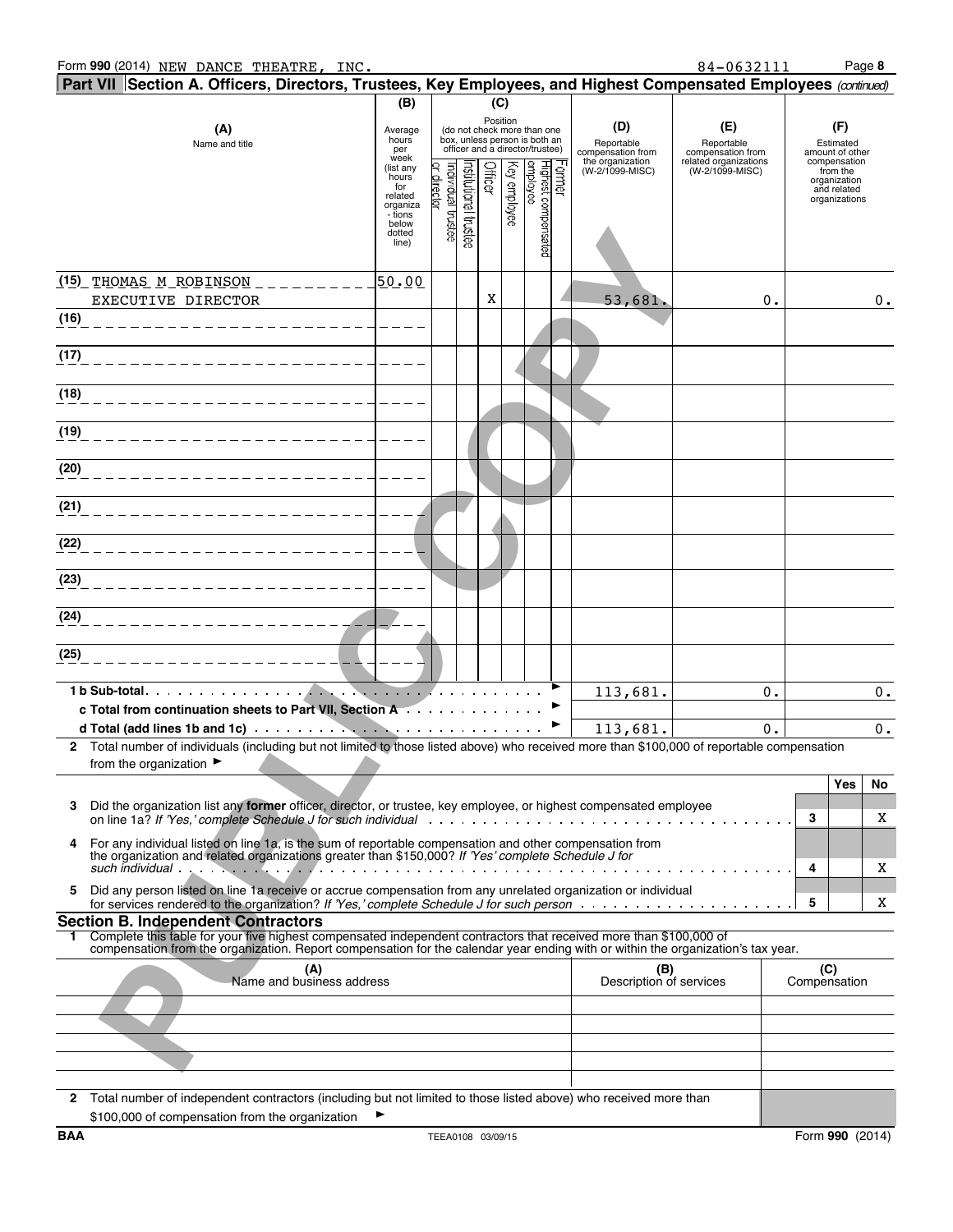**Part VIII Statement of Revenue**

#### **(A) (B) (C) (D)** Total revenue Related or Unrelated Revenue<br>exempt business excluded from exempt business excluded from tax<br>function the revenue under sections function revenue under sections revenue 512-514 Contributions, Gifts, Grants<br>and Other Similar Amounts **1 a** Federated campaigns **1 a b** Membership dues **1 b c** Fundraising events **1 c PUBLIC COPY** 130,081. **d** Related organizations **1 d e** Government grants (contributions) **1 e** 253,427. **f** All other contributions, gifts, grants, and similar amounts not included above **1 f** 264,337. **g** Noncash contributions included in lines 1a-1f: \$ **h Total.** Add lines 1a-1f (a) and a contract of a part of a part of a part of a part of a part of a part of a part of  $\triangleright$ 647,845. Program Service Revenue **Business Code 2 a** CONCERT/PERFORMANCE 711120 115,887. 115,887. 0. 0. **b** TUITION 711120 136,428. 136,428. 0. 0. **c** <u>OTHER \_\_\_\_\_\_\_\_\_\_\_\_\_\_ 711120 61,601. 61,601. 0. 0.</u> **d e f** All other program service revenue **g Total.** Add lines 2a-2f  $\ldots \ldots \ldots \ldots \ldots \ldots \ldots \ldots$ 313,916. **3** Investment income (including dividends, interest and other similar amounts)  $\ldots$   $\ldots$   $\ldots$   $\ldots$   $\ldots$ **4** Income from investment of tax-exempt bond proceeds . G **5** Royalties Government Construction of the Lines of the Lines of Lines of Lines of Lines of Lines of Lines of Lines of Lines of Lines of Lines of Lines of Lines of Lines of Lines of Lines of Lines of Lines of Lines of Li (i) Real (ii) Personal **6 a** Gross rents **b** Less: rental expenses **c** Rental income or (loss) ... **d** Net rental income or (loss) God Contains God Contains a later of  $\mathbb{R}$ **7 a** Gross amount from sales of (ii) Securities (iii) Other assets other than inventory **b** Less: cost or other basis and sales expenses **c** Gain or (loss) **d** Net gain or (loss) God Contains God Contains Contains Contains Contains Contains Contains Contains Contains Contains Contains Contains Contains Contains Contains Contains Contains Contains Contains Contains Contains Co **8 a** Gross income from fundraising events **Other Revenue** (not including .\$ 130,081. of contributions reported on line 1c). See Part IV, line 18 *a* **a a a a** 13,804. **b** Less: direct expenses **bb** 12,274. **c** Net income or (loss) from fundraising events  $\dots$  ∴ ∴ ∴ ►  $1,530.$  0. 1,530. **9 a** Gross income from gaming activities. See Part IV, line 19. **. . . . . . . . . . a b** Less: direct expenses **b b c** Net income or (loss) from gaming activities . . . . . . . . ▶ **10a** Gross sales of inventory, less returns and allowances **a b** Less: cost of goods sold **bc bc b c** Net income or (loss) from sales of inventory Consults P Miscellaneous Revenue **Business Code 11a b**  $- - - -$ **c d** All other revenue **e Total.** Add lines 11a-11d . . . . . . . . . . . . . . . . . ▶ **12 Total revenue.** See instructions Constructions of Construction 963,291. 313,916. 0. 1,530

Check if Schedule O contains a response or note to any line in this Part VIII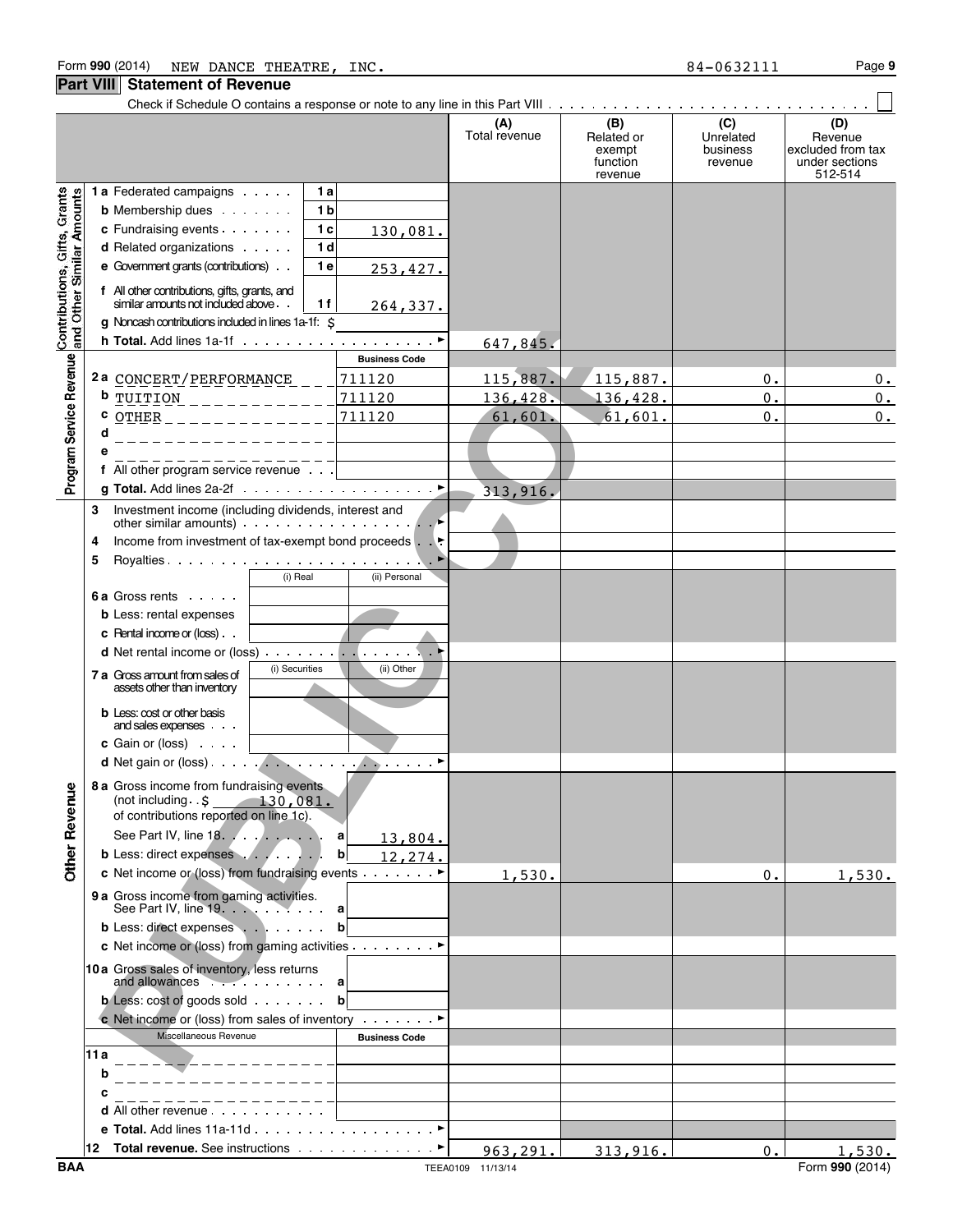| Section 501(c)(3) and 501(c)(4) organizations must complete all columns. All other organizations must complete column (A). |                                                                                                                                                                                                                                                                          |                       |                                    |                                           |                                |  |  |  |  |  |  |
|----------------------------------------------------------------------------------------------------------------------------|--------------------------------------------------------------------------------------------------------------------------------------------------------------------------------------------------------------------------------------------------------------------------|-----------------------|------------------------------------|-------------------------------------------|--------------------------------|--|--|--|--|--|--|
|                                                                                                                            |                                                                                                                                                                                                                                                                          |                       |                                    |                                           |                                |  |  |  |  |  |  |
|                                                                                                                            | Do not include amounts reported on lines<br>6b, 7b, 8b, 9b, and 10b of Part VIII.                                                                                                                                                                                        | (A)<br>Total expenses | (B)<br>Program service<br>expenses | (C)<br>Management and<br>general expenses | (D)<br>Fundraising<br>expenses |  |  |  |  |  |  |
| 1.                                                                                                                         | Grants and other assistance to domestic<br>organizations and domestic governments.<br>See Part IV, line 21                                                                                                                                                               |                       |                                    |                                           |                                |  |  |  |  |  |  |
| $\mathbf{p}$                                                                                                               | Grants and other assistance to domestic<br>individuals. See Part IV, line 22                                                                                                                                                                                             |                       |                                    |                                           |                                |  |  |  |  |  |  |
|                                                                                                                            | 3 Grants and other assistance to foreign<br>organizations, foreign governments, and for-<br>eign individuals. See Part IV, lines 15 and 16                                                                                                                               |                       |                                    |                                           |                                |  |  |  |  |  |  |
| 4<br>5                                                                                                                     | Benefits paid to or for members<br>Compensation of current officers, directors,                                                                                                                                                                                          |                       |                                    |                                           |                                |  |  |  |  |  |  |
| 6                                                                                                                          | trustees, and key employees<br>Compensation not included above, to<br>disqualified persons (as defined under                                                                                                                                                             | 113,680.              | 54,000.                            | 13,736.                                   | 45,944.                        |  |  |  |  |  |  |
|                                                                                                                            | section $4958(f)(1)$ and persons described<br>in section $4958(c)(3)(B)$                                                                                                                                                                                                 |                       |                                    |                                           |                                |  |  |  |  |  |  |
| 7                                                                                                                          | Other salaries and wages.                                                                                                                                                                                                                                                | 149,810.              | 138,144.                           | 11,666.                                   | $0$ .                          |  |  |  |  |  |  |
| 8                                                                                                                          | Pension plan accruals and contributions<br>(include section $401(k)$ and $403(b)$<br>$\epsilon$ mployer contributions). $\ldots$ $\ldots$                                                                                                                                |                       |                                    |                                           |                                |  |  |  |  |  |  |
| 9                                                                                                                          | Other employee benefits                                                                                                                                                                                                                                                  | 2,340.                | 1,989.                             | 209.                                      | 142.                           |  |  |  |  |  |  |
| 10                                                                                                                         | Payroll taxes                                                                                                                                                                                                                                                            | 22,383.               | 16,322.                            | 2,158.                                    | 3,903.                         |  |  |  |  |  |  |
| 11                                                                                                                         | Fees for services (non-employees):                                                                                                                                                                                                                                       |                       |                                    |                                           |                                |  |  |  |  |  |  |
|                                                                                                                            | a Management $\cdots$ $\cdots$ $\cdots$ $\cdots$ $\cdots$                                                                                                                                                                                                                |                       |                                    |                                           |                                |  |  |  |  |  |  |
|                                                                                                                            | $b$ Legal                                                                                                                                                                                                                                                                |                       |                                    |                                           |                                |  |  |  |  |  |  |
|                                                                                                                            |                                                                                                                                                                                                                                                                          | 23,562.               | 12,764.                            | 9,882.                                    | 916.                           |  |  |  |  |  |  |
|                                                                                                                            |                                                                                                                                                                                                                                                                          |                       |                                    |                                           |                                |  |  |  |  |  |  |
|                                                                                                                            | e Professional fundraising services. See Part IV, line 17.                                                                                                                                                                                                               |                       |                                    |                                           |                                |  |  |  |  |  |  |
|                                                                                                                            | $f$ Investment management fees $\ldots$                                                                                                                                                                                                                                  |                       |                                    |                                           |                                |  |  |  |  |  |  |
|                                                                                                                            | q Other. (If line 11g ant exceeds 10% of line 25, column                                                                                                                                                                                                                 | 4,374.                | 635.                               | 3,739.                                    |                                |  |  |  |  |  |  |
|                                                                                                                            | (A) amount, list line 11g expenses on Schedule $O$ .<br>12 Advertising and promotion                                                                                                                                                                                     | 29,978.               | 28,071.                            | 415.                                      | 0.<br>1,492.                   |  |  |  |  |  |  |
| 13                                                                                                                         |                                                                                                                                                                                                                                                                          | 1,596.                | 1,357.                             | 142.                                      | 97.                            |  |  |  |  |  |  |
| 14                                                                                                                         |                                                                                                                                                                                                                                                                          | 6, 264.               | 5,325.                             | 559.                                      | 380.                           |  |  |  |  |  |  |
| 15                                                                                                                         |                                                                                                                                                                                                                                                                          |                       |                                    |                                           |                                |  |  |  |  |  |  |
| 16                                                                                                                         |                                                                                                                                                                                                                                                                          | 32,872.               | 27,941.                            | 2,935.                                    | 1,996.                         |  |  |  |  |  |  |
| 17                                                                                                                         |                                                                                                                                                                                                                                                                          | 14,122.               | 12,808.                            | 1,314.                                    | $0$ .                          |  |  |  |  |  |  |
| 18                                                                                                                         | Payments of travel or entertainment<br>expenses for any federal, state, or local<br>public officials experience of the set of the set of the set of the set of the set of the set of the set of the                                                                      |                       |                                    |                                           |                                |  |  |  |  |  |  |
| 19<br>20                                                                                                                   | Conferences, conventions, and meetings                                                                                                                                                                                                                                   | 9,032.                | 5,465.                             | 3,567.                                    | 0.                             |  |  |  |  |  |  |
| 21                                                                                                                         | Payments to affiliates.                                                                                                                                                                                                                                                  |                       |                                    |                                           |                                |  |  |  |  |  |  |
| 22                                                                                                                         | Depreciation, depletion, and amortization                                                                                                                                                                                                                                | 40,286.               | 31,323.                            | 3,229.                                    | 5,734.                         |  |  |  |  |  |  |
| 23                                                                                                                         | Insurance the contract of the contract of the contract of the contract of the contract of the contract of the contract of the contract of the contract of the contract of the contract of the contract of the contract of the<br>24 Other expenses. Itemize expenses not | 8,131.                | 6,911.                             | 726.                                      | 494.                           |  |  |  |  |  |  |
|                                                                                                                            | covered above (List miscellaneous expenses<br>in line 24e. If line 24e amount exceeds 10%<br>of line 25, column (A) amount, list line 24e<br>expenses on Schedule O.).                                                                                                   |                       |                                    |                                           |                                |  |  |  |  |  |  |
|                                                                                                                            | <sup>a</sup> ENSEMBLE CONTRACT FEES                                                                                                                                                                                                                                      | 23,825                | 23,825                             | $\Omega$                                  | 0.                             |  |  |  |  |  |  |
|                                                                                                                            | <b>b</b> EQUIPMENT LEASES                                                                                                                                                                                                                                                | 7.620                 | 6.477                              | 680                                       | 463.                           |  |  |  |  |  |  |
|                                                                                                                            | C EQUIPMENT AND ELEVATOR MAINT                                                                                                                                                                                                                                           | 10,583                | 8,996                              | 945.                                      | 642.                           |  |  |  |  |  |  |
|                                                                                                                            | d OTHER REPAIRS AND MAINT                                                                                                                                                                                                                                                | 1.089                 | 926                                | 97                                        | 66.                            |  |  |  |  |  |  |
|                                                                                                                            | e All other expenses.                                                                                                                                                                                                                                                    | 307,841.              | 253,943.                           | 18,980.                                   | 34,918.                        |  |  |  |  |  |  |
| 25                                                                                                                         | Total functional expenses. Add lines 1 through 24e. .                                                                                                                                                                                                                    | 809,388.              | 637,222.                           | 74,979.                                   | 97,187.                        |  |  |  |  |  |  |
| 26                                                                                                                         | Joint costs. Complete this line only if<br>the organization reported in column (B)<br>joint costs from a combined educational<br>campaign and fundraising solicitation.<br>Check here $\blacktriangleright$<br>if following                                              |                       |                                    |                                           |                                |  |  |  |  |  |  |

SOP 98-2 (ASC 958-720)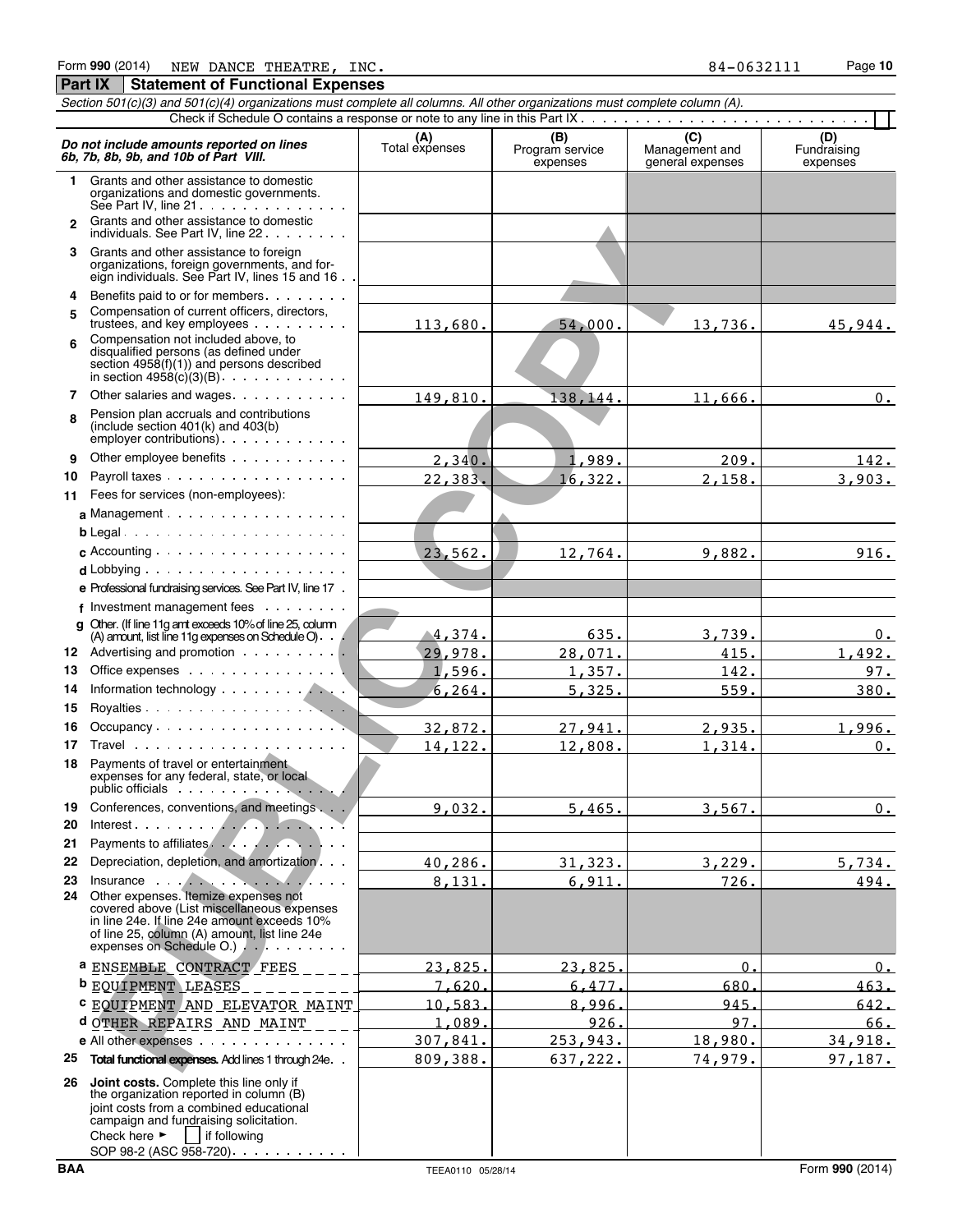#### Form **990** (2014) Page **11** NEW DANCE THEATRE, INC. 84-0632111

#### **Part X Balance Sheet** Check if Schedule O contains a response or note to any line in this Part X **Service** State **(A) (B)** Beginning of year  $\parallel$   $\parallel$  End of year **1** Cash ' non-interest-bearing **1** 197,719. **2** Savings and temporary cash investments **2 3** Pledges and grants receivable, net **3 4** Accounts receivable, net **4**  $10,000.$  | 4 | 0. Liques and chief resolution that components and former officers, allowing the components and control the components components (and only a component of the component of the component of the component of the component of th **5** Loans and other receivables from current and former officers, directors, trustees, key employees, and highest compensated employees. Complete Part II of Schedule L **5 6** Loans and other receivables from other disqualified persons (as defined under section 4958(f)(1)), persons described in section 4958(c)(3)(B), and contributing employers and sponsoring organizations of section 501(c)(9) voluntary employees' beneficiary organizations (see instructions). Complete Part II of Schedule L **6 7** Notes and loans receivable, net **7** Assets **8** Inventories for sale or use **8 9** Prepaid expenses and deferred charges **9 9 9 9 9 9 12,365, 9** 12,365. 13,706. **10a** Land, buildings, and equipment: cost or other basis. Complete Part VI of Schedule D **10a** 715,192. **b** Less: accumulated depreciation **10c 10c 10c 10c 10c 10c 10c 10c 10c 10c 10c 10c 10c 10c 10c 10c 10c 10c 10c 10c 10c 10c 10c 10c 10c 10c 10c 10c 10c 10c 10c** 92,269. **11** Investments ' publicly traded securities **11 12** Investments ' other securities. See Part IV, line 11 **12 13** Investments – program-related. See Part IV, line 11 **13 13 13 14** Intangible assets **14** Intangible assets **14** Interventional **14** Interventional **14** Interventional **14** Interventional **14 15** Other assets. See Part IV, line 11 **15 16 Total assets.** Add lines 1 through 15 (must equal line 34) **16** 104,263. 303,694. **17** Accounts payable and accrued expenses **17** 85,020. 129,057. **18** Grants payable **18 19** Deferred revenue **19 20** Tax-exempt bond liabilities **20 21** Escrow or custodial account liability. Complete Part IV of Schedule D **21** Liabilities **22** Loans and other payables to current and former officers, directors, trustees, key employees, highest compensated employees, and disqualified persons.<br>Complete Part II of Schedule L Complete Part II of Schedule L **22 23** Secured mortgages and notes payable to unrelated third parties  $\ldots$ ,  $\ldots$ ,  $\ldots$ **24** Unsecured notes and loans payable to unrelated third parties **24 25** Other liabilities (including federal income tax, payables to related third parties, and other liabilities not included on lines 17-24). Complete Part X of Schedule D **25 26 Total liabilities.** Add lines 17 through 25 **26** 85,020. 129,057. Organizations that follow SFAS 117 (ASC 958), check here ►  $\vert$ <sub>X</sub> and complete **Balances lines 27 through 29, and lines 33 and 34. 27** Unrestricted net assets **27** 126,657. **28** Temporarily restricted net assets **28** 26,032. 47,980. **29** Permanently restricted net assets **29** or Fund **Organizations that do not follow SFAS 117 (ASC 958), check here** G **and complete lines 30 through 34. 30** Capital stock or trust principal, or current funds **30 Net Assets 31** Paid-in or capital surplus, or land, building, or equipment fund **31 31 21 31 31 32** Retained earnings, endowment, accumulated income, or other funds  $\ldots$ ,  $\ldots$ ,  $\vdots$ **33** Total net assets or fund balances **33** 174,637. **34** Total liabilities and net assets/fund balances **34** 104,263. 303,694.

**BAA** Form **990** (2014)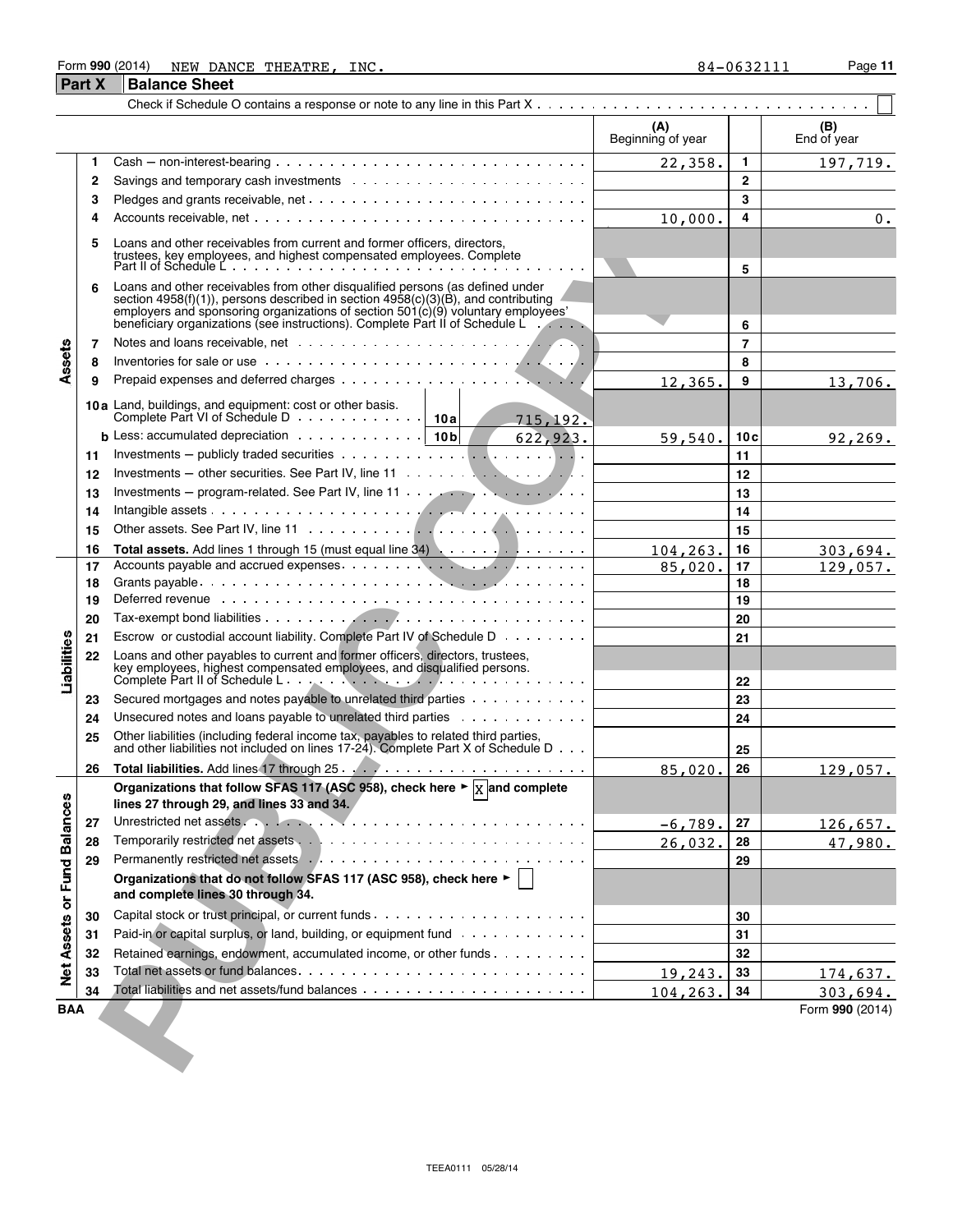| Form 990 (2014)<br>NEW DANCE THEATRE, INC.                                                                 |                                                                                                                                                                                                                                                                                                                                                                  |                                                                                                                                                                                                                                                                                                                                                                                                                                                                                                                                                                                                                                                                                                                                                                                                                                                                                                                                                                                                                                                                                        | Page 12                                                                                                                                                                                                                                                                                                                 |
|------------------------------------------------------------------------------------------------------------|------------------------------------------------------------------------------------------------------------------------------------------------------------------------------------------------------------------------------------------------------------------------------------------------------------------------------------------------------------------|----------------------------------------------------------------------------------------------------------------------------------------------------------------------------------------------------------------------------------------------------------------------------------------------------------------------------------------------------------------------------------------------------------------------------------------------------------------------------------------------------------------------------------------------------------------------------------------------------------------------------------------------------------------------------------------------------------------------------------------------------------------------------------------------------------------------------------------------------------------------------------------------------------------------------------------------------------------------------------------------------------------------------------------------------------------------------------------|-------------------------------------------------------------------------------------------------------------------------------------------------------------------------------------------------------------------------------------------------------------------------------------------------------------------------|
| Reconciliation of Net Assets                                                                               |                                                                                                                                                                                                                                                                                                                                                                  |                                                                                                                                                                                                                                                                                                                                                                                                                                                                                                                                                                                                                                                                                                                                                                                                                                                                                                                                                                                                                                                                                        |                                                                                                                                                                                                                                                                                                                         |
|                                                                                                            |                                                                                                                                                                                                                                                                                                                                                                  |                                                                                                                                                                                                                                                                                                                                                                                                                                                                                                                                                                                                                                                                                                                                                                                                                                                                                                                                                                                                                                                                                        |                                                                                                                                                                                                                                                                                                                         |
|                                                                                                            | $\mathbf{1}$                                                                                                                                                                                                                                                                                                                                                     |                                                                                                                                                                                                                                                                                                                                                                                                                                                                                                                                                                                                                                                                                                                                                                                                                                                                                                                                                                                                                                                                                        |                                                                                                                                                                                                                                                                                                                         |
|                                                                                                            | $\mathbf{2}$                                                                                                                                                                                                                                                                                                                                                     |                                                                                                                                                                                                                                                                                                                                                                                                                                                                                                                                                                                                                                                                                                                                                                                                                                                                                                                                                                                                                                                                                        |                                                                                                                                                                                                                                                                                                                         |
|                                                                                                            | 3                                                                                                                                                                                                                                                                                                                                                                |                                                                                                                                                                                                                                                                                                                                                                                                                                                                                                                                                                                                                                                                                                                                                                                                                                                                                                                                                                                                                                                                                        |                                                                                                                                                                                                                                                                                                                         |
|                                                                                                            | 4                                                                                                                                                                                                                                                                                                                                                                |                                                                                                                                                                                                                                                                                                                                                                                                                                                                                                                                                                                                                                                                                                                                                                                                                                                                                                                                                                                                                                                                                        |                                                                                                                                                                                                                                                                                                                         |
|                                                                                                            | 5                                                                                                                                                                                                                                                                                                                                                                |                                                                                                                                                                                                                                                                                                                                                                                                                                                                                                                                                                                                                                                                                                                                                                                                                                                                                                                                                                                                                                                                                        |                                                                                                                                                                                                                                                                                                                         |
|                                                                                                            | 6                                                                                                                                                                                                                                                                                                                                                                |                                                                                                                                                                                                                                                                                                                                                                                                                                                                                                                                                                                                                                                                                                                                                                                                                                                                                                                                                                                                                                                                                        |                                                                                                                                                                                                                                                                                                                         |
|                                                                                                            | 7                                                                                                                                                                                                                                                                                                                                                                |                                                                                                                                                                                                                                                                                                                                                                                                                                                                                                                                                                                                                                                                                                                                                                                                                                                                                                                                                                                                                                                                                        |                                                                                                                                                                                                                                                                                                                         |
|                                                                                                            | 8                                                                                                                                                                                                                                                                                                                                                                |                                                                                                                                                                                                                                                                                                                                                                                                                                                                                                                                                                                                                                                                                                                                                                                                                                                                                                                                                                                                                                                                                        | 1,491.                                                                                                                                                                                                                                                                                                                  |
|                                                                                                            | 9                                                                                                                                                                                                                                                                                                                                                                |                                                                                                                                                                                                                                                                                                                                                                                                                                                                                                                                                                                                                                                                                                                                                                                                                                                                                                                                                                                                                                                                                        |                                                                                                                                                                                                                                                                                                                         |
| Net assets or fund balances at end of year. Combine lines 3 through 9 (must equal Part X, line 33,         | 10                                                                                                                                                                                                                                                                                                                                                               | 174,637.                                                                                                                                                                                                                                                                                                                                                                                                                                                                                                                                                                                                                                                                                                                                                                                                                                                                                                                                                                                                                                                                               |                                                                                                                                                                                                                                                                                                                         |
|                                                                                                            |                                                                                                                                                                                                                                                                                                                                                                  |                                                                                                                                                                                                                                                                                                                                                                                                                                                                                                                                                                                                                                                                                                                                                                                                                                                                                                                                                                                                                                                                                        |                                                                                                                                                                                                                                                                                                                         |
|                                                                                                            |                                                                                                                                                                                                                                                                                                                                                                  |                                                                                                                                                                                                                                                                                                                                                                                                                                                                                                                                                                                                                                                                                                                                                                                                                                                                                                                                                                                                                                                                                        |                                                                                                                                                                                                                                                                                                                         |
|                                                                                                            |                                                                                                                                                                                                                                                                                                                                                                  | Yes                                                                                                                                                                                                                                                                                                                                                                                                                                                                                                                                                                                                                                                                                                                                                                                                                                                                                                                                                                                                                                                                                    | No                                                                                                                                                                                                                                                                                                                      |
| 1 Accounting method used to prepare the Form 990:<br>Cash<br>Other                                         |                                                                                                                                                                                                                                                                                                                                                                  |                                                                                                                                                                                                                                                                                                                                                                                                                                                                                                                                                                                                                                                                                                                                                                                                                                                                                                                                                                                                                                                                                        |                                                                                                                                                                                                                                                                                                                         |
| If the organization changed its method of accounting from a prior year or checked 'Other,' explain         |                                                                                                                                                                                                                                                                                                                                                                  |                                                                                                                                                                                                                                                                                                                                                                                                                                                                                                                                                                                                                                                                                                                                                                                                                                                                                                                                                                                                                                                                                        |                                                                                                                                                                                                                                                                                                                         |
|                                                                                                            |                                                                                                                                                                                                                                                                                                                                                                  |                                                                                                                                                                                                                                                                                                                                                                                                                                                                                                                                                                                                                                                                                                                                                                                                                                                                                                                                                                                                                                                                                        | X                                                                                                                                                                                                                                                                                                                       |
|                                                                                                            |                                                                                                                                                                                                                                                                                                                                                                  |                                                                                                                                                                                                                                                                                                                                                                                                                                                                                                                                                                                                                                                                                                                                                                                                                                                                                                                                                                                                                                                                                        |                                                                                                                                                                                                                                                                                                                         |
| separate basis, consolidated basis, or both:                                                               |                                                                                                                                                                                                                                                                                                                                                                  |                                                                                                                                                                                                                                                                                                                                                                                                                                                                                                                                                                                                                                                                                                                                                                                                                                                                                                                                                                                                                                                                                        |                                                                                                                                                                                                                                                                                                                         |
|                                                                                                            |                                                                                                                                                                                                                                                                                                                                                                  |                                                                                                                                                                                                                                                                                                                                                                                                                                                                                                                                                                                                                                                                                                                                                                                                                                                                                                                                                                                                                                                                                        |                                                                                                                                                                                                                                                                                                                         |
|                                                                                                            |                                                                                                                                                                                                                                                                                                                                                                  |                                                                                                                                                                                                                                                                                                                                                                                                                                                                                                                                                                                                                                                                                                                                                                                                                                                                                                                                                                                                                                                                                        |                                                                                                                                                                                                                                                                                                                         |
|                                                                                                            |                                                                                                                                                                                                                                                                                                                                                                  |                                                                                                                                                                                                                                                                                                                                                                                                                                                                                                                                                                                                                                                                                                                                                                                                                                                                                                                                                                                                                                                                                        |                                                                                                                                                                                                                                                                                                                         |
| Both consolidated and separate basis<br><b>Consolidated basis</b><br>X<br>Separate basis                   |                                                                                                                                                                                                                                                                                                                                                                  |                                                                                                                                                                                                                                                                                                                                                                                                                                                                                                                                                                                                                                                                                                                                                                                                                                                                                                                                                                                                                                                                                        |                                                                                                                                                                                                                                                                                                                         |
|                                                                                                            |                                                                                                                                                                                                                                                                                                                                                                  |                                                                                                                                                                                                                                                                                                                                                                                                                                                                                                                                                                                                                                                                                                                                                                                                                                                                                                                                                                                                                                                                                        | Χ                                                                                                                                                                                                                                                                                                                       |
| If the organization changed either its oversight process or selection process during the tax year, explain |                                                                                                                                                                                                                                                                                                                                                                  |                                                                                                                                                                                                                                                                                                                                                                                                                                                                                                                                                                                                                                                                                                                                                                                                                                                                                                                                                                                                                                                                                        |                                                                                                                                                                                                                                                                                                                         |
|                                                                                                            |                                                                                                                                                                                                                                                                                                                                                                  |                                                                                                                                                                                                                                                                                                                                                                                                                                                                                                                                                                                                                                                                                                                                                                                                                                                                                                                                                                                                                                                                                        |                                                                                                                                                                                                                                                                                                                         |
|                                                                                                            |                                                                                                                                                                                                                                                                                                                                                                  |                                                                                                                                                                                                                                                                                                                                                                                                                                                                                                                                                                                                                                                                                                                                                                                                                                                                                                                                                                                                                                                                                        | X                                                                                                                                                                                                                                                                                                                       |
|                                                                                                            |                                                                                                                                                                                                                                                                                                                                                                  | 3b                                                                                                                                                                                                                                                                                                                                                                                                                                                                                                                                                                                                                                                                                                                                                                                                                                                                                                                                                                                                                                                                                     |                                                                                                                                                                                                                                                                                                                         |
| <b>BAA</b>                                                                                                 |                                                                                                                                                                                                                                                                                                                                                                  | Form 990 (2014)                                                                                                                                                                                                                                                                                                                                                                                                                                                                                                                                                                                                                                                                                                                                                                                                                                                                                                                                                                                                                                                                        |                                                                                                                                                                                                                                                                                                                         |
|                                                                                                            |                                                                                                                                                                                                                                                                                                                                                                  |                                                                                                                                                                                                                                                                                                                                                                                                                                                                                                                                                                                                                                                                                                                                                                                                                                                                                                                                                                                                                                                                                        |                                                                                                                                                                                                                                                                                                                         |
|                                                                                                            | Part XI<br><b>Part XII Financial Statements and Reporting</b><br><b>X</b> Accrual<br>in Schedule O.<br>Consolidated basis<br>Both consolidated and separate basis<br>Separate basis<br>If 'Yes,' check a box below to indicate whether the financial statements for the year were audited on a separate<br>basis, consolidated basis, or both:<br>in Schedule O. | 84-0632111<br>Net assets or fund balances at beginning of year (must equal Part X, line 33, column (A))<br>2a Were the organization's financial statements compiled or reviewed by an independent accountant?<br>If 'Yes,' check a box below to indicate whether the financial statements for the year were compiled or reviewed on a<br><b>b</b> Were the organization's financial statements audited by an independent accountant? $\cdots$ $\cdots$ $\cdots$ $\cdots$ $\cdots$ $\cdots$<br>c If 'Yes' to line 2a or 2b, does the organization have a committee that assumes responsibility for oversight of the audit,<br>review, or compilation of its financial statements and selection of an independent accountant?<br>3 a As a result of a federal award, was the organization required to undergo an audit or audits as set forth in the Single<br>b If 'Yes,' did the organization undergo the required audit or audits? If the organization did not undergo the required audit<br>or audits, explain why in Schedule O and describe any steps taken to undergo such audits | 963,291.<br>809,388.<br>153,903.<br>19,243.<br>Check if Schedule O contains a response or note to any line in this Part XII. And a contact of Schedule O contains a response or note to any line in this Part XII. And a contact of the state of the state of the Schedule of<br>2a<br>X<br>2 <sub>b</sub><br>2 с<br>3a |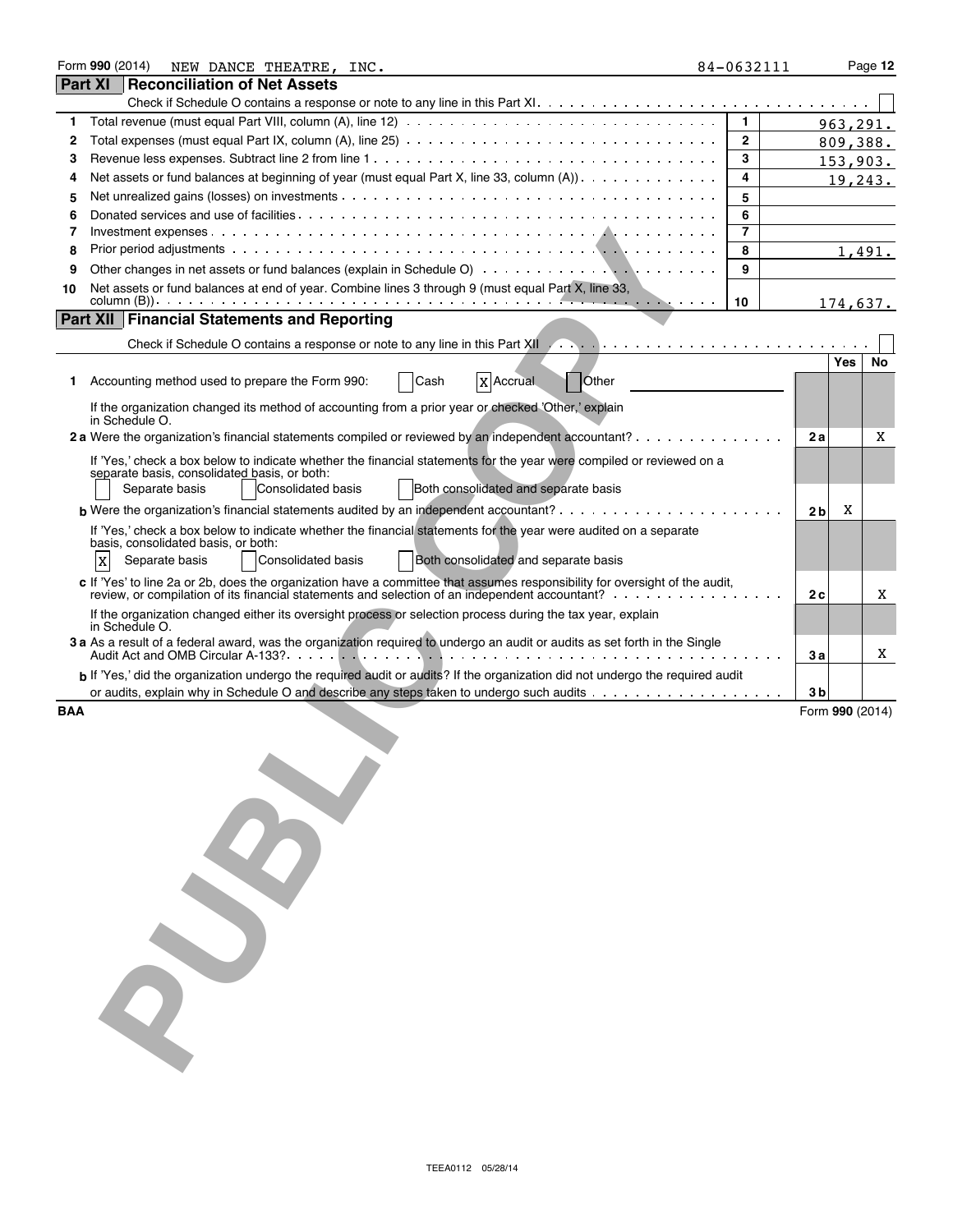|                                           | <b>Public Charity Status and Public Support</b>                                                                            | OMB No. 1545-0047 |
|-------------------------------------------|----------------------------------------------------------------------------------------------------------------------------|-------------------|
| <b>SCHEDULE A</b><br>(Form 990 or 990-EZ) | Complete if the organization is a section $501(c)(3)$ organization or a section<br>$1047(a)(1)$ nonovomnt oboritoble truot | 2014              |

**(Form 990 or 990-EZ) Complete if the organization is a section 501(c)(3) organization or a section 4947(a)(1) nonexempt charitable trust. 2014**

Attach to Form 990 or Form 990-EZ.

**Open to Public Comment of the Treasury Mathemation about Schedule A (Form 990 or 990-EZ) and its instructions is<br>Inspection about Schedule A (Form 990 or 990-EZ) and its instructions is<br>Inspection at** *www.irs.gov/form99* 

|  | UMB No. 1545-0047 |
|--|-------------------|

| Internal Revenue Service |  |
|--------------------------|--|
| Name of the organization |  |
|                          |  |

| Internal Revenue Service | ~<br>www.irs.aov/torm990.<br>aı       | ----- |
|--------------------------|---------------------------------------|-------|
| Name of the organization | <b>Employer identification number</b> |       |

| NEW DANCE THEATRE, INC.                                                                                                                                                                                                                                                                                                                                                                                                                                                                      |                                                                                                                                                                              | 84-0632111                                           |                                                    |
|----------------------------------------------------------------------------------------------------------------------------------------------------------------------------------------------------------------------------------------------------------------------------------------------------------------------------------------------------------------------------------------------------------------------------------------------------------------------------------------------|------------------------------------------------------------------------------------------------------------------------------------------------------------------------------|------------------------------------------------------|----------------------------------------------------|
| Reason for Public Charity Status (All organizations must complete this part.) See instructions.<br>Part I                                                                                                                                                                                                                                                                                                                                                                                    |                                                                                                                                                                              |                                                      |                                                    |
| The organization is not a private foundation because it is: (For lines 1 through 11, check only one box.)                                                                                                                                                                                                                                                                                                                                                                                    |                                                                                                                                                                              |                                                      |                                                    |
| A church, convention of churches, or association of churches described in <b>section 170(b)(1)(A)(i).</b><br>1                                                                                                                                                                                                                                                                                                                                                                               |                                                                                                                                                                              |                                                      |                                                    |
| A school described in section 170(b)(1)(A)(ii). (Attach Schedule E.)<br>2                                                                                                                                                                                                                                                                                                                                                                                                                    |                                                                                                                                                                              |                                                      |                                                    |
| A hospital or a cooperative hospital service organization described in section $170(b)(1)(A)(iii)$ .<br>3                                                                                                                                                                                                                                                                                                                                                                                    |                                                                                                                                                                              |                                                      |                                                    |
| A medical research organization operated in conjunction with a hospital described in section 170(b)(1)(A)(iii). Enter the hospital's<br>4                                                                                                                                                                                                                                                                                                                                                    |                                                                                                                                                                              |                                                      |                                                    |
| name, city, and state:                                                                                                                                                                                                                                                                                                                                                                                                                                                                       |                                                                                                                                                                              |                                                      |                                                    |
| An organization operated for the benefit of a college or university owned or operated by a governmental unit described in section<br>5<br>$170(b)(1)(A)(iv)$ . (Complete Part II.)                                                                                                                                                                                                                                                                                                           |                                                                                                                                                                              |                                                      |                                                    |
| A federal, state, or local government or governmental unit described in section 170(b)(1)(A)(v).<br>6                                                                                                                                                                                                                                                                                                                                                                                        |                                                                                                                                                                              |                                                      |                                                    |
| 7<br>An organization that normally receives a substantial part of its support from a governmental unit or from the general public described<br>in section 170(b)(1)(A)(vi). (Complete Part II.)                                                                                                                                                                                                                                                                                              |                                                                                                                                                                              |                                                      |                                                    |
| A community trust described in section 170(b)(1)(A)(vi). (Complete Part II.)<br>8                                                                                                                                                                                                                                                                                                                                                                                                            |                                                                                                                                                                              |                                                      |                                                    |
| An organization that normally receives: (1) more than 33-1/3% of its support from contributions, membership fees, and gross receipts<br>9<br>X<br>from activities related to its exempt functions – subject to certain exceptions, and (2) no more than 33-1/3% of its support from gross<br>investment income and unrelated business taxable income (less section 511 tax) from businesses acquired by the organization after<br>June 30, 1975. See section 509(a)(2). (Complete Part III.) |                                                                                                                                                                              |                                                      |                                                    |
| An organization organized and operated exclusively to test for public safety. See section 509(a)(4).<br>10                                                                                                                                                                                                                                                                                                                                                                                   |                                                                                                                                                                              |                                                      |                                                    |
| An organization organized and operated exclusively for the benefit of, to perform the functions of, or to carry out the purposes of one<br>11<br>or more publicly supported organizations described in section 509(a)(1) or section 509(a)(2). See section 509(a)(3). Check the box in<br>lines 11a through 11d that describes the type of supporting organization and complete lines 11e, 11f, and 11g.                                                                                     |                                                                                                                                                                              |                                                      |                                                    |
| Type I. A supporting organization operated, supervised, or controlled by its supported organization(s), typically by giving the supported<br>a<br>organization(s) the power to regularly appoint or elect a majority of the directors or trustees of the supporting organization. You must<br>complete Part IV, Sections A and B.                                                                                                                                                            |                                                                                                                                                                              |                                                      |                                                    |
| Type II. A supporting organization supervised or controlled in connection with its supported organization(s), by having control or<br>b<br>management of the supporting organization vested in the same persons that control or manage the supported organization(s). You<br>must complete Part IV, Sections A and C.                                                                                                                                                                        |                                                                                                                                                                              |                                                      |                                                    |
| Type III functionally integrated. A supporting organization operated in connection with, and functionally integrated with, its supported<br>c<br>organization(s) (see instructions). You must complete Part IV, Sections A, D, and E.                                                                                                                                                                                                                                                        |                                                                                                                                                                              |                                                      |                                                    |
| Type III non-functionally integrated. A supporting organization operated in connection with its supported organization(s) that is not<br>d<br>functionally integrated. The organization generally must satisfy a distribution requirement and an attentiveness requirement (see<br>instructions). You must complete Part IV, Sections A and D, and Part V.                                                                                                                                   |                                                                                                                                                                              |                                                      |                                                    |
| Check this box if the organization received a written determination from the IRS that is a Type I, Type II, Type III functionally<br>е<br>integrated, or Type III non-functionally integrated supporting organization.                                                                                                                                                                                                                                                                       |                                                                                                                                                                              |                                                      |                                                    |
| Enter the number of supported organizations enterstation of the number of supported organizations<br>f                                                                                                                                                                                                                                                                                                                                                                                       |                                                                                                                                                                              |                                                      |                                                    |
| g Provide the following information about the supported organization(s).                                                                                                                                                                                                                                                                                                                                                                                                                     |                                                                                                                                                                              |                                                      |                                                    |
| (ii) EIN<br>(i) Name of supported<br>organization                                                                                                                                                                                                                                                                                                                                                                                                                                            | (iii) Type of organization<br>(iv) is the<br>(described on lines 1-9<br>organization listed<br>above or IRC section<br>in your governing<br>document?<br>(see instructions)) | (v) Amount of monetary<br>support (see instructions) | (vi) Amount of other<br>support (see instructions) |
|                                                                                                                                                                                                                                                                                                                                                                                                                                                                                              | Yes                                                                                                                                                                          | No                                                   |                                                    |
|                                                                                                                                                                                                                                                                                                                                                                                                                                                                                              |                                                                                                                                                                              |                                                      |                                                    |
| (A)                                                                                                                                                                                                                                                                                                                                                                                                                                                                                          |                                                                                                                                                                              |                                                      |                                                    |
| (B)                                                                                                                                                                                                                                                                                                                                                                                                                                                                                          |                                                                                                                                                                              |                                                      |                                                    |
| (C)                                                                                                                                                                                                                                                                                                                                                                                                                                                                                          |                                                                                                                                                                              |                                                      |                                                    |
| (D)                                                                                                                                                                                                                                                                                                                                                                                                                                                                                          |                                                                                                                                                                              |                                                      |                                                    |
| (E)                                                                                                                                                                                                                                                                                                                                                                                                                                                                                          |                                                                                                                                                                              |                                                      |                                                    |
| Total<br><b>RAA</b> For Panerwork Reduction Act Notice see the Instructions for Form 990 or 990-FZ                                                                                                                                                                                                                                                                                                                                                                                           |                                                                                                                                                                              |                                                      | Schedule A (Form 990 or 990-F7) 2014               |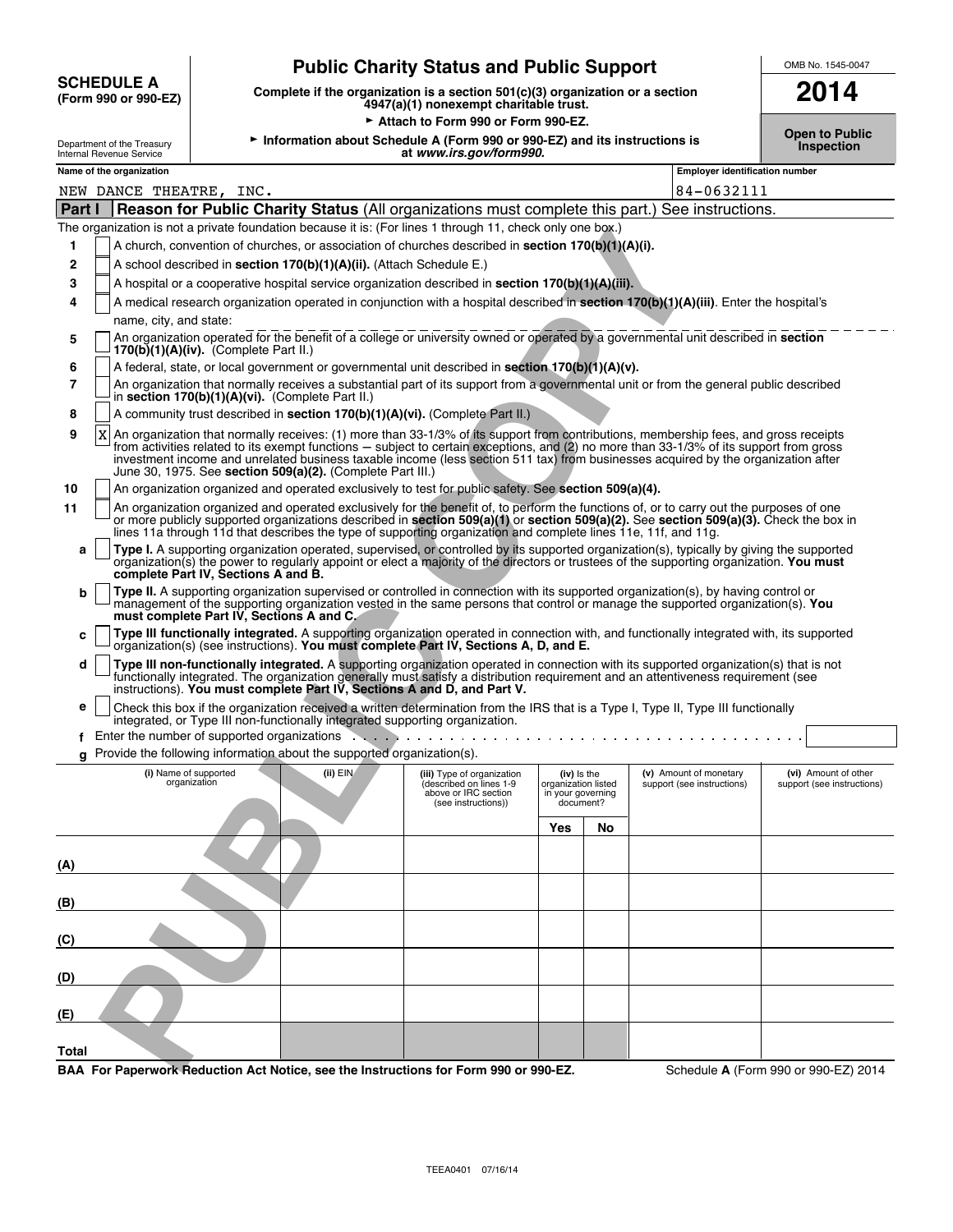**Part II** Support Schedule for Organizations Described in Sections 170(b)(1)(A)(iv) and 170(b)(1)(A)(vi) (Complete only if you checked the box on line 5, 7, or 8 of Part I or if the organization failed to qualify under Part III. If the organization fails to qualify under the tests listed below, please complete Part III.)

|     | <b>Section A. Public Support</b>                                                                                                                                                                                                                                                                                                                                                                  |          |            |            |            |            |                                      |
|-----|---------------------------------------------------------------------------------------------------------------------------------------------------------------------------------------------------------------------------------------------------------------------------------------------------------------------------------------------------------------------------------------------------|----------|------------|------------|------------|------------|--------------------------------------|
|     | Calendar year (or fiscal year<br>beginning in) $\rightarrow$                                                                                                                                                                                                                                                                                                                                      | (a) 2010 | $(b)$ 2011 | $(c)$ 2012 | $(d)$ 2013 | (e) 2014   | (f) Total                            |
| 1.  | Gifts, grants, contributions, and<br>membership fees received. (Do not<br>include any 'unusual grants.')<br>$\mathbf{r}$ , $\mathbf{r}$ , $\mathbf{r}$ , $\mathbf{r}$ , $\mathbf{r}$                                                                                                                                                                                                              |          |            |            |            |            |                                      |
|     | 2 Tax revenues levied for the<br>organization's benefit and<br>either paid to or expended                                                                                                                                                                                                                                                                                                         |          |            |            |            |            |                                      |
| 3   | The value of services or<br>facilities furnished by a<br>governmental unit to the<br>organization without charge                                                                                                                                                                                                                                                                                  |          |            |            |            |            |                                      |
| 4   | Total. Add lines 1 through 3                                                                                                                                                                                                                                                                                                                                                                      |          |            |            |            |            |                                      |
| 5   | The portion of total<br>contributions by each person<br>(other than a governmental<br>unit or publicly supported<br>organization) included on line 1<br>that exceeds 2% of the amount<br>shown on line 11, column $(f)$ .                                                                                                                                                                         |          |            |            |            |            |                                      |
|     | <b>Public support.</b> Subtract line 5<br>from line $4$                                                                                                                                                                                                                                                                                                                                           |          |            |            |            |            |                                      |
|     | <b>Section B. Total Support</b>                                                                                                                                                                                                                                                                                                                                                                   |          |            |            |            |            |                                      |
|     | Calendar year (or fiscal year<br>beginning in) $\rightarrow$                                                                                                                                                                                                                                                                                                                                      | (a) 2010 | (b) 2011   | (c) 2012   | $(d)$ 2013 | $(e)$ 2014 | (f) Total                            |
| 7   | Amounts from line 4                                                                                                                                                                                                                                                                                                                                                                               |          |            |            |            |            |                                      |
| 8   | Gross income from interest,<br>dividends, payments received<br>on securities loans, rents,<br>royalties and income from<br>similar sources                                                                                                                                                                                                                                                        |          |            |            |            |            |                                      |
| 9   | Net income from unrelated<br>business activities, whether or<br>not the business is regularly<br>carried on example.                                                                                                                                                                                                                                                                              |          |            |            |            |            |                                      |
| 10  | Other income. Do not include<br>gain or loss from the sale of<br>capital assets (Explain in<br>Part VI.) $\cdots$                                                                                                                                                                                                                                                                                 |          |            |            |            |            |                                      |
|     | 11 Total support. Add lines 7<br>through $10 \ldots \ldots$                                                                                                                                                                                                                                                                                                                                       |          |            |            |            |            |                                      |
| 12  |                                                                                                                                                                                                                                                                                                                                                                                                   |          |            |            |            | 12         |                                      |
| 13  | First five years. If the Form 990 is for the organization's first, second, third, fourth, or fifth tax year as a section 501(c)(3)                                                                                                                                                                                                                                                                |          |            |            |            |            |                                      |
|     | <b>Section C. Computation of Public Support Percentage</b>                                                                                                                                                                                                                                                                                                                                        |          |            |            |            |            |                                      |
| 14  |                                                                                                                                                                                                                                                                                                                                                                                                   |          |            |            |            | - 14       | %                                    |
| 15  |                                                                                                                                                                                                                                                                                                                                                                                                   |          |            |            |            | 15         | $\%$                                 |
|     | 16 a 33-1/3% support test - 2014. If the organization did not check the box on line 13, and the line 14 is 33-1/3% or more, check this box<br>and stop here. The organization qualifies as a publicly supported organization $\cdots$ , $\cdots$ , $\cdots$ , $\cdots$ , $\cdots$ , $\cdots$ , $\cdots$ , $\cdots$                                                                                |          |            |            |            |            |                                      |
|     | <b>b 33-1/3% support test</b> – 2013. If the organization did not check a box on line 13 or 16a, and line 15 is 33-1/3% or more, check this box                                                                                                                                                                                                                                                   |          |            |            |            |            |                                      |
|     | 17a 10%-facts-and-circumstances test - 2014. If the organization did not check a box on line 13, 16a, or 16b, and line 14 is 10%<br>or more, and if the organization meets the 'facts-and-circumstances' test, check this box and stop here. Explain in Part VI how<br>the organization meets the 'facts-and-circumstances' test. The organization qualifies as a publicly supported organization |          |            |            |            |            |                                      |
|     | <b>b 10%-facts-and-circumstances test - 2013.</b> If the organization did not check a box on line 13, 16a, 16b, or 17a, and line 15 is 10%<br>or more, and if the organization meets the 'facts-and-circumstances' test, check this box and <b>stop here.</b> Explain in Part VI how the                                                                                                          |          |            |            |            |            |                                      |
| 18  | <b>Private foundation.</b> If the organization did not check a box on line 13, 16a, 16b, 17a, or 17b, check this box and see instructions ▶                                                                                                                                                                                                                                                       |          |            |            |            |            |                                      |
| BAA |                                                                                                                                                                                                                                                                                                                                                                                                   |          |            |            |            |            | Schedule A (Form 990 or 990-EZ) 2014 |

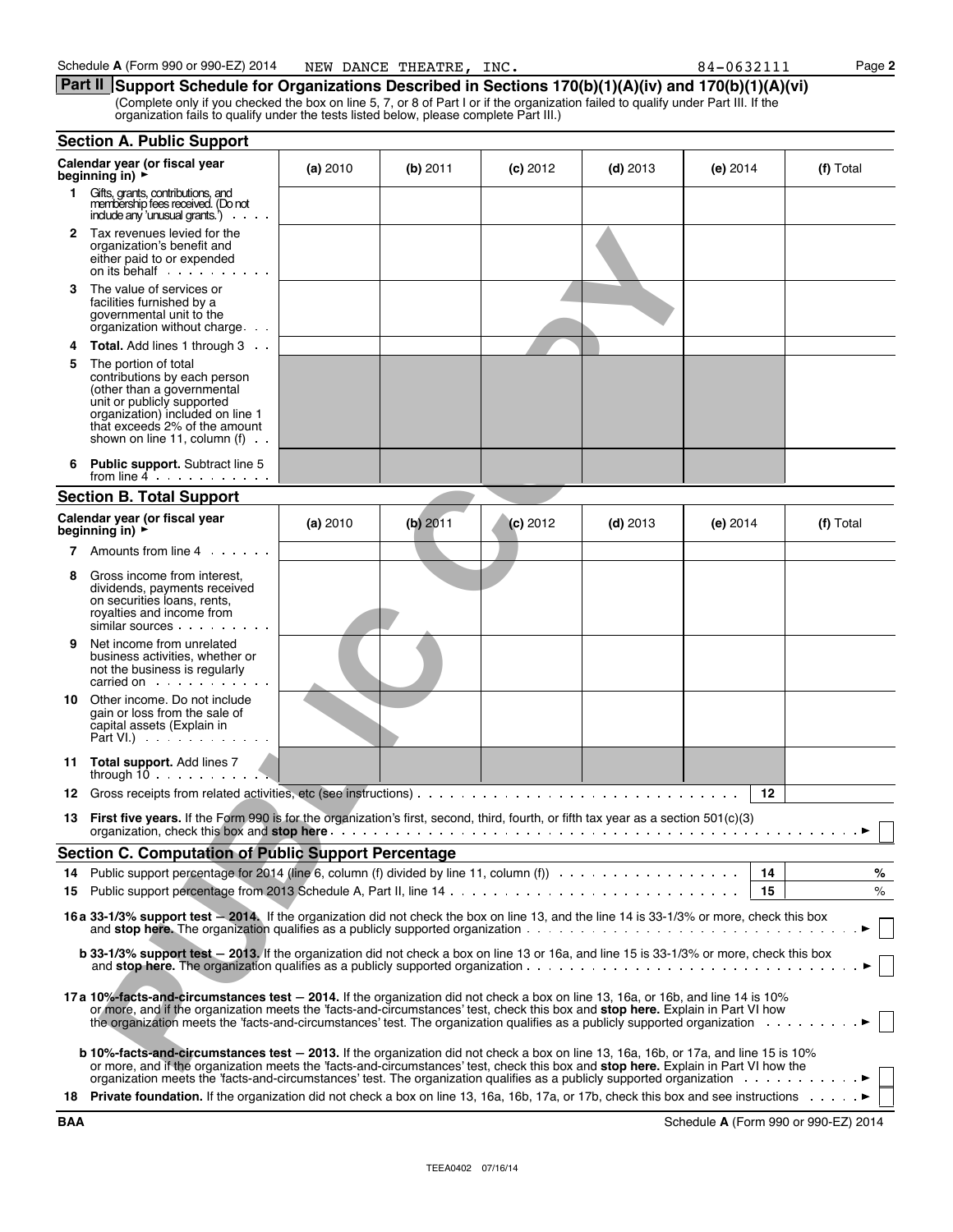## **Part III** Support Schedule for Organizations Described in Section 509(a)(2)

(Complete only if you checked the box on line 9 of Part I or if the organization failed to qualify under Part II. If the organization fails to qualify under the tests listed below, please complete Part II.)

|    | <b>Section A. Public Support</b>                                                                                                                                                                                                                                                         |            |                |            |            |           |       |              |
|----|------------------------------------------------------------------------------------------------------------------------------------------------------------------------------------------------------------------------------------------------------------------------------------------|------------|----------------|------------|------------|-----------|-------|--------------|
|    | Calendar year (or fiscal yr beginning in) >                                                                                                                                                                                                                                              | (a) 2010   | (b) 2011       | $(c)$ 2012 | $(d)$ 2013 | (e) 2014  |       | (f) Total    |
|    | 1 Gifts, grants, contributions<br>and membership fees<br>received. (Do not include                                                                                                                                                                                                       |            |                |            |            |           |       |              |
|    | any 'unusual grants'). $\cdots$                                                                                                                                                                                                                                                          | 419,037.   | 377,326.       | 449,890.   | 245,559.   | 647,845.  |       | 2,139,657.   |
|    | 2 Gross receipts from admis-<br>sions, merchandise sold or<br>services performed, or facilities<br>furnished in any activity that is<br>related to the organization's<br>$tax$ -exempt purpose $\cdots$                                                                                  | 520,696.   | 472,333.       | 405,964.   | 439,427.   | 313,916.  |       | 2, 152, 336. |
| 3. | Gross receipts from activities                                                                                                                                                                                                                                                           |            |                |            |            |           |       |              |
|    | that are not an unrelated trade<br>or business under section 513.                                                                                                                                                                                                                        | 70,607.    | 63,061.        | 30,399.    | 36, 146.   | 13,804.   |       | 214,017.     |
| 5  | 4 Tax revenues levied for the<br>organization's benefit and<br>either paid to or expended on<br>its behalf<br>The value of services or                                                                                                                                                   |            |                |            |            |           |       |              |
|    | facilities furnished by a<br>governmental unit to the<br>organization without charge.                                                                                                                                                                                                    |            |                |            |            |           |       |              |
|    | 6 Total. Add lines 1 through 5                                                                                                                                                                                                                                                           | 1,010,340. | 912,720.       | 886,253.   | 721,132.   | 975,565.  |       | 4,506,010.   |
|    | <b>7 a</b> Amounts included on lines 1,<br>2, and 3 received from<br>disqualified persons                                                                                                                                                                                                |            |                |            |            |           |       |              |
|    | <b>b</b> Amounts included on lines 2<br>and 3 received from other than<br>disqualified persons that<br>exceed the greater of \$5,000 or<br>1% of the amount on line 13                                                                                                                   |            |                |            |            |           |       |              |
|    | for the year                                                                                                                                                                                                                                                                             |            |                |            | 63,000.    | 86,432.   |       | 149,432.     |
|    | c Add lines 7a and 7b $\ldots$ .                                                                                                                                                                                                                                                         |            |                |            | 63,000.    | 86,432.   |       | 149,432.     |
|    | 8 Public support (Subtract line<br>$7c$ from line 6.) $\ldots$ $\ldots$ $\ldots$                                                                                                                                                                                                         |            |                |            |            |           |       | 4,356,578.   |
|    | <b>Section B. Total Support</b>                                                                                                                                                                                                                                                          |            |                |            |            |           |       |              |
|    | Calendar year (or fiscal yr beginning in) >                                                                                                                                                                                                                                              | (a) 2010   | (b) 2011       | (c) 2012   | $(d)$ 2013 | (e) 2014  |       | (f) Total    |
|    | 9 Amounts from line 6                                                                                                                                                                                                                                                                    | 1,010,340. | 912,720.       | 886,253.   | 721,132.   | 975,565.  |       | 4,506,010.   |
|    | 10 a Gross income from interest, dividends,<br>payments received on securities loans,<br>rents, royalties and income from<br>similar sources                                                                                                                                             | 0.         | 0.             | 0.         | 0.         |           | 0.    | $0$ .        |
|    | <b>b</b> Unrelated business taxable<br>income (less section 511<br>taxes) from businesses<br>acquired after June 30, 1975                                                                                                                                                                |            |                |            |            |           |       |              |
|    | c Add lines $10a$ and $10b$ $\cdots$                                                                                                                                                                                                                                                     | $\sigma$ . | $\mathbf{0}$ . | $0$ .      | $0$ .      |           | $0$ . | $0$ .        |
|    | 11 Net income from unrelated business<br>activities not included in line 10b.<br>whether or not the business is<br>regularly carried on $\cdots$ .                                                                                                                                       |            |                |            |            |           |       |              |
|    | 12 Other income. Do not include<br>gain or loss from the sale of<br>capital assets (Explain in<br>Part VI. $\cdots$                                                                                                                                                                      |            |                |            |            |           |       |              |
|    | 13 Total support. (Add lines 9,<br>10c, 11 and 12.) $1,010,340.$                                                                                                                                                                                                                         |            | 912, 720.1     | 886,253.1  | 721, 132.  | 975, 565. |       | 4,506,010.   |
|    | 14 First five years. If the Form 990 is for the organization's first, second, third, fourth, or fifth tax year as a section 501(c)(3)                                                                                                                                                    |            |                |            |            |           |       |              |
|    | <b>Section C. Computation of Public Support Percentage</b>                                                                                                                                                                                                                               |            |                |            |            |           |       |              |
| 15 | Public support percentage for 2014 (line 8, column (f) divided by line 13, column (f) $\cdots$                                                                                                                                                                                           |            |                |            |            |           | 15    | 96.68%       |
| 16 |                                                                                                                                                                                                                                                                                          |            |                |            |            |           | 16    | 98.68 %      |
|    | Section D. Computation of Investment Income Percentage                                                                                                                                                                                                                                   |            |                |            |            |           |       |              |
| 17 | Investment income percentage for 2014 (line 10c, column (f) divided by line 13, column (f)) $\cdots$                                                                                                                                                                                     |            |                |            |            |           | 17    | $0.00$ %     |
| 18 |                                                                                                                                                                                                                                                                                          |            |                |            |            |           | 18    | $0.00$ %     |
|    | 19 a 33-1/3% support tests - 2014. If the organization did not check the box on line 14, and line 15 is more than 33-1/3%, and line 17<br>is not more than 33-1/3%, check this box and stop here. The organization qualifies as a publicly supported organization $\cdots \cdots \cdots$ |            |                |            |            |           |       | X            |
|    | b 33-1/3% support tests - 2013. If the organization did not check a box on line 14 or line 19a, and line 16 is more than 33-1/3%, and<br>line 18 is not more than 33-1/3%, check this box and stop here. The organization qualifies as a publicly supported organization $\dots \dots$   |            |                |            |            |           |       |              |
| 20 |                                                                                                                                                                                                                                                                                          |            |                |            |            |           |       |              |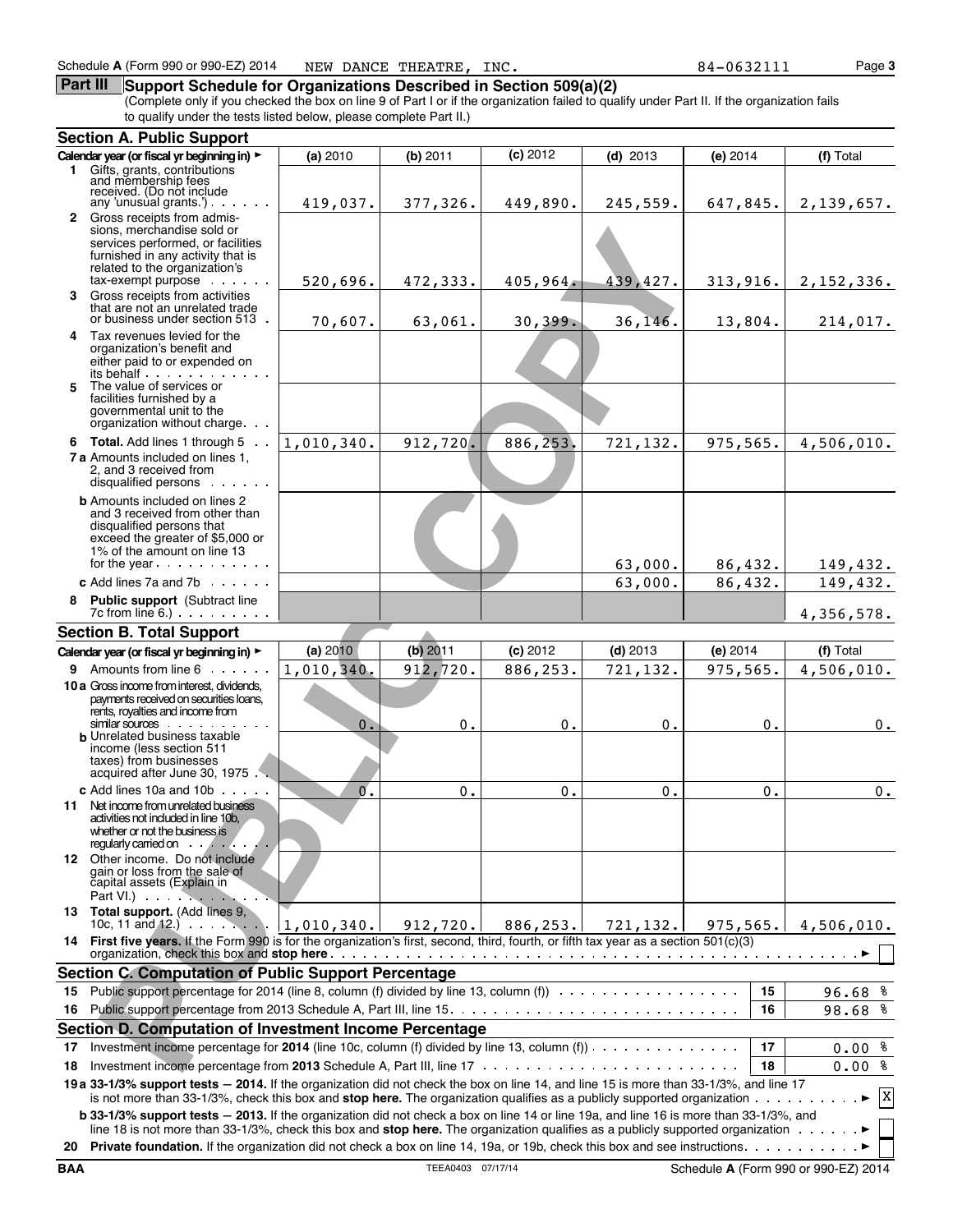**Part IV Supporting Organizations** (Complete only if you checked a box on line 11 of Part I. If you checked 11a of Part I, complete Sections A and B. If you checked 11b of Part I, complete Sections A and C. If you checked 11c of Part I, complete Sections A, D, and E. If you checked 11d of Part I, complete Sections A and D, and complete Part V.)

# **Section A. All Supporting Organizations**

| 1 Are all of the organization's supported organizations listed by name in the organization's governing documents?<br>If 'No,' describe in Part VI how the supported organizations are designated. If designated by class or purpose, describe<br>the designation. If historic and continuing relationship, explain with the designation. If historic and continuing relationship, explain<br>1<br>Did the organization have any supported organization that does not have an IRS determination of status under section<br>2<br>509(a)(1) or (2)? If 'Yes,' explain in Part VI how the organization determined that the supported organization was<br>$\overline{2}$<br>3 a Did the organization have a supported organization described in section 501(c)(4), (5), or (6)? If 'Yes,' answer (b)<br>3a<br><b>b</b> Did the organization confirm that each supported organization qualified under section $501(c)(4)$ , $(5)$ , or $(6)$ and<br>satisfied the public support tests under section 509(a)(2)? If 'Yes,' describe in Part VI when and how the organization<br>3b<br>c Did the organization ensure that all support to such organizations was used exclusively for section 170(c)(2)(B)<br>purposes? If 'Yes,' explain in Part VI what controls the organization put in place to ensure such use<br>3 <sub>c</sub><br>4 a Was any supported organization not organized in the United States ('foreign supported organization')? If 'Yes' and<br>if you checked 11a or 11b in Part I, answer (b) and (c) below $\cdots$ , $\cdots$ , $\cdots$ , $\cdots$ , $\cdots$ , $\cdots$ , $\cdots$ , $\cdots$ , $\cdots$<br>4a<br><b>b</b> Did the organization have ultimate control and discretion in deciding whether to make grants to the foreign supported<br>organization? If 'Yes,' describe in Part VI how the organization had such control and discretion despite being controlled<br>4b<br>c Did the organization support any foreign supported organization that does not have an IRS determination under<br>sections $501(c)(3)$ and $509(a)(1)$ or $(2)$ ? If 'Yes,' explain in <b>Part VI</b> what controls the organization used to ensure that<br>all support to the foreign supported organization was used exclusively for section 170(c)(2)(B) purposes $\ldots \ldots \ldots$<br>4c<br>5 a Did the organization add, substitute, or remove any supported organizations during the tax year? If 'Yes,' answer (b)<br>and (c) below (if applicable). Also, provide detail in Part VI, including (i) the names and EIN numbers of the supported<br>organizations added, substituted, or removed, (ii) the reasons for each such action, (iii) the authority under the<br>organization's organizing document authorizing such action, and (iv) how the action was accomplished (such as by<br>5а<br>amendment to the organizing document).<br>b Type I or Type II only. Was any added or substituted supported organization part of a class already designated in the<br>5b<br>c Substitutions only. Was the substitution the result of an event beyond the organization's control?<br>5c<br>Did the organization provide support (whether in the form of grants or the provision of services or facilities) to<br>6<br>anyone other than (a) its supported organizations; (b) individuals that are part of the charitable class benefited by one<br>or more of its supported organizations; or (c) other supporting organizations that also support or benefit one or more of<br>6<br>Did the organization provide a grant, loan, compensation, or other similar payment to a substantial contributor<br>(defined in IRC 4958(c)(3)(C)), a family member of a substantial contributor, or a 35-percent controlled entity with<br>regard to a substantial contributor? If 'Yes,' complete Part I of Schedule L (Form 990)<br>7<br>Did the organization make a loan to a disqualified person (as defined in section 4958) not described in line 7? If 'Yes,'<br>8<br>8<br>9 a Was the organization controlled directly or indirectly at any time during the tax year by one or more disqualified persons<br>as defined in section 4946 (other than foundation managers and organizations described in section 509(a)(1) or (2))?<br><b>9a</b><br><b>b</b> Did one or more disqualified persons (as defined in line $9(a)$ ) hold a controlling interest in any entity in which the<br>9b<br>c Did a disqualified person (as defined in line 9(a)) have an ownership interest in, or derive any personal benefit from,<br>9c<br>10a Was the organization subject to the excess business holdings rules of IRC 4943 because of IRC 4943(f) (regarding<br>certain Type II supporting organizations, and all Type III non-functionally integrated supporting organizations)? If 'Yes,'<br>10a<br><b>b</b> Did the organization, have any excess business holdings in the tax year? (Use Schedule C, Form 4720, to determine<br>10b<br>TEEA0404 07/17/14 Schedule A (Form 990 or 990-EZ) 2014<br><b>BAA</b> |  | <b>Yes</b> | No |
|-------------------------------------------------------------------------------------------------------------------------------------------------------------------------------------------------------------------------------------------------------------------------------------------------------------------------------------------------------------------------------------------------------------------------------------------------------------------------------------------------------------------------------------------------------------------------------------------------------------------------------------------------------------------------------------------------------------------------------------------------------------------------------------------------------------------------------------------------------------------------------------------------------------------------------------------------------------------------------------------------------------------------------------------------------------------------------------------------------------------------------------------------------------------------------------------------------------------------------------------------------------------------------------------------------------------------------------------------------------------------------------------------------------------------------------------------------------------------------------------------------------------------------------------------------------------------------------------------------------------------------------------------------------------------------------------------------------------------------------------------------------------------------------------------------------------------------------------------------------------------------------------------------------------------------------------------------------------------------------------------------------------------------------------------------------------------------------------------------------------------------------------------------------------------------------------------------------------------------------------------------------------------------------------------------------------------------------------------------------------------------------------------------------------------------------------------------------------------------------------------------------------------------------------------------------------------------------------------------------------------------------------------------------------------------------------------------------------------------------------------------------------------------------------------------------------------------------------------------------------------------------------------------------------------------------------------------------------------------------------------------------------------------------------------------------------------------------------------------------------------------------------------------------------------------------------------------------------------------------------------------------------------------------------------------------------------------------------------------------------------------------------------------------------------------------------------------------------------------------------------------------------------------------------------------------------------------------------------------------------------------------------------------------------------------------------------------------------------------------------------------------------------------------------------------------------------------------------------------------------------------------------------------------------------------------------------------------------------------------------------------------------------------------------------------------------------------------------------------------------------------------------------------------------------------------------------------------------------------------------------------------------------------------------------------------------------------------------------------------------------------------------------------------------------------------------------------------------------------------------------------------------------------------------------------------------------------------------------------------------------------------------------------------------------------------------------------------------------------------------------------------------------------------------------------------------------------------------------------------------------------------------------------------------------------------------------------------------------------------------------------------------------|--|------------|----|
|                                                                                                                                                                                                                                                                                                                                                                                                                                                                                                                                                                                                                                                                                                                                                                                                                                                                                                                                                                                                                                                                                                                                                                                                                                                                                                                                                                                                                                                                                                                                                                                                                                                                                                                                                                                                                                                                                                                                                                                                                                                                                                                                                                                                                                                                                                                                                                                                                                                                                                                                                                                                                                                                                                                                                                                                                                                                                                                                                                                                                                                                                                                                                                                                                                                                                                                                                                                                                                                                                                                                                                                                                                                                                                                                                                                                                                                                                                                                                                                                                                                                                                                                                                                                                                                                                                                                                                                                                                                                                                                                                                                                                                                                                                                                                                                                                                                                                                                                                                                                                         |  |            |    |
|                                                                                                                                                                                                                                                                                                                                                                                                                                                                                                                                                                                                                                                                                                                                                                                                                                                                                                                                                                                                                                                                                                                                                                                                                                                                                                                                                                                                                                                                                                                                                                                                                                                                                                                                                                                                                                                                                                                                                                                                                                                                                                                                                                                                                                                                                                                                                                                                                                                                                                                                                                                                                                                                                                                                                                                                                                                                                                                                                                                                                                                                                                                                                                                                                                                                                                                                                                                                                                                                                                                                                                                                                                                                                                                                                                                                                                                                                                                                                                                                                                                                                                                                                                                                                                                                                                                                                                                                                                                                                                                                                                                                                                                                                                                                                                                                                                                                                                                                                                                                                         |  |            |    |
|                                                                                                                                                                                                                                                                                                                                                                                                                                                                                                                                                                                                                                                                                                                                                                                                                                                                                                                                                                                                                                                                                                                                                                                                                                                                                                                                                                                                                                                                                                                                                                                                                                                                                                                                                                                                                                                                                                                                                                                                                                                                                                                                                                                                                                                                                                                                                                                                                                                                                                                                                                                                                                                                                                                                                                                                                                                                                                                                                                                                                                                                                                                                                                                                                                                                                                                                                                                                                                                                                                                                                                                                                                                                                                                                                                                                                                                                                                                                                                                                                                                                                                                                                                                                                                                                                                                                                                                                                                                                                                                                                                                                                                                                                                                                                                                                                                                                                                                                                                                                                         |  |            |    |
|                                                                                                                                                                                                                                                                                                                                                                                                                                                                                                                                                                                                                                                                                                                                                                                                                                                                                                                                                                                                                                                                                                                                                                                                                                                                                                                                                                                                                                                                                                                                                                                                                                                                                                                                                                                                                                                                                                                                                                                                                                                                                                                                                                                                                                                                                                                                                                                                                                                                                                                                                                                                                                                                                                                                                                                                                                                                                                                                                                                                                                                                                                                                                                                                                                                                                                                                                                                                                                                                                                                                                                                                                                                                                                                                                                                                                                                                                                                                                                                                                                                                                                                                                                                                                                                                                                                                                                                                                                                                                                                                                                                                                                                                                                                                                                                                                                                                                                                                                                                                                         |  |            |    |
|                                                                                                                                                                                                                                                                                                                                                                                                                                                                                                                                                                                                                                                                                                                                                                                                                                                                                                                                                                                                                                                                                                                                                                                                                                                                                                                                                                                                                                                                                                                                                                                                                                                                                                                                                                                                                                                                                                                                                                                                                                                                                                                                                                                                                                                                                                                                                                                                                                                                                                                                                                                                                                                                                                                                                                                                                                                                                                                                                                                                                                                                                                                                                                                                                                                                                                                                                                                                                                                                                                                                                                                                                                                                                                                                                                                                                                                                                                                                                                                                                                                                                                                                                                                                                                                                                                                                                                                                                                                                                                                                                                                                                                                                                                                                                                                                                                                                                                                                                                                                                         |  |            |    |
|                                                                                                                                                                                                                                                                                                                                                                                                                                                                                                                                                                                                                                                                                                                                                                                                                                                                                                                                                                                                                                                                                                                                                                                                                                                                                                                                                                                                                                                                                                                                                                                                                                                                                                                                                                                                                                                                                                                                                                                                                                                                                                                                                                                                                                                                                                                                                                                                                                                                                                                                                                                                                                                                                                                                                                                                                                                                                                                                                                                                                                                                                                                                                                                                                                                                                                                                                                                                                                                                                                                                                                                                                                                                                                                                                                                                                                                                                                                                                                                                                                                                                                                                                                                                                                                                                                                                                                                                                                                                                                                                                                                                                                                                                                                                                                                                                                                                                                                                                                                                                         |  |            |    |
|                                                                                                                                                                                                                                                                                                                                                                                                                                                                                                                                                                                                                                                                                                                                                                                                                                                                                                                                                                                                                                                                                                                                                                                                                                                                                                                                                                                                                                                                                                                                                                                                                                                                                                                                                                                                                                                                                                                                                                                                                                                                                                                                                                                                                                                                                                                                                                                                                                                                                                                                                                                                                                                                                                                                                                                                                                                                                                                                                                                                                                                                                                                                                                                                                                                                                                                                                                                                                                                                                                                                                                                                                                                                                                                                                                                                                                                                                                                                                                                                                                                                                                                                                                                                                                                                                                                                                                                                                                                                                                                                                                                                                                                                                                                                                                                                                                                                                                                                                                                                                         |  |            |    |
|                                                                                                                                                                                                                                                                                                                                                                                                                                                                                                                                                                                                                                                                                                                                                                                                                                                                                                                                                                                                                                                                                                                                                                                                                                                                                                                                                                                                                                                                                                                                                                                                                                                                                                                                                                                                                                                                                                                                                                                                                                                                                                                                                                                                                                                                                                                                                                                                                                                                                                                                                                                                                                                                                                                                                                                                                                                                                                                                                                                                                                                                                                                                                                                                                                                                                                                                                                                                                                                                                                                                                                                                                                                                                                                                                                                                                                                                                                                                                                                                                                                                                                                                                                                                                                                                                                                                                                                                                                                                                                                                                                                                                                                                                                                                                                                                                                                                                                                                                                                                                         |  |            |    |
|                                                                                                                                                                                                                                                                                                                                                                                                                                                                                                                                                                                                                                                                                                                                                                                                                                                                                                                                                                                                                                                                                                                                                                                                                                                                                                                                                                                                                                                                                                                                                                                                                                                                                                                                                                                                                                                                                                                                                                                                                                                                                                                                                                                                                                                                                                                                                                                                                                                                                                                                                                                                                                                                                                                                                                                                                                                                                                                                                                                                                                                                                                                                                                                                                                                                                                                                                                                                                                                                                                                                                                                                                                                                                                                                                                                                                                                                                                                                                                                                                                                                                                                                                                                                                                                                                                                                                                                                                                                                                                                                                                                                                                                                                                                                                                                                                                                                                                                                                                                                                         |  |            |    |
|                                                                                                                                                                                                                                                                                                                                                                                                                                                                                                                                                                                                                                                                                                                                                                                                                                                                                                                                                                                                                                                                                                                                                                                                                                                                                                                                                                                                                                                                                                                                                                                                                                                                                                                                                                                                                                                                                                                                                                                                                                                                                                                                                                                                                                                                                                                                                                                                                                                                                                                                                                                                                                                                                                                                                                                                                                                                                                                                                                                                                                                                                                                                                                                                                                                                                                                                                                                                                                                                                                                                                                                                                                                                                                                                                                                                                                                                                                                                                                                                                                                                                                                                                                                                                                                                                                                                                                                                                                                                                                                                                                                                                                                                                                                                                                                                                                                                                                                                                                                                                         |  |            |    |
|                                                                                                                                                                                                                                                                                                                                                                                                                                                                                                                                                                                                                                                                                                                                                                                                                                                                                                                                                                                                                                                                                                                                                                                                                                                                                                                                                                                                                                                                                                                                                                                                                                                                                                                                                                                                                                                                                                                                                                                                                                                                                                                                                                                                                                                                                                                                                                                                                                                                                                                                                                                                                                                                                                                                                                                                                                                                                                                                                                                                                                                                                                                                                                                                                                                                                                                                                                                                                                                                                                                                                                                                                                                                                                                                                                                                                                                                                                                                                                                                                                                                                                                                                                                                                                                                                                                                                                                                                                                                                                                                                                                                                                                                                                                                                                                                                                                                                                                                                                                                                         |  |            |    |
|                                                                                                                                                                                                                                                                                                                                                                                                                                                                                                                                                                                                                                                                                                                                                                                                                                                                                                                                                                                                                                                                                                                                                                                                                                                                                                                                                                                                                                                                                                                                                                                                                                                                                                                                                                                                                                                                                                                                                                                                                                                                                                                                                                                                                                                                                                                                                                                                                                                                                                                                                                                                                                                                                                                                                                                                                                                                                                                                                                                                                                                                                                                                                                                                                                                                                                                                                                                                                                                                                                                                                                                                                                                                                                                                                                                                                                                                                                                                                                                                                                                                                                                                                                                                                                                                                                                                                                                                                                                                                                                                                                                                                                                                                                                                                                                                                                                                                                                                                                                                                         |  |            |    |
|                                                                                                                                                                                                                                                                                                                                                                                                                                                                                                                                                                                                                                                                                                                                                                                                                                                                                                                                                                                                                                                                                                                                                                                                                                                                                                                                                                                                                                                                                                                                                                                                                                                                                                                                                                                                                                                                                                                                                                                                                                                                                                                                                                                                                                                                                                                                                                                                                                                                                                                                                                                                                                                                                                                                                                                                                                                                                                                                                                                                                                                                                                                                                                                                                                                                                                                                                                                                                                                                                                                                                                                                                                                                                                                                                                                                                                                                                                                                                                                                                                                                                                                                                                                                                                                                                                                                                                                                                                                                                                                                                                                                                                                                                                                                                                                                                                                                                                                                                                                                                         |  |            |    |
|                                                                                                                                                                                                                                                                                                                                                                                                                                                                                                                                                                                                                                                                                                                                                                                                                                                                                                                                                                                                                                                                                                                                                                                                                                                                                                                                                                                                                                                                                                                                                                                                                                                                                                                                                                                                                                                                                                                                                                                                                                                                                                                                                                                                                                                                                                                                                                                                                                                                                                                                                                                                                                                                                                                                                                                                                                                                                                                                                                                                                                                                                                                                                                                                                                                                                                                                                                                                                                                                                                                                                                                                                                                                                                                                                                                                                                                                                                                                                                                                                                                                                                                                                                                                                                                                                                                                                                                                                                                                                                                                                                                                                                                                                                                                                                                                                                                                                                                                                                                                                         |  |            |    |
|                                                                                                                                                                                                                                                                                                                                                                                                                                                                                                                                                                                                                                                                                                                                                                                                                                                                                                                                                                                                                                                                                                                                                                                                                                                                                                                                                                                                                                                                                                                                                                                                                                                                                                                                                                                                                                                                                                                                                                                                                                                                                                                                                                                                                                                                                                                                                                                                                                                                                                                                                                                                                                                                                                                                                                                                                                                                                                                                                                                                                                                                                                                                                                                                                                                                                                                                                                                                                                                                                                                                                                                                                                                                                                                                                                                                                                                                                                                                                                                                                                                                                                                                                                                                                                                                                                                                                                                                                                                                                                                                                                                                                                                                                                                                                                                                                                                                                                                                                                                                                         |  |            |    |
|                                                                                                                                                                                                                                                                                                                                                                                                                                                                                                                                                                                                                                                                                                                                                                                                                                                                                                                                                                                                                                                                                                                                                                                                                                                                                                                                                                                                                                                                                                                                                                                                                                                                                                                                                                                                                                                                                                                                                                                                                                                                                                                                                                                                                                                                                                                                                                                                                                                                                                                                                                                                                                                                                                                                                                                                                                                                                                                                                                                                                                                                                                                                                                                                                                                                                                                                                                                                                                                                                                                                                                                                                                                                                                                                                                                                                                                                                                                                                                                                                                                                                                                                                                                                                                                                                                                                                                                                                                                                                                                                                                                                                                                                                                                                                                                                                                                                                                                                                                                                                         |  |            |    |
|                                                                                                                                                                                                                                                                                                                                                                                                                                                                                                                                                                                                                                                                                                                                                                                                                                                                                                                                                                                                                                                                                                                                                                                                                                                                                                                                                                                                                                                                                                                                                                                                                                                                                                                                                                                                                                                                                                                                                                                                                                                                                                                                                                                                                                                                                                                                                                                                                                                                                                                                                                                                                                                                                                                                                                                                                                                                                                                                                                                                                                                                                                                                                                                                                                                                                                                                                                                                                                                                                                                                                                                                                                                                                                                                                                                                                                                                                                                                                                                                                                                                                                                                                                                                                                                                                                                                                                                                                                                                                                                                                                                                                                                                                                                                                                                                                                                                                                                                                                                                                         |  |            |    |
|                                                                                                                                                                                                                                                                                                                                                                                                                                                                                                                                                                                                                                                                                                                                                                                                                                                                                                                                                                                                                                                                                                                                                                                                                                                                                                                                                                                                                                                                                                                                                                                                                                                                                                                                                                                                                                                                                                                                                                                                                                                                                                                                                                                                                                                                                                                                                                                                                                                                                                                                                                                                                                                                                                                                                                                                                                                                                                                                                                                                                                                                                                                                                                                                                                                                                                                                                                                                                                                                                                                                                                                                                                                                                                                                                                                                                                                                                                                                                                                                                                                                                                                                                                                                                                                                                                                                                                                                                                                                                                                                                                                                                                                                                                                                                                                                                                                                                                                                                                                                                         |  |            |    |
|                                                                                                                                                                                                                                                                                                                                                                                                                                                                                                                                                                                                                                                                                                                                                                                                                                                                                                                                                                                                                                                                                                                                                                                                                                                                                                                                                                                                                                                                                                                                                                                                                                                                                                                                                                                                                                                                                                                                                                                                                                                                                                                                                                                                                                                                                                                                                                                                                                                                                                                                                                                                                                                                                                                                                                                                                                                                                                                                                                                                                                                                                                                                                                                                                                                                                                                                                                                                                                                                                                                                                                                                                                                                                                                                                                                                                                                                                                                                                                                                                                                                                                                                                                                                                                                                                                                                                                                                                                                                                                                                                                                                                                                                                                                                                                                                                                                                                                                                                                                                                         |  |            |    |
|                                                                                                                                                                                                                                                                                                                                                                                                                                                                                                                                                                                                                                                                                                                                                                                                                                                                                                                                                                                                                                                                                                                                                                                                                                                                                                                                                                                                                                                                                                                                                                                                                                                                                                                                                                                                                                                                                                                                                                                                                                                                                                                                                                                                                                                                                                                                                                                                                                                                                                                                                                                                                                                                                                                                                                                                                                                                                                                                                                                                                                                                                                                                                                                                                                                                                                                                                                                                                                                                                                                                                                                                                                                                                                                                                                                                                                                                                                                                                                                                                                                                                                                                                                                                                                                                                                                                                                                                                                                                                                                                                                                                                                                                                                                                                                                                                                                                                                                                                                                                                         |  |            |    |
|                                                                                                                                                                                                                                                                                                                                                                                                                                                                                                                                                                                                                                                                                                                                                                                                                                                                                                                                                                                                                                                                                                                                                                                                                                                                                                                                                                                                                                                                                                                                                                                                                                                                                                                                                                                                                                                                                                                                                                                                                                                                                                                                                                                                                                                                                                                                                                                                                                                                                                                                                                                                                                                                                                                                                                                                                                                                                                                                                                                                                                                                                                                                                                                                                                                                                                                                                                                                                                                                                                                                                                                                                                                                                                                                                                                                                                                                                                                                                                                                                                                                                                                                                                                                                                                                                                                                                                                                                                                                                                                                                                                                                                                                                                                                                                                                                                                                                                                                                                                                                         |  |            |    |
|                                                                                                                                                                                                                                                                                                                                                                                                                                                                                                                                                                                                                                                                                                                                                                                                                                                                                                                                                                                                                                                                                                                                                                                                                                                                                                                                                                                                                                                                                                                                                                                                                                                                                                                                                                                                                                                                                                                                                                                                                                                                                                                                                                                                                                                                                                                                                                                                                                                                                                                                                                                                                                                                                                                                                                                                                                                                                                                                                                                                                                                                                                                                                                                                                                                                                                                                                                                                                                                                                                                                                                                                                                                                                                                                                                                                                                                                                                                                                                                                                                                                                                                                                                                                                                                                                                                                                                                                                                                                                                                                                                                                                                                                                                                                                                                                                                                                                                                                                                                                                         |  |            |    |
|                                                                                                                                                                                                                                                                                                                                                                                                                                                                                                                                                                                                                                                                                                                                                                                                                                                                                                                                                                                                                                                                                                                                                                                                                                                                                                                                                                                                                                                                                                                                                                                                                                                                                                                                                                                                                                                                                                                                                                                                                                                                                                                                                                                                                                                                                                                                                                                                                                                                                                                                                                                                                                                                                                                                                                                                                                                                                                                                                                                                                                                                                                                                                                                                                                                                                                                                                                                                                                                                                                                                                                                                                                                                                                                                                                                                                                                                                                                                                                                                                                                                                                                                                                                                                                                                                                                                                                                                                                                                                                                                                                                                                                                                                                                                                                                                                                                                                                                                                                                                                         |  |            |    |
|                                                                                                                                                                                                                                                                                                                                                                                                                                                                                                                                                                                                                                                                                                                                                                                                                                                                                                                                                                                                                                                                                                                                                                                                                                                                                                                                                                                                                                                                                                                                                                                                                                                                                                                                                                                                                                                                                                                                                                                                                                                                                                                                                                                                                                                                                                                                                                                                                                                                                                                                                                                                                                                                                                                                                                                                                                                                                                                                                                                                                                                                                                                                                                                                                                                                                                                                                                                                                                                                                                                                                                                                                                                                                                                                                                                                                                                                                                                                                                                                                                                                                                                                                                                                                                                                                                                                                                                                                                                                                                                                                                                                                                                                                                                                                                                                                                                                                                                                                                                                                         |  |            |    |
|                                                                                                                                                                                                                                                                                                                                                                                                                                                                                                                                                                                                                                                                                                                                                                                                                                                                                                                                                                                                                                                                                                                                                                                                                                                                                                                                                                                                                                                                                                                                                                                                                                                                                                                                                                                                                                                                                                                                                                                                                                                                                                                                                                                                                                                                                                                                                                                                                                                                                                                                                                                                                                                                                                                                                                                                                                                                                                                                                                                                                                                                                                                                                                                                                                                                                                                                                                                                                                                                                                                                                                                                                                                                                                                                                                                                                                                                                                                                                                                                                                                                                                                                                                                                                                                                                                                                                                                                                                                                                                                                                                                                                                                                                                                                                                                                                                                                                                                                                                                                                         |  |            |    |
|                                                                                                                                                                                                                                                                                                                                                                                                                                                                                                                                                                                                                                                                                                                                                                                                                                                                                                                                                                                                                                                                                                                                                                                                                                                                                                                                                                                                                                                                                                                                                                                                                                                                                                                                                                                                                                                                                                                                                                                                                                                                                                                                                                                                                                                                                                                                                                                                                                                                                                                                                                                                                                                                                                                                                                                                                                                                                                                                                                                                                                                                                                                                                                                                                                                                                                                                                                                                                                                                                                                                                                                                                                                                                                                                                                                                                                                                                                                                                                                                                                                                                                                                                                                                                                                                                                                                                                                                                                                                                                                                                                                                                                                                                                                                                                                                                                                                                                                                                                                                                         |  |            |    |
|                                                                                                                                                                                                                                                                                                                                                                                                                                                                                                                                                                                                                                                                                                                                                                                                                                                                                                                                                                                                                                                                                                                                                                                                                                                                                                                                                                                                                                                                                                                                                                                                                                                                                                                                                                                                                                                                                                                                                                                                                                                                                                                                                                                                                                                                                                                                                                                                                                                                                                                                                                                                                                                                                                                                                                                                                                                                                                                                                                                                                                                                                                                                                                                                                                                                                                                                                                                                                                                                                                                                                                                                                                                                                                                                                                                                                                                                                                                                                                                                                                                                                                                                                                                                                                                                                                                                                                                                                                                                                                                                                                                                                                                                                                                                                                                                                                                                                                                                                                                                                         |  |            |    |
|                                                                                                                                                                                                                                                                                                                                                                                                                                                                                                                                                                                                                                                                                                                                                                                                                                                                                                                                                                                                                                                                                                                                                                                                                                                                                                                                                                                                                                                                                                                                                                                                                                                                                                                                                                                                                                                                                                                                                                                                                                                                                                                                                                                                                                                                                                                                                                                                                                                                                                                                                                                                                                                                                                                                                                                                                                                                                                                                                                                                                                                                                                                                                                                                                                                                                                                                                                                                                                                                                                                                                                                                                                                                                                                                                                                                                                                                                                                                                                                                                                                                                                                                                                                                                                                                                                                                                                                                                                                                                                                                                                                                                                                                                                                                                                                                                                                                                                                                                                                                                         |  |            |    |
|                                                                                                                                                                                                                                                                                                                                                                                                                                                                                                                                                                                                                                                                                                                                                                                                                                                                                                                                                                                                                                                                                                                                                                                                                                                                                                                                                                                                                                                                                                                                                                                                                                                                                                                                                                                                                                                                                                                                                                                                                                                                                                                                                                                                                                                                                                                                                                                                                                                                                                                                                                                                                                                                                                                                                                                                                                                                                                                                                                                                                                                                                                                                                                                                                                                                                                                                                                                                                                                                                                                                                                                                                                                                                                                                                                                                                                                                                                                                                                                                                                                                                                                                                                                                                                                                                                                                                                                                                                                                                                                                                                                                                                                                                                                                                                                                                                                                                                                                                                                                                         |  |            |    |
|                                                                                                                                                                                                                                                                                                                                                                                                                                                                                                                                                                                                                                                                                                                                                                                                                                                                                                                                                                                                                                                                                                                                                                                                                                                                                                                                                                                                                                                                                                                                                                                                                                                                                                                                                                                                                                                                                                                                                                                                                                                                                                                                                                                                                                                                                                                                                                                                                                                                                                                                                                                                                                                                                                                                                                                                                                                                                                                                                                                                                                                                                                                                                                                                                                                                                                                                                                                                                                                                                                                                                                                                                                                                                                                                                                                                                                                                                                                                                                                                                                                                                                                                                                                                                                                                                                                                                                                                                                                                                                                                                                                                                                                                                                                                                                                                                                                                                                                                                                                                                         |  |            |    |
|                                                                                                                                                                                                                                                                                                                                                                                                                                                                                                                                                                                                                                                                                                                                                                                                                                                                                                                                                                                                                                                                                                                                                                                                                                                                                                                                                                                                                                                                                                                                                                                                                                                                                                                                                                                                                                                                                                                                                                                                                                                                                                                                                                                                                                                                                                                                                                                                                                                                                                                                                                                                                                                                                                                                                                                                                                                                                                                                                                                                                                                                                                                                                                                                                                                                                                                                                                                                                                                                                                                                                                                                                                                                                                                                                                                                                                                                                                                                                                                                                                                                                                                                                                                                                                                                                                                                                                                                                                                                                                                                                                                                                                                                                                                                                                                                                                                                                                                                                                                                                         |  |            |    |
|                                                                                                                                                                                                                                                                                                                                                                                                                                                                                                                                                                                                                                                                                                                                                                                                                                                                                                                                                                                                                                                                                                                                                                                                                                                                                                                                                                                                                                                                                                                                                                                                                                                                                                                                                                                                                                                                                                                                                                                                                                                                                                                                                                                                                                                                                                                                                                                                                                                                                                                                                                                                                                                                                                                                                                                                                                                                                                                                                                                                                                                                                                                                                                                                                                                                                                                                                                                                                                                                                                                                                                                                                                                                                                                                                                                                                                                                                                                                                                                                                                                                                                                                                                                                                                                                                                                                                                                                                                                                                                                                                                                                                                                                                                                                                                                                                                                                                                                                                                                                                         |  |            |    |
|                                                                                                                                                                                                                                                                                                                                                                                                                                                                                                                                                                                                                                                                                                                                                                                                                                                                                                                                                                                                                                                                                                                                                                                                                                                                                                                                                                                                                                                                                                                                                                                                                                                                                                                                                                                                                                                                                                                                                                                                                                                                                                                                                                                                                                                                                                                                                                                                                                                                                                                                                                                                                                                                                                                                                                                                                                                                                                                                                                                                                                                                                                                                                                                                                                                                                                                                                                                                                                                                                                                                                                                                                                                                                                                                                                                                                                                                                                                                                                                                                                                                                                                                                                                                                                                                                                                                                                                                                                                                                                                                                                                                                                                                                                                                                                                                                                                                                                                                                                                                                         |  |            |    |
|                                                                                                                                                                                                                                                                                                                                                                                                                                                                                                                                                                                                                                                                                                                                                                                                                                                                                                                                                                                                                                                                                                                                                                                                                                                                                                                                                                                                                                                                                                                                                                                                                                                                                                                                                                                                                                                                                                                                                                                                                                                                                                                                                                                                                                                                                                                                                                                                                                                                                                                                                                                                                                                                                                                                                                                                                                                                                                                                                                                                                                                                                                                                                                                                                                                                                                                                                                                                                                                                                                                                                                                                                                                                                                                                                                                                                                                                                                                                                                                                                                                                                                                                                                                                                                                                                                                                                                                                                                                                                                                                                                                                                                                                                                                                                                                                                                                                                                                                                                                                                         |  |            |    |
|                                                                                                                                                                                                                                                                                                                                                                                                                                                                                                                                                                                                                                                                                                                                                                                                                                                                                                                                                                                                                                                                                                                                                                                                                                                                                                                                                                                                                                                                                                                                                                                                                                                                                                                                                                                                                                                                                                                                                                                                                                                                                                                                                                                                                                                                                                                                                                                                                                                                                                                                                                                                                                                                                                                                                                                                                                                                                                                                                                                                                                                                                                                                                                                                                                                                                                                                                                                                                                                                                                                                                                                                                                                                                                                                                                                                                                                                                                                                                                                                                                                                                                                                                                                                                                                                                                                                                                                                                                                                                                                                                                                                                                                                                                                                                                                                                                                                                                                                                                                                                         |  |            |    |
|                                                                                                                                                                                                                                                                                                                                                                                                                                                                                                                                                                                                                                                                                                                                                                                                                                                                                                                                                                                                                                                                                                                                                                                                                                                                                                                                                                                                                                                                                                                                                                                                                                                                                                                                                                                                                                                                                                                                                                                                                                                                                                                                                                                                                                                                                                                                                                                                                                                                                                                                                                                                                                                                                                                                                                                                                                                                                                                                                                                                                                                                                                                                                                                                                                                                                                                                                                                                                                                                                                                                                                                                                                                                                                                                                                                                                                                                                                                                                                                                                                                                                                                                                                                                                                                                                                                                                                                                                                                                                                                                                                                                                                                                                                                                                                                                                                                                                                                                                                                                                         |  |            |    |
|                                                                                                                                                                                                                                                                                                                                                                                                                                                                                                                                                                                                                                                                                                                                                                                                                                                                                                                                                                                                                                                                                                                                                                                                                                                                                                                                                                                                                                                                                                                                                                                                                                                                                                                                                                                                                                                                                                                                                                                                                                                                                                                                                                                                                                                                                                                                                                                                                                                                                                                                                                                                                                                                                                                                                                                                                                                                                                                                                                                                                                                                                                                                                                                                                                                                                                                                                                                                                                                                                                                                                                                                                                                                                                                                                                                                                                                                                                                                                                                                                                                                                                                                                                                                                                                                                                                                                                                                                                                                                                                                                                                                                                                                                                                                                                                                                                                                                                                                                                                                                         |  |            |    |
|                                                                                                                                                                                                                                                                                                                                                                                                                                                                                                                                                                                                                                                                                                                                                                                                                                                                                                                                                                                                                                                                                                                                                                                                                                                                                                                                                                                                                                                                                                                                                                                                                                                                                                                                                                                                                                                                                                                                                                                                                                                                                                                                                                                                                                                                                                                                                                                                                                                                                                                                                                                                                                                                                                                                                                                                                                                                                                                                                                                                                                                                                                                                                                                                                                                                                                                                                                                                                                                                                                                                                                                                                                                                                                                                                                                                                                                                                                                                                                                                                                                                                                                                                                                                                                                                                                                                                                                                                                                                                                                                                                                                                                                                                                                                                                                                                                                                                                                                                                                                                         |  |            |    |
|                                                                                                                                                                                                                                                                                                                                                                                                                                                                                                                                                                                                                                                                                                                                                                                                                                                                                                                                                                                                                                                                                                                                                                                                                                                                                                                                                                                                                                                                                                                                                                                                                                                                                                                                                                                                                                                                                                                                                                                                                                                                                                                                                                                                                                                                                                                                                                                                                                                                                                                                                                                                                                                                                                                                                                                                                                                                                                                                                                                                                                                                                                                                                                                                                                                                                                                                                                                                                                                                                                                                                                                                                                                                                                                                                                                                                                                                                                                                                                                                                                                                                                                                                                                                                                                                                                                                                                                                                                                                                                                                                                                                                                                                                                                                                                                                                                                                                                                                                                                                                         |  |            |    |
|                                                                                                                                                                                                                                                                                                                                                                                                                                                                                                                                                                                                                                                                                                                                                                                                                                                                                                                                                                                                                                                                                                                                                                                                                                                                                                                                                                                                                                                                                                                                                                                                                                                                                                                                                                                                                                                                                                                                                                                                                                                                                                                                                                                                                                                                                                                                                                                                                                                                                                                                                                                                                                                                                                                                                                                                                                                                                                                                                                                                                                                                                                                                                                                                                                                                                                                                                                                                                                                                                                                                                                                                                                                                                                                                                                                                                                                                                                                                                                                                                                                                                                                                                                                                                                                                                                                                                                                                                                                                                                                                                                                                                                                                                                                                                                                                                                                                                                                                                                                                                         |  |            |    |
|                                                                                                                                                                                                                                                                                                                                                                                                                                                                                                                                                                                                                                                                                                                                                                                                                                                                                                                                                                                                                                                                                                                                                                                                                                                                                                                                                                                                                                                                                                                                                                                                                                                                                                                                                                                                                                                                                                                                                                                                                                                                                                                                                                                                                                                                                                                                                                                                                                                                                                                                                                                                                                                                                                                                                                                                                                                                                                                                                                                                                                                                                                                                                                                                                                                                                                                                                                                                                                                                                                                                                                                                                                                                                                                                                                                                                                                                                                                                                                                                                                                                                                                                                                                                                                                                                                                                                                                                                                                                                                                                                                                                                                                                                                                                                                                                                                                                                                                                                                                                                         |  |            |    |
|                                                                                                                                                                                                                                                                                                                                                                                                                                                                                                                                                                                                                                                                                                                                                                                                                                                                                                                                                                                                                                                                                                                                                                                                                                                                                                                                                                                                                                                                                                                                                                                                                                                                                                                                                                                                                                                                                                                                                                                                                                                                                                                                                                                                                                                                                                                                                                                                                                                                                                                                                                                                                                                                                                                                                                                                                                                                                                                                                                                                                                                                                                                                                                                                                                                                                                                                                                                                                                                                                                                                                                                                                                                                                                                                                                                                                                                                                                                                                                                                                                                                                                                                                                                                                                                                                                                                                                                                                                                                                                                                                                                                                                                                                                                                                                                                                                                                                                                                                                                                                         |  |            |    |
|                                                                                                                                                                                                                                                                                                                                                                                                                                                                                                                                                                                                                                                                                                                                                                                                                                                                                                                                                                                                                                                                                                                                                                                                                                                                                                                                                                                                                                                                                                                                                                                                                                                                                                                                                                                                                                                                                                                                                                                                                                                                                                                                                                                                                                                                                                                                                                                                                                                                                                                                                                                                                                                                                                                                                                                                                                                                                                                                                                                                                                                                                                                                                                                                                                                                                                                                                                                                                                                                                                                                                                                                                                                                                                                                                                                                                                                                                                                                                                                                                                                                                                                                                                                                                                                                                                                                                                                                                                                                                                                                                                                                                                                                                                                                                                                                                                                                                                                                                                                                                         |  |            |    |
|                                                                                                                                                                                                                                                                                                                                                                                                                                                                                                                                                                                                                                                                                                                                                                                                                                                                                                                                                                                                                                                                                                                                                                                                                                                                                                                                                                                                                                                                                                                                                                                                                                                                                                                                                                                                                                                                                                                                                                                                                                                                                                                                                                                                                                                                                                                                                                                                                                                                                                                                                                                                                                                                                                                                                                                                                                                                                                                                                                                                                                                                                                                                                                                                                                                                                                                                                                                                                                                                                                                                                                                                                                                                                                                                                                                                                                                                                                                                                                                                                                                                                                                                                                                                                                                                                                                                                                                                                                                                                                                                                                                                                                                                                                                                                                                                                                                                                                                                                                                                                         |  |            |    |
|                                                                                                                                                                                                                                                                                                                                                                                                                                                                                                                                                                                                                                                                                                                                                                                                                                                                                                                                                                                                                                                                                                                                                                                                                                                                                                                                                                                                                                                                                                                                                                                                                                                                                                                                                                                                                                                                                                                                                                                                                                                                                                                                                                                                                                                                                                                                                                                                                                                                                                                                                                                                                                                                                                                                                                                                                                                                                                                                                                                                                                                                                                                                                                                                                                                                                                                                                                                                                                                                                                                                                                                                                                                                                                                                                                                                                                                                                                                                                                                                                                                                                                                                                                                                                                                                                                                                                                                                                                                                                                                                                                                                                                                                                                                                                                                                                                                                                                                                                                                                                         |  |            |    |
|                                                                                                                                                                                                                                                                                                                                                                                                                                                                                                                                                                                                                                                                                                                                                                                                                                                                                                                                                                                                                                                                                                                                                                                                                                                                                                                                                                                                                                                                                                                                                                                                                                                                                                                                                                                                                                                                                                                                                                                                                                                                                                                                                                                                                                                                                                                                                                                                                                                                                                                                                                                                                                                                                                                                                                                                                                                                                                                                                                                                                                                                                                                                                                                                                                                                                                                                                                                                                                                                                                                                                                                                                                                                                                                                                                                                                                                                                                                                                                                                                                                                                                                                                                                                                                                                                                                                                                                                                                                                                                                                                                                                                                                                                                                                                                                                                                                                                                                                                                                                                         |  |            |    |
|                                                                                                                                                                                                                                                                                                                                                                                                                                                                                                                                                                                                                                                                                                                                                                                                                                                                                                                                                                                                                                                                                                                                                                                                                                                                                                                                                                                                                                                                                                                                                                                                                                                                                                                                                                                                                                                                                                                                                                                                                                                                                                                                                                                                                                                                                                                                                                                                                                                                                                                                                                                                                                                                                                                                                                                                                                                                                                                                                                                                                                                                                                                                                                                                                                                                                                                                                                                                                                                                                                                                                                                                                                                                                                                                                                                                                                                                                                                                                                                                                                                                                                                                                                                                                                                                                                                                                                                                                                                                                                                                                                                                                                                                                                                                                                                                                                                                                                                                                                                                                         |  |            |    |
|                                                                                                                                                                                                                                                                                                                                                                                                                                                                                                                                                                                                                                                                                                                                                                                                                                                                                                                                                                                                                                                                                                                                                                                                                                                                                                                                                                                                                                                                                                                                                                                                                                                                                                                                                                                                                                                                                                                                                                                                                                                                                                                                                                                                                                                                                                                                                                                                                                                                                                                                                                                                                                                                                                                                                                                                                                                                                                                                                                                                                                                                                                                                                                                                                                                                                                                                                                                                                                                                                                                                                                                                                                                                                                                                                                                                                                                                                                                                                                                                                                                                                                                                                                                                                                                                                                                                                                                                                                                                                                                                                                                                                                                                                                                                                                                                                                                                                                                                                                                                                         |  |            |    |
|                                                                                                                                                                                                                                                                                                                                                                                                                                                                                                                                                                                                                                                                                                                                                                                                                                                                                                                                                                                                                                                                                                                                                                                                                                                                                                                                                                                                                                                                                                                                                                                                                                                                                                                                                                                                                                                                                                                                                                                                                                                                                                                                                                                                                                                                                                                                                                                                                                                                                                                                                                                                                                                                                                                                                                                                                                                                                                                                                                                                                                                                                                                                                                                                                                                                                                                                                                                                                                                                                                                                                                                                                                                                                                                                                                                                                                                                                                                                                                                                                                                                                                                                                                                                                                                                                                                                                                                                                                                                                                                                                                                                                                                                                                                                                                                                                                                                                                                                                                                                                         |  |            |    |
|                                                                                                                                                                                                                                                                                                                                                                                                                                                                                                                                                                                                                                                                                                                                                                                                                                                                                                                                                                                                                                                                                                                                                                                                                                                                                                                                                                                                                                                                                                                                                                                                                                                                                                                                                                                                                                                                                                                                                                                                                                                                                                                                                                                                                                                                                                                                                                                                                                                                                                                                                                                                                                                                                                                                                                                                                                                                                                                                                                                                                                                                                                                                                                                                                                                                                                                                                                                                                                                                                                                                                                                                                                                                                                                                                                                                                                                                                                                                                                                                                                                                                                                                                                                                                                                                                                                                                                                                                                                                                                                                                                                                                                                                                                                                                                                                                                                                                                                                                                                                                         |  |            |    |
|                                                                                                                                                                                                                                                                                                                                                                                                                                                                                                                                                                                                                                                                                                                                                                                                                                                                                                                                                                                                                                                                                                                                                                                                                                                                                                                                                                                                                                                                                                                                                                                                                                                                                                                                                                                                                                                                                                                                                                                                                                                                                                                                                                                                                                                                                                                                                                                                                                                                                                                                                                                                                                                                                                                                                                                                                                                                                                                                                                                                                                                                                                                                                                                                                                                                                                                                                                                                                                                                                                                                                                                                                                                                                                                                                                                                                                                                                                                                                                                                                                                                                                                                                                                                                                                                                                                                                                                                                                                                                                                                                                                                                                                                                                                                                                                                                                                                                                                                                                                                                         |  |            |    |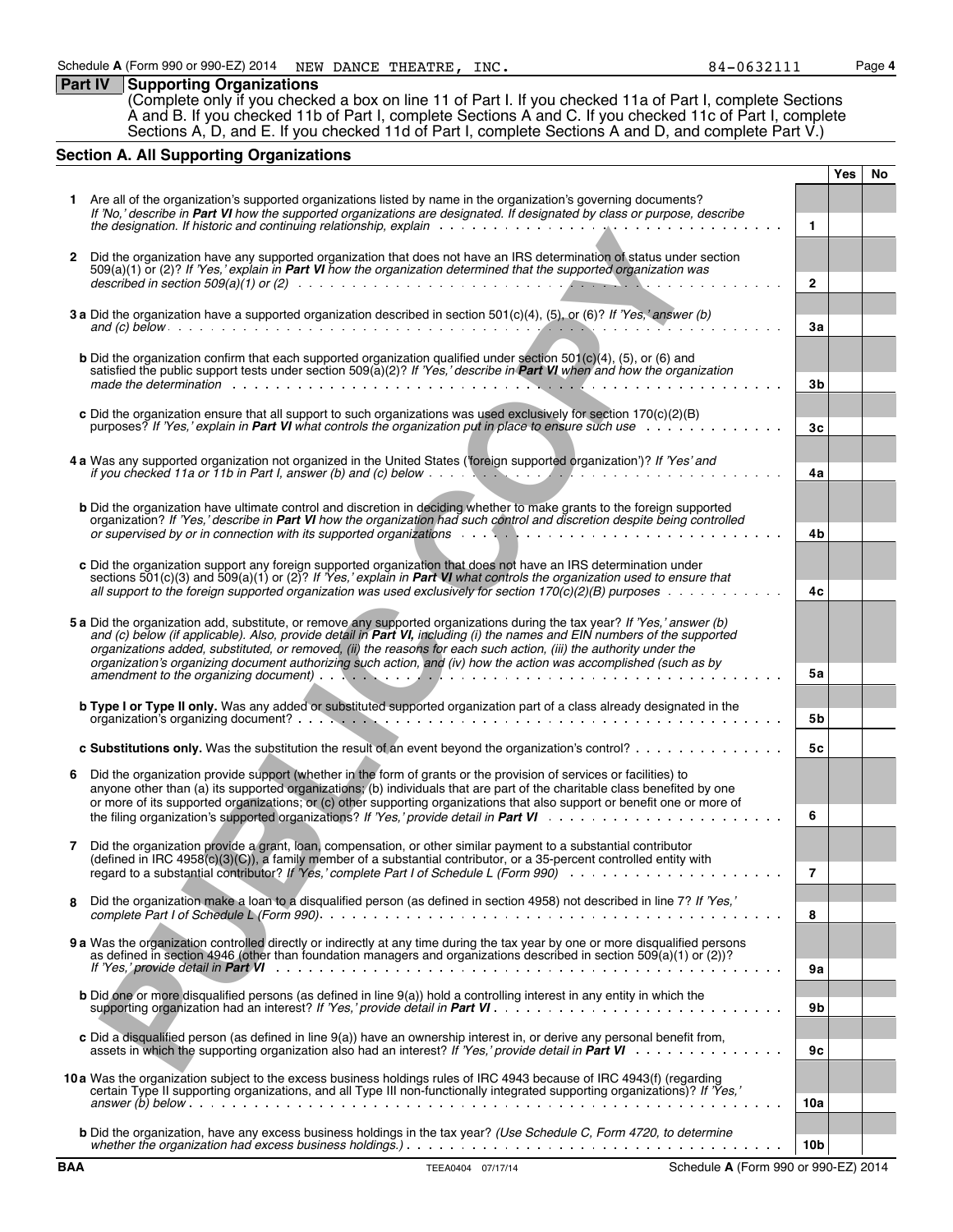**Part IV Supporting Organizations** *(continued)*

| + - - - - | 07-003411 | . . |
|-----------|-----------|-----|
|           |           |     |
|           |           |     |
|           |           |     |

|                                                                                                                            |                 | Yes |  |
|----------------------------------------------------------------------------------------------------------------------------|-----------------|-----|--|
| Has the organization accepted a gift or contribution from any of the following persons?<br>11                              |                 |     |  |
| a A person who directly or indirectly controls, either alone or together with persons described in (b) and (c) below, the  |                 |     |  |
|                                                                                                                            | 11a             |     |  |
|                                                                                                                            | 11 <sub>b</sub> |     |  |
| c A 35% controlled entity of a person described in (a) or (b) above? If 'Yes' to a, b, or c, provide detail in Part VI 11c |                 |     |  |
|                                                                                                                            |                 |     |  |

|   | Section B. Type I Supporting Organizations                                                                                                                                                                                                                                                                                                                                                                                                                                                                                                                                                                                    |     |    |
|---|-------------------------------------------------------------------------------------------------------------------------------------------------------------------------------------------------------------------------------------------------------------------------------------------------------------------------------------------------------------------------------------------------------------------------------------------------------------------------------------------------------------------------------------------------------------------------------------------------------------------------------|-----|----|
|   |                                                                                                                                                                                                                                                                                                                                                                                                                                                                                                                                                                                                                               | Yes | No |
|   | Did the directors, trustees, or membership of one or more supported organizations have the power to regularly appoint<br>or elect at least a majority of the organization's directors or trustees at all times during the tax year? If 'No,' describe in<br>Part VI how the supported organization(s) effectively operated, supervised, or controlled the organization's activities.<br>If the organization had more than one supported organization, describe how the powers to appoint and/or remove<br>directors or trustees were allocated among the supported organizations and what conditions or restrictions, if any, |     |    |
|   |                                                                                                                                                                                                                                                                                                                                                                                                                                                                                                                                                                                                                               |     |    |
| 2 | Did the organization operate for the benefit of any supported organization other than the supported organization(s)<br>that operated, supervised, or controlled the supporting organization? If 'Yes,' explain in <b>Part VI</b> how providing such<br>benefit carried out the purposes of the supported organization(s) that operated, supervised, or controlled the                                                                                                                                                                                                                                                         |     |    |
|   | supporting organization with a series of the contract of the series of the series of the series of the series                                                                                                                                                                                                                                                                                                                                                                                                                                                                                                                 |     |    |

## **Section C. Type II Supporting Organizations**

|                                                                                                                                                                                                                                                               | Yes |  |
|---------------------------------------------------------------------------------------------------------------------------------------------------------------------------------------------------------------------------------------------------------------|-----|--|
| Were a majority of the organization's directors or trustees during the tax year also a majority of the directors or trustees<br>of each of the organization's supported organization(s)? If 'No,' describe in <b>Part VI</b> how control or management of the |     |  |
| supporting organization was vested in the same persons that controlled or managed the supported organization(s) $\cdots$                                                                                                                                      |     |  |
|                                                                                                                                                                                                                                                               |     |  |

### **Section D. All Type III Supporting Organizations**

|    | Did the directors, trustees, or membership of one or more supported organizations have the power to regularly appoint<br>or elect at least a majority of the organization's directors or trustees at all times during the tax year? If 'No,' describe in<br><b>Part VI</b> how the supported organization(s) effectively operated, supervised, or controlled the organization's activities.                                                                                                   |              | Yes        | No |
|----|-----------------------------------------------------------------------------------------------------------------------------------------------------------------------------------------------------------------------------------------------------------------------------------------------------------------------------------------------------------------------------------------------------------------------------------------------------------------------------------------------|--------------|------------|----|
|    | If the organization had more than one supported organization, describe how the powers to appoint and/or remove<br>directors or trustees were allocated among the supported organizations and what conditions or restrictions, if any,<br>applied to such powers during the tax year $\ldots$ , $\ldots$ , $\ldots$                                                                                                                                                                            | 1            |            |    |
| 2  | Did the organization operate for the benefit of any supported organization other than the supported organization(s)<br>that operated, supervised, or controlled the supporting organization? If 'Yes,' explain in <b>Part VI</b> how providing such<br>benefit carried out the purposes of the supported organization(s) that operated, supervised, or controlled the                                                                                                                         | $\mathbf{2}$ |            |    |
|    | Section C. Type II Supporting Organizations                                                                                                                                                                                                                                                                                                                                                                                                                                                   |              |            |    |
|    |                                                                                                                                                                                                                                                                                                                                                                                                                                                                                               |              | Yes        | No |
| 1. | Were a majority of the organization's directors or trustees during the tax year also a majority of the directors or trustees<br>of each of the organization's supported organization(s)? If 'No, 'describe in <b>Part VI</b> how control or management of the<br>supporting organization was vested in the same persons that controlled or managed the supported organization(s) $\cdots \cdots$                                                                                              | 1            |            |    |
|    | Section D. All Type III Supporting Organizations                                                                                                                                                                                                                                                                                                                                                                                                                                              |              |            |    |
|    |                                                                                                                                                                                                                                                                                                                                                                                                                                                                                               |              | <b>Yes</b> | No |
|    | Did the organization provide to each of its supported organizations, by the last day of the fifth month of the<br>organization's tax year, (1) a written notice describing the type and amount of support provided during the prior tax<br>year, (2) a copy of the Form 990 that was most recently filed as of the date of notification, and (3) copies of the<br>organization's governing documents in effect on the date of notification, to the extent not previously provided?            | 1            |            |    |
| 2  | Were any of the organization's officers, directors, or trustees either (i) appointed or elected by the supported<br>organization(s) or (ii) serving on the governing body of a supported organization? If No, explain in Part VI how<br>the organization maintained a close and continuous working relationship with the supported organization(s).                                                                                                                                           | $\mathbf{2}$ |            |    |
| 3  | By reason of the relationship described in (2), did the organization's supported organizations have a significant<br>voice in the organization's investment policies and in directing the use of the organization's income or assets at<br>all times during the tax year? If 'Yes,' describe in Part VI the role the organization's supported organizations played<br>المتعالم المتمالين المتمالين المتمالين المتمالين المتمالين المتمالين المتمالين المتمالين المتمالين                      | 3            |            |    |
|    | Section E. Type III Functionally-Integrated Supporting Organizations                                                                                                                                                                                                                                                                                                                                                                                                                          |              |            |    |
| 1. | Check the box next to the method that the organization used to satisfy the Integral Part Test during the year (see instructions):                                                                                                                                                                                                                                                                                                                                                             |              |            |    |
|    | The organization satisfied the Activities Test. Complete line 2 below.<br>a                                                                                                                                                                                                                                                                                                                                                                                                                   |              |            |    |
|    | The organization is the parent of each of its supported organizations. Complete line 3 below.<br>b                                                                                                                                                                                                                                                                                                                                                                                            |              |            |    |
|    | The organization supported a governmental entity. Describe in Part VI how you supported a government entity (see instructions).<br>с                                                                                                                                                                                                                                                                                                                                                          |              |            |    |
|    | 2 Activities Test. Answer (a) and (b) below.                                                                                                                                                                                                                                                                                                                                                                                                                                                  |              | Yes        | No |
|    | a Did substantially all of the organization's activities during the tax year directly further the exempt purposes of the<br>supported organization(s) to which the organization was responsive? If 'Yes,' then in Part VI identify those supported<br>organizations and explain how these activities directly furthered their exempt purposes, how the organization was<br>responsive to those supported organizations, and how the organization determined that these activities constituted |              |            |    |
|    |                                                                                                                                                                                                                                                                                                                                                                                                                                                                                               | 2a           |            |    |
|    | <b>b</b> Did the activities described in (a) constitute activities that, but for the organization's involvement, one or more of<br>the organization's supported organization(s) would have been engaged in? If 'Yes,' explain in Part VI the reasons for<br>the organization's position that its supported organization(s) would have engaged in these activities but for the                                                                                                                 |              |            |    |
|    |                                                                                                                                                                                                                                                                                                                                                                                                                                                                                               | 2b           |            |    |
|    | 3 Parent of Supported Organizations. Answer (a) and (b) below.                                                                                                                                                                                                                                                                                                                                                                                                                                |              |            |    |

### **Section E. Type III Functionally-Integrated Supporting Organizations**

- 1 Check the box next to the method that the organization used to satisfy the Integral Part Test during the year (see instructions):
	- **a** The organization satisfied the Activities Test. *Complete line 2 below.*
	- **b** The organization is the parent of each of its supported organizations. *Complete line 3 below.*
	- **c** The organization supported a governmental entity. *Describe in Part VI how you supported a government entity (see instructions).*

| 2 Activities Test. Answer (a) and (b) below.<br>Yes |  | l No |
|-----------------------------------------------------|--|------|
|-----------------------------------------------------|--|------|

| a Did substantially all of the organization's activities during the tax year directly further the exempt purposes of the<br>supported organization(s) to which the organization was responsive? If 'Yes,' then in Part VI identify those supported<br>organizations and explain how these activities directly furthered their exempt purposes, how the organization was<br>responsive to those supported organizations, and how the organization determined that these activities constituted |                |  |
|-----------------------------------------------------------------------------------------------------------------------------------------------------------------------------------------------------------------------------------------------------------------------------------------------------------------------------------------------------------------------------------------------------------------------------------------------------------------------------------------------|----------------|--|
| substantially all of its activities enterpresent enterpresent contact to contact the contact of the contact of                                                                                                                                                                                                                                                                                                                                                                                | 2a             |  |
| <b>b</b> Did the activities described in (a) constitute activities that, but for the organization's involvement, one or more of<br>the organization's supported organization(s) would have been engaged in? If 'Yes,' explain in <b>Part VI</b> the reasons for<br>the organization's position that its supported organization(s) would have engaged in these activities but for the                                                                                                          |                |  |
|                                                                                                                                                                                                                                                                                                                                                                                                                                                                                               | 2 <sub>b</sub> |  |
| 3 Parent of Supported Organizations. Answer (a) and (b) below.                                                                                                                                                                                                                                                                                                                                                                                                                                |                |  |
| a Did the organization have the power to regularly appoint or elect a majority of the officers, directors, or trustees of                                                                                                                                                                                                                                                                                                                                                                     | 3a             |  |
| <b>b</b> Did the organization exercise a substantial degree of direction over the policies, programs, and activities of each of its<br>supported organizations? If 'Yes,' describe in <b>Part VI</b> the role played by the organization in this regard $\cdots$                                                                                                                                                                                                                              | 3b             |  |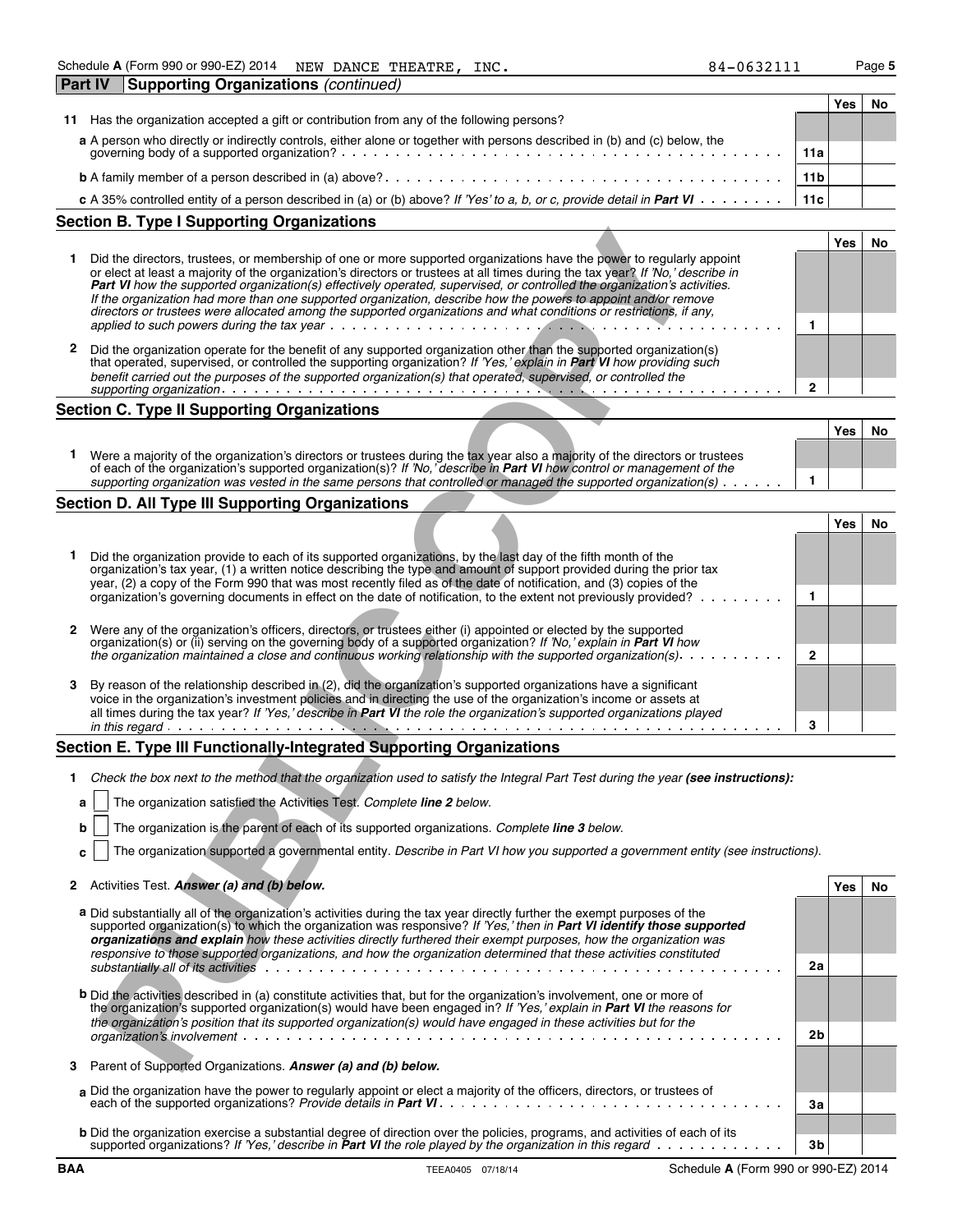**1** Check here if the organization satisfied the Integral Part Test as a qualifying trust on November 20, 1970. **See instructions.** All other Type III non-functionally integrated supporting organizations must complete Sections A through E.

| (B) Current Year<br>(optional)       |
|--------------------------------------|
|                                      |
|                                      |
|                                      |
|                                      |
|                                      |
|                                      |
|                                      |
|                                      |
| (B) Current Year<br>(optional)       |
|                                      |
|                                      |
|                                      |
|                                      |
|                                      |
|                                      |
|                                      |
|                                      |
|                                      |
|                                      |
|                                      |
|                                      |
|                                      |
| <b>Current Year</b>                  |
|                                      |
|                                      |
|                                      |
|                                      |
|                                      |
|                                      |
|                                      |
| Schedule A (Form 990 or 990-EZ) 2014 |
|                                      |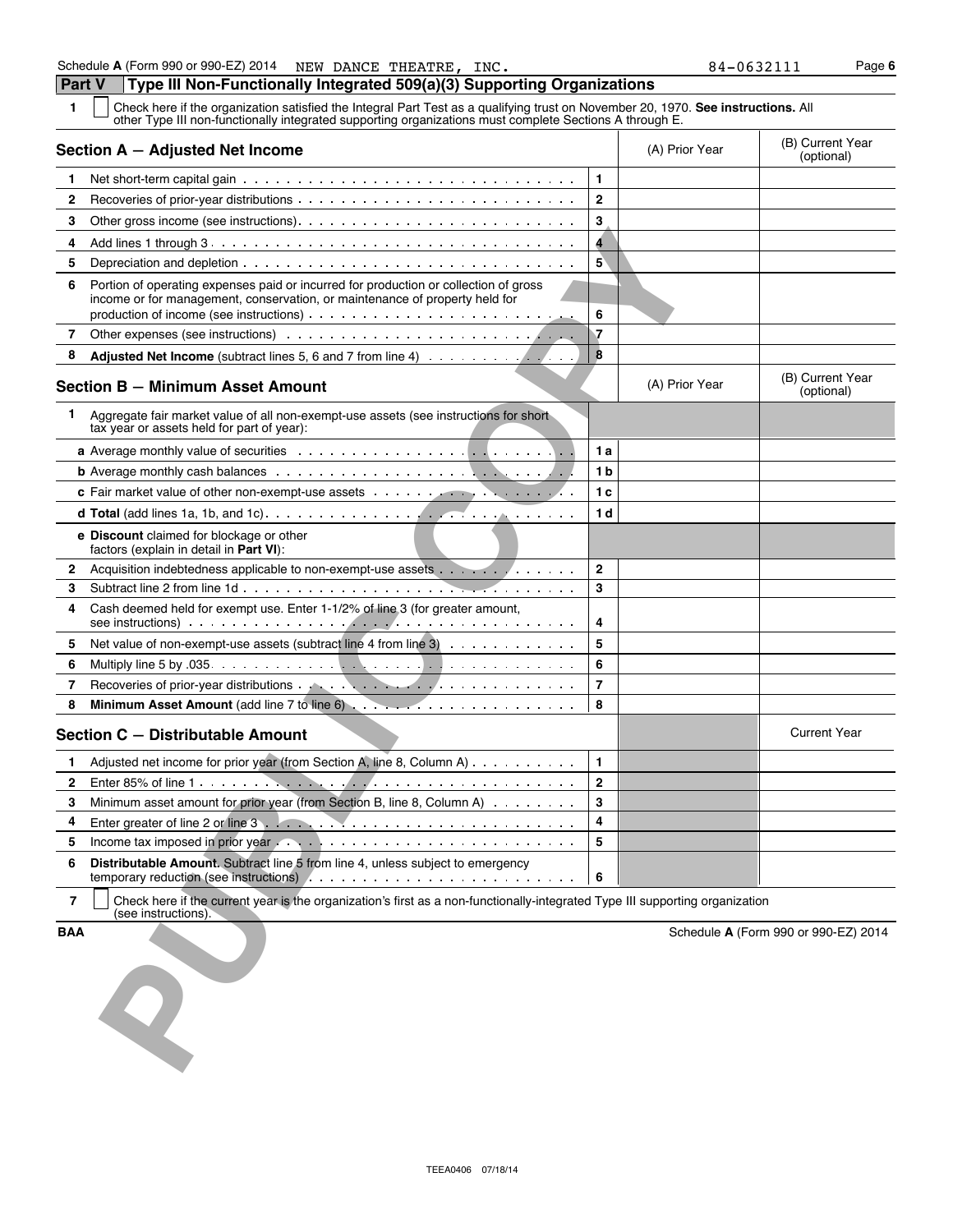| <b>Part V</b> | Type III Non-Functionally Integrated 509(a)(3) Supporting Organizations (continued)                                                                                                                                                              |                                              |                                               |                                                  |
|---------------|--------------------------------------------------------------------------------------------------------------------------------------------------------------------------------------------------------------------------------------------------|----------------------------------------------|-----------------------------------------------|--------------------------------------------------|
|               | Section D - Distributions                                                                                                                                                                                                                        |                                              |                                               | <b>Current Year</b>                              |
| 1             |                                                                                                                                                                                                                                                  |                                              |                                               |                                                  |
| 2             | Amounts paid to perform activity that directly furthers exempt purposes of supported organizations,                                                                                                                                              |                                              |                                               |                                                  |
| 3             | Administrative expenses paid to accomplish exempt purposes of supported organizations                                                                                                                                                            |                                              |                                               |                                                  |
| 4             |                                                                                                                                                                                                                                                  |                                              |                                               |                                                  |
| 5             |                                                                                                                                                                                                                                                  |                                              |                                               |                                                  |
| 6             |                                                                                                                                                                                                                                                  |                                              |                                               |                                                  |
| 7             |                                                                                                                                                                                                                                                  |                                              |                                               |                                                  |
| 8             | Distributions to attentive supported organizations to which the organization is responsive (provide details                                                                                                                                      |                                              |                                               |                                                  |
| 9             |                                                                                                                                                                                                                                                  |                                              |                                               |                                                  |
| 10            |                                                                                                                                                                                                                                                  |                                              |                                               |                                                  |
|               | Section E - Distribution Allocations (see instructions)                                                                                                                                                                                          | (i)<br><b>Excess</b><br><b>Distributions</b> | (ii)<br><b>Underdistributions</b><br>Pre-2014 | (iii)<br>Distributable<br><b>Amount for 2014</b> |
| 1             | Distributable amount for 2014 from Section C, line 6                                                                                                                                                                                             |                                              |                                               |                                                  |
| 2             | Underdistributions, if any, for years prior to 2014 (reasonable<br>cause required $-$ see instructions) $\ldots \ldots \ldots \ldots \ldots \ldots$                                                                                              |                                              |                                               |                                                  |
| 3             | Excess distributions carryover, if any, to 2014:                                                                                                                                                                                                 |                                              |                                               |                                                  |
| а             |                                                                                                                                                                                                                                                  |                                              |                                               |                                                  |
| b             |                                                                                                                                                                                                                                                  |                                              |                                               |                                                  |
| c             |                                                                                                                                                                                                                                                  |                                              |                                               |                                                  |
| d             |                                                                                                                                                                                                                                                  |                                              |                                               |                                                  |
|               | e From 2013                                                                                                                                                                                                                                      |                                              |                                               |                                                  |
|               |                                                                                                                                                                                                                                                  |                                              |                                               |                                                  |
|               | g Applied to underdistributions of prior years                                                                                                                                                                                                   |                                              |                                               |                                                  |
|               | <b>h</b> Applied to 2014 distributable amount $\cdots$                                                                                                                                                                                           |                                              |                                               |                                                  |
|               | i Carryover from 2009 not applied (see instructions) $\ldots$                                                                                                                                                                                    |                                              |                                               |                                                  |
|               | Remainder. Subtract lines 3g, 3h, and 3i from 3f                                                                                                                                                                                                 |                                              |                                               |                                                  |
| 4             | Distributions for 2014 from Section D.<br>\$`<br>line $7:$                                                                                                                                                                                       |                                              |                                               |                                                  |
|               | a Applied to underdistributions of prior years expressions of the state of the state of the Applied to understanding the state of the state of the Applied to understanding the Applied Section of the Applied Section 4.                        |                                              |                                               |                                                  |
|               |                                                                                                                                                                                                                                                  |                                              |                                               |                                                  |
|               | c Remainder. Subtract lines 4a and 4b from 4                                                                                                                                                                                                     |                                              |                                               |                                                  |
| 5             | Remaining underdistributions for years prior to 2014, if any.<br>Subtract lines 3g and 4a from line 2 (if amount greater than<br>zero, see instructions) with the contract of the second second second second second second second second second |                                              |                                               |                                                  |
| 6             | Remaining underdistributions for 2014. Subtract lines 3h and 4b<br>from line 1 (if amount greater than zero, see instructions) $\cdots$                                                                                                          |                                              |                                               |                                                  |
| 7             | Excess distributions carryover to 2015. Add lines 3j and 4c                                                                                                                                                                                      |                                              |                                               |                                                  |
| 8             | Breakdown of line 7:                                                                                                                                                                                                                             |                                              |                                               |                                                  |
| а             |                                                                                                                                                                                                                                                  |                                              |                                               |                                                  |
| b             |                                                                                                                                                                                                                                                  |                                              |                                               |                                                  |
| c             |                                                                                                                                                                                                                                                  |                                              |                                               |                                                  |
|               | d Excess from $2013$                                                                                                                                                                                                                             |                                              |                                               |                                                  |
|               | $e$ Excess from 2014 $\cdots$                                                                                                                                                                                                                    |                                              |                                               |                                                  |
| BAA           |                                                                                                                                                                                                                                                  |                                              |                                               | Schedule A (Form 990 or 990-EZ) 2014             |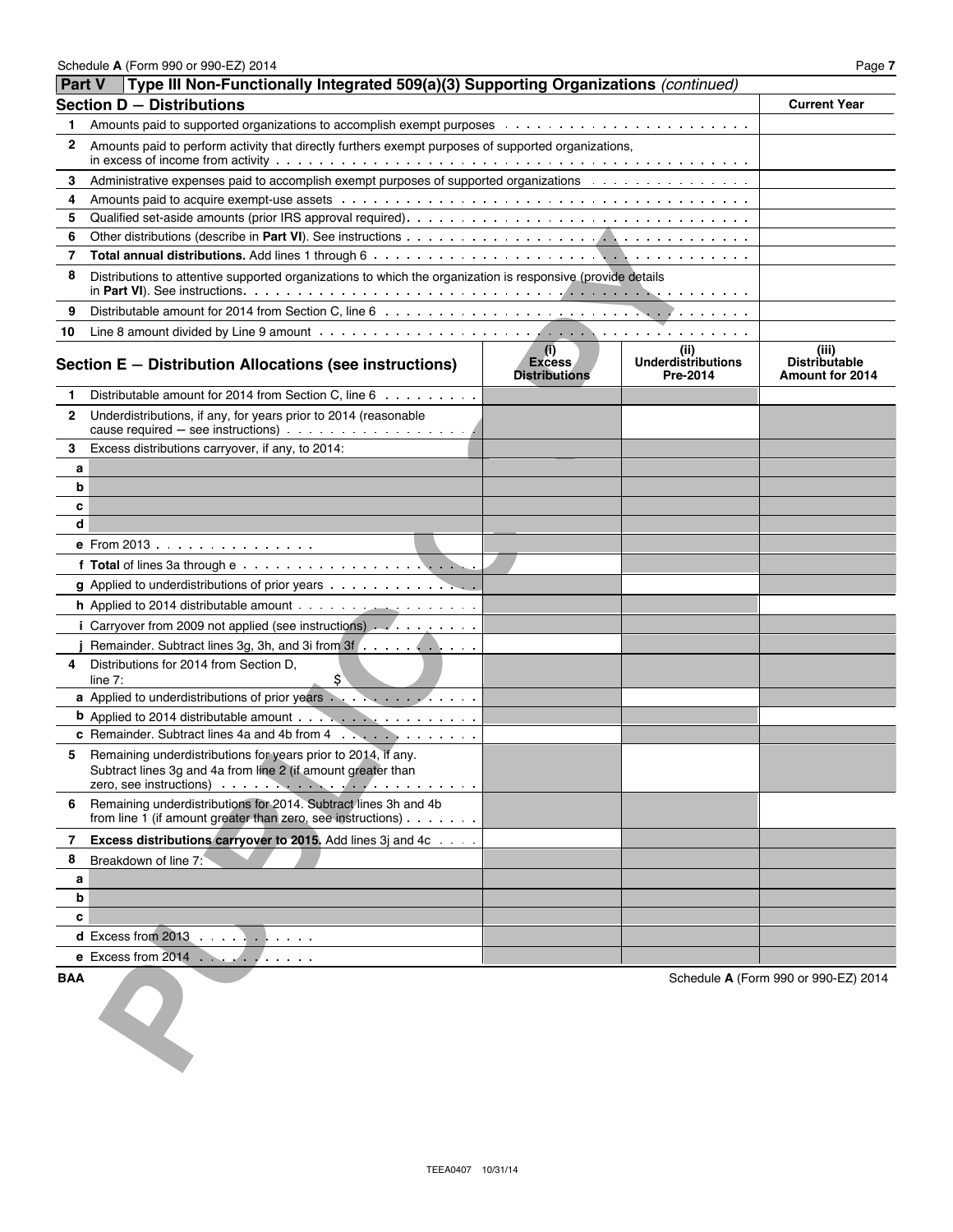|  | <b>Part VI</b> Supplemental Information. Provide the explanations required by Part II, line 10; Part II, line 17a or 17b; |  |
|--|---------------------------------------------------------------------------------------------------------------------------|--|
|  | and Part III, line 12. Also complete this part for any additional information. (See instructions).                        |  |

**PUBLIC COPY**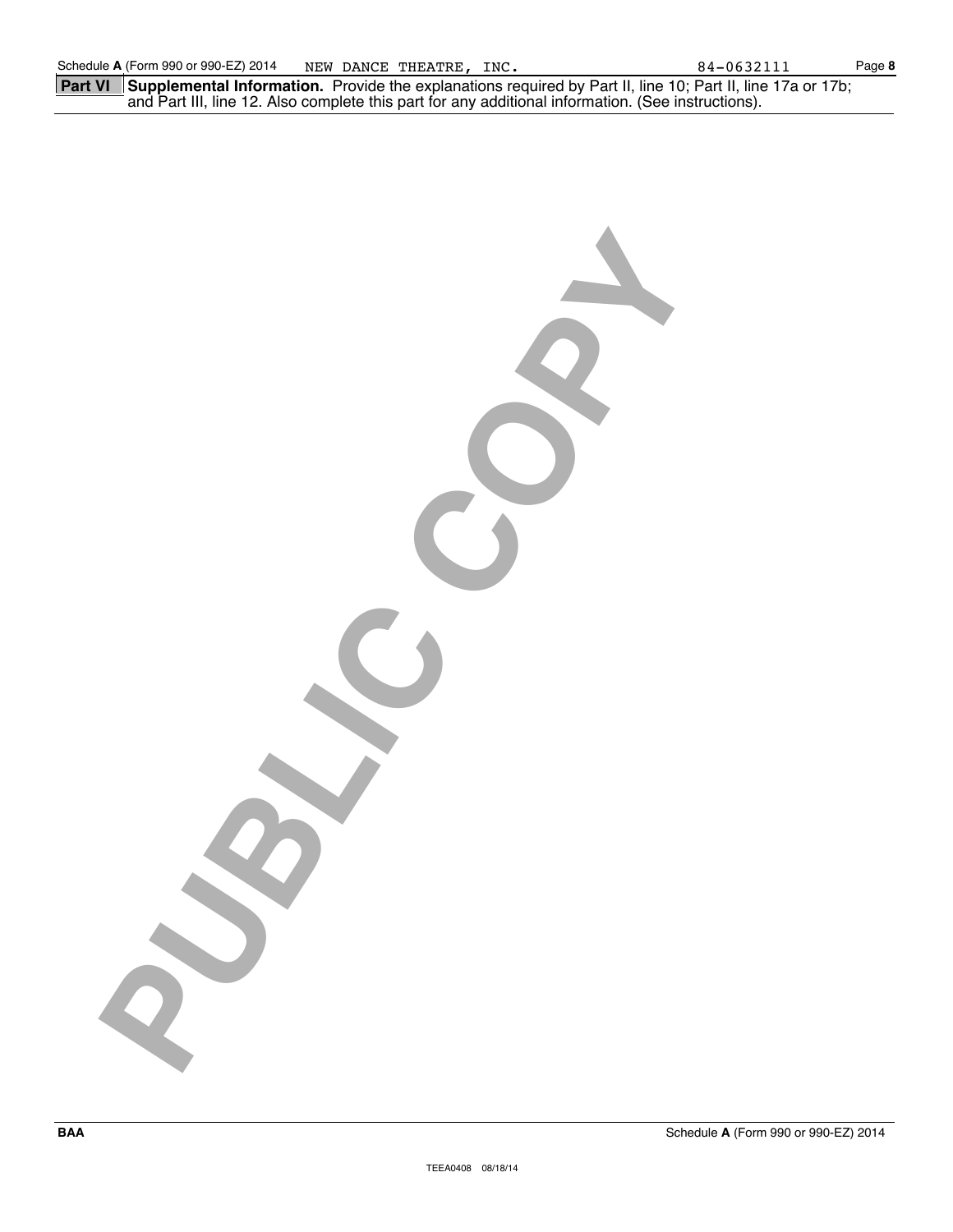# Schedule B<br>
(Form 990, 990-EZ,<br>
or 990-PF)<br> **Schedule of Contributors**<br> **OO11 Schedule of Contributors**

| ► Attach to Form 990, Form 990-EZ, or Form 990-PF                                                     |  |  |
|-------------------------------------------------------------------------------------------------------|--|--|
| ion about Schedule B (Form 990, 990-F7, 990-PF) and its instructions is at <i>www.irs.cov/form990</i> |  |  |

<sup>G</sup>**Attach to Form 990, Form 990-EZ, or Form 990-PF 2014**

| <b>Employer identification number</b><br>84-0632111<br>$4947(a)(1)$ nonexempt charitable trust not treated as a private foundation<br>4947(a)(1) nonexempt charitable trust treated as a private foundation<br>Note. Only a section 501(c)(7), (8), or (10) organization can check boxes for both the General Rule and a Special Rule. See instructions.<br>For an organization filing Form 990, 990-EZ, or 990-PF that received, during the year, contributions totaling \$5,000 or more (in money or<br>property) from any one contributor. Complete Parts I and II. See instructions for determining a contributor's total contributions.<br>X For an organization described in section 501(c)(3) filing Form 990 or 990-EZ that met the 33-1/3% support test of the regulations<br>under sections 509(a)(1) and 170(b)(1)(A)(vi), that checked Schedule A (Form 990 or 990-EZ), Part II, line 13, 16a, or 16b, and that |
|-----------------------------------------------------------------------------------------------------------------------------------------------------------------------------------------------------------------------------------------------------------------------------------------------------------------------------------------------------------------------------------------------------------------------------------------------------------------------------------------------------------------------------------------------------------------------------------------------------------------------------------------------------------------------------------------------------------------------------------------------------------------------------------------------------------------------------------------------------------------------------------------------------------------------------|
|                                                                                                                                                                                                                                                                                                                                                                                                                                                                                                                                                                                                                                                                                                                                                                                                                                                                                                                             |
|                                                                                                                                                                                                                                                                                                                                                                                                                                                                                                                                                                                                                                                                                                                                                                                                                                                                                                                             |
|                                                                                                                                                                                                                                                                                                                                                                                                                                                                                                                                                                                                                                                                                                                                                                                                                                                                                                                             |
|                                                                                                                                                                                                                                                                                                                                                                                                                                                                                                                                                                                                                                                                                                                                                                                                                                                                                                                             |
|                                                                                                                                                                                                                                                                                                                                                                                                                                                                                                                                                                                                                                                                                                                                                                                                                                                                                                                             |
|                                                                                                                                                                                                                                                                                                                                                                                                                                                                                                                                                                                                                                                                                                                                                                                                                                                                                                                             |
|                                                                                                                                                                                                                                                                                                                                                                                                                                                                                                                                                                                                                                                                                                                                                                                                                                                                                                                             |
|                                                                                                                                                                                                                                                                                                                                                                                                                                                                                                                                                                                                                                                                                                                                                                                                                                                                                                                             |
|                                                                                                                                                                                                                                                                                                                                                                                                                                                                                                                                                                                                                                                                                                                                                                                                                                                                                                                             |
|                                                                                                                                                                                                                                                                                                                                                                                                                                                                                                                                                                                                                                                                                                                                                                                                                                                                                                                             |
|                                                                                                                                                                                                                                                                                                                                                                                                                                                                                                                                                                                                                                                                                                                                                                                                                                                                                                                             |
|                                                                                                                                                                                                                                                                                                                                                                                                                                                                                                                                                                                                                                                                                                                                                                                                                                                                                                                             |
|                                                                                                                                                                                                                                                                                                                                                                                                                                                                                                                                                                                                                                                                                                                                                                                                                                                                                                                             |
|                                                                                                                                                                                                                                                                                                                                                                                                                                                                                                                                                                                                                                                                                                                                                                                                                                                                                                                             |
|                                                                                                                                                                                                                                                                                                                                                                                                                                                                                                                                                                                                                                                                                                                                                                                                                                                                                                                             |
|                                                                                                                                                                                                                                                                                                                                                                                                                                                                                                                                                                                                                                                                                                                                                                                                                                                                                                                             |
|                                                                                                                                                                                                                                                                                                                                                                                                                                                                                                                                                                                                                                                                                                                                                                                                                                                                                                                             |
|                                                                                                                                                                                                                                                                                                                                                                                                                                                                                                                                                                                                                                                                                                                                                                                                                                                                                                                             |
| received from any one contributor, during the year, total contributions of the greater of (1) \$5,000 or (2) 2% of the amount on (i)                                                                                                                                                                                                                                                                                                                                                                                                                                                                                                                                                                                                                                                                                                                                                                                        |
| For an organization described in section $501(c)(7)$ , (8), or (10) filing Form 990 or 990-EZ that received from any one contributor,<br>during the year, total contributions of more than \$1,000 exclusively for religious, charitable, scientific, literary, or educational                                                                                                                                                                                                                                                                                                                                                                                                                                                                                                                                                                                                                                              |
| For an organization described in section 501(c)(7), (8), or (10) filing Form 990 or 990-EZ that received from any one contributor,<br>during the year, contributions exclusively for religious, charitable, etc., purposes, but no such contributions totaled more than<br>\$1,000. If this box is checked, enter here the total contributions that were received during the year for an exclusively religious,<br>charitable, etc., purpose. Do not complete any of the parts unless the General Rule applies to this organization because<br><b>Contractor</b>                                                                                                                                                                                                                                                                                                                                                            |
|                                                                                                                                                                                                                                                                                                                                                                                                                                                                                                                                                                                                                                                                                                                                                                                                                                                                                                                             |
| Caution: An organization that is not covered by the General Rule and/or the Special Rules does not file Schedule B (Form 990, 990-EZ, or<br>990-PF), but it must answer 'No' on Part IV, line 2, of its Form 990; or check the box on line H of its Form 990-EZ or on its Form 990-PF,                                                                                                                                                                                                                                                                                                                                                                                                                                                                                                                                                                                                                                      |
| Schedule B (Form 990, 990-EZ, or 990-PF) (2014)                                                                                                                                                                                                                                                                                                                                                                                                                                                                                                                                                                                                                                                                                                                                                                                                                                                                             |
|                                                                                                                                                                                                                                                                                                                                                                                                                                                                                                                                                                                                                                                                                                                                                                                                                                                                                                                             |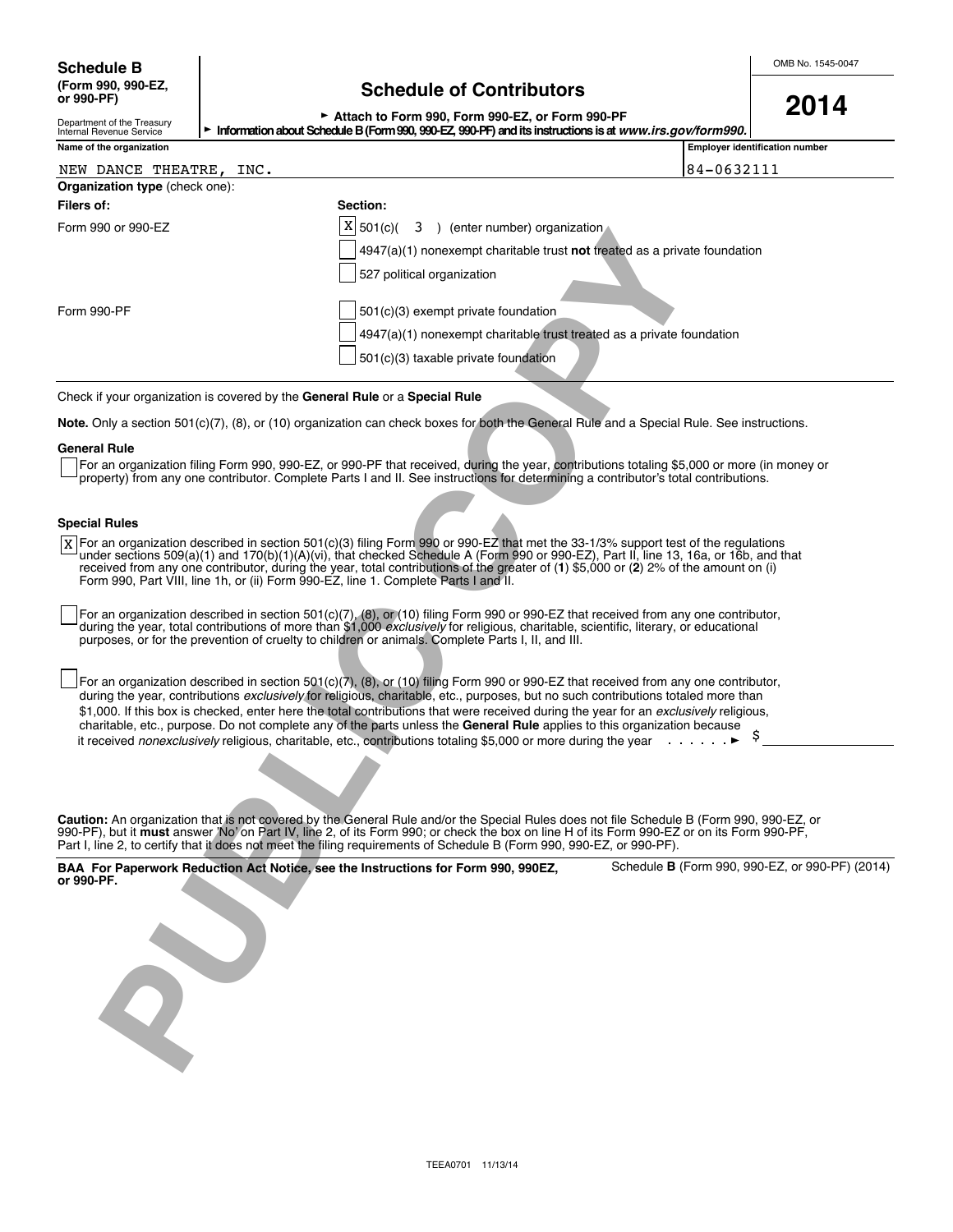| Schedule B (Form 990,<br>, 990-EZ, or 990-PF) (2014)<br>Paqe |  | οf | of <b>Part</b> |
|--------------------------------------------------------------|--|----|----------------|
|--------------------------------------------------------------|--|----|----------------|

**Name of organization Employer identification numbers are all the set of organization numbers of**  $\overline{E}$  **in the set of**  $\overline{E}$  **in the set of**  $\overline{E}$  **in the set of**  $\overline{E}$  **in the set of**  $\overline{E}$  **in the set of**  $\overline{E}$ 1 of 1 of Part 1

NEW DANCE THEATRE, INC. 84-0632111

**Part I** Contributors (see instructions). Use duplicate copies of Part I if additional space is needed.

| (a)<br>Number           | (b)<br>Name, address, and ZIP + 4    | (c)<br>Total<br>contributions | (d)<br>Type of contribution                                                                     |
|-------------------------|--------------------------------------|-------------------------------|-------------------------------------------------------------------------------------------------|
| $\overline{\mathbf{1}}$ |                                      | \$<br>20,000.                 | X<br>Person<br>Payroll<br>Noncash<br>(Complete Part II for<br>noncash contributions.)           |
| (a)<br>Number           | (b)<br>Name, address, and ZIP + 4    | (c)<br>Total<br>contributions | (d)<br>Type of contribution                                                                     |
| $2 -$                   |                                      | <u> 20,000.</u>               | X<br>Person<br>Payroll<br>Noncash<br>(Complete Part II for<br>noncash contributions.)           |
| (a)<br>Number           | (b)<br>Name, address, and ZIP + $4'$ | (c)<br>Total<br>contributions | (d)<br>Type of contribution                                                                     |
| $\frac{3}{2}$ -         |                                      | \$<br>_1 <u>58,631.</u>       | X<br>Person<br>Payroll<br>Noncash<br>(Complete Part II for<br>noncash contributions.)           |
| (a)<br>Number           | (b)<br>Name, address, and ZIP + 4    | (c)<br>Total<br>contributions | (d)<br>Type of contribution                                                                     |
| $\frac{4}{1}$ -         |                                      | \$<br>73,016.                 | $\mathbf X$<br>Person<br>Payroll<br>Noncash<br>(Complete Part II for<br>noncash contributions.) |
| (a)<br><b>Number</b>    | (b)<br>Name, address, and ZIP + 4    | (c)<br>Total<br>contributions | (d)<br>Type of contribution                                                                     |
| $\overline{5}$ .        |                                      | \$<br>25,000.                 | $\mathbf x$<br>Person<br>Payroll<br>Noncash<br>(Complete Part II for<br>noncash contributions.) |
| (a)<br>Number           | (b)<br>Name, address, and ZIP + 4    | (c)<br>Total<br>contributions | (d)<br>Type of contribution                                                                     |
|                         |                                      | \$                            | Person<br>Payroll<br>Noncash<br>(Complete Part II for                                           |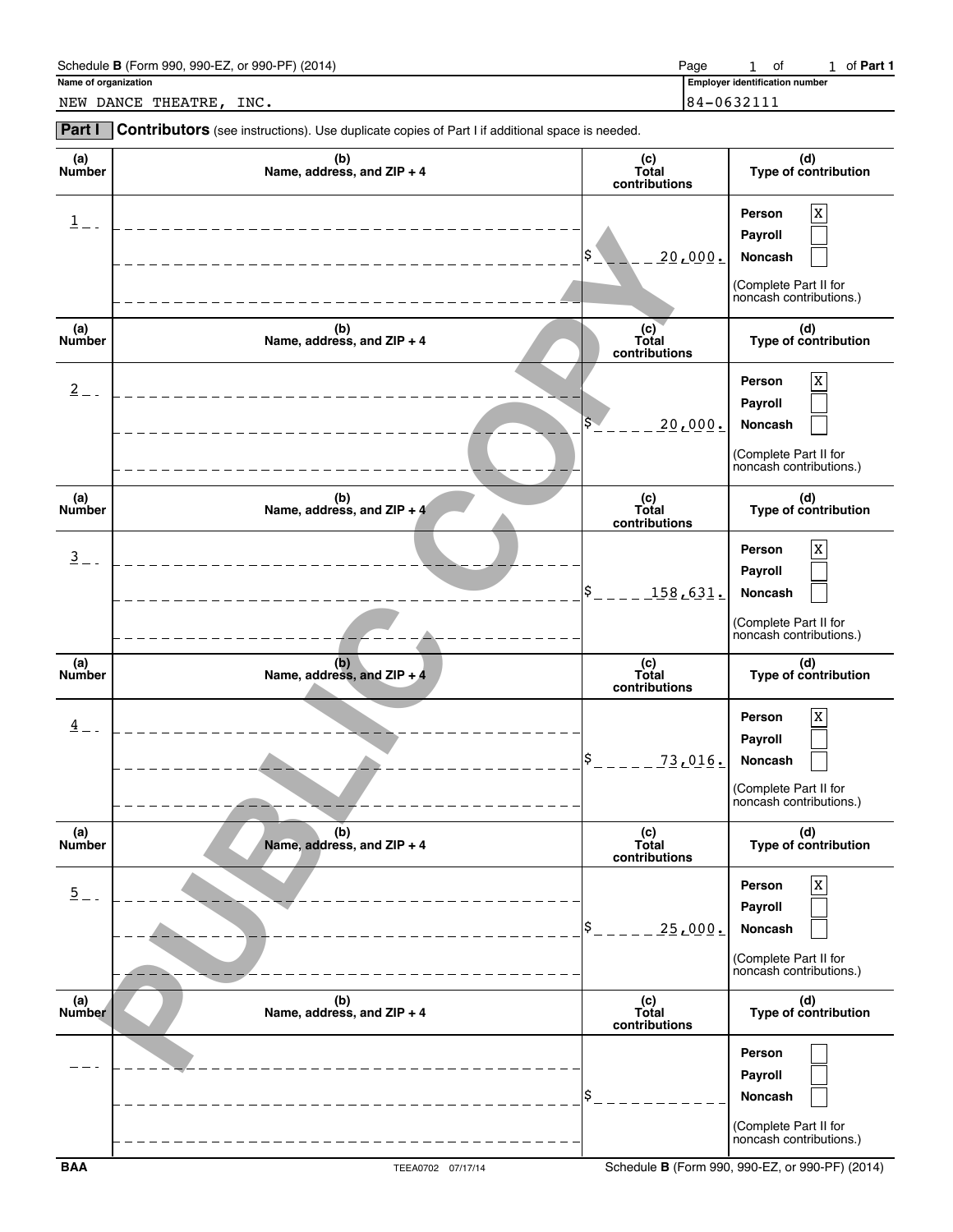| OMB No. 1545-0047<br><b>Supplemental Financial Statements</b><br><b>SCHEDULE D</b>                                                                                                                                                                                                                                                                                                              |                                                    |  |  |  |
|-------------------------------------------------------------------------------------------------------------------------------------------------------------------------------------------------------------------------------------------------------------------------------------------------------------------------------------------------------------------------------------------------|----------------------------------------------------|--|--|--|
| (Form 990)<br>► Complete if the organization answered 'Yes,' to Form 990,<br>Part IV, lines 6, 7, 8, 9, 10, 11a, 11b, 11c, 11d, 11e, 11f, 12a, or 12b.                                                                                                                                                                                                                                          | 2014                                               |  |  |  |
| Attach to Form 990.<br>Department of the Treasury<br>Information about Schedule D (Form 990) and its instructions is at www.irs.gov/form990.<br>Internal Revenue Service                                                                                                                                                                                                                        | <b>Open to Public</b><br><b>Inspection</b>         |  |  |  |
| Name of the organization                                                                                                                                                                                                                                                                                                                                                                        | <b>Emplover identification number</b>              |  |  |  |
| NEW DANCE THEATRE, INC.                                                                                                                                                                                                                                                                                                                                                                         | 84-0632111                                         |  |  |  |
| Organizations Maintaining Donor Advised Funds or Other Similar Funds or Accounts.<br>Part I                                                                                                                                                                                                                                                                                                     |                                                    |  |  |  |
| Complete if the organization answered 'Yes' to Form 990, Part IV, line 6.                                                                                                                                                                                                                                                                                                                       |                                                    |  |  |  |
| (a) Donor advised funds                                                                                                                                                                                                                                                                                                                                                                         | (b) Funds and other accounts                       |  |  |  |
| Total number at end of year $\cdots$<br>1.                                                                                                                                                                                                                                                                                                                                                      |                                                    |  |  |  |
| Aggregate value of contributions to (during year)<br>2                                                                                                                                                                                                                                                                                                                                          |                                                    |  |  |  |
| Aggregate value of grants from (during year) $\ldots$ .<br>3<br>Aggregate value at end of year $\ldots$<br>4                                                                                                                                                                                                                                                                                    |                                                    |  |  |  |
| Did the organization inform all donors and donor advisors in writing that the assets held in donor advised funds<br>5<br>Yes<br>are the organization's property, subject to the organization's exclusive legal control? $\ldots$ , $\ldots$ , $\ldots$<br>No                                                                                                                                    |                                                    |  |  |  |
| Did the organization inform all grantees, donors, and donor advisors in writing that grant funds can be used only<br>6<br>for charitable purposes and not for the benefit of the donor or donor advisor, or for any other purpose conferring                                                                                                                                                    |                                                    |  |  |  |
|                                                                                                                                                                                                                                                                                                                                                                                                 | Yes<br>No                                          |  |  |  |
| Part II<br><b>Conservation Easements.</b><br>Complete if the organization answered 'Yes' to Form 990, Part IV, line 7.                                                                                                                                                                                                                                                                          |                                                    |  |  |  |
| Purpose(s) of conservation easements held by the organization (check all that apply).<br>1.                                                                                                                                                                                                                                                                                                     |                                                    |  |  |  |
| Preservation of land for public use (e.g., recreation or education)                                                                                                                                                                                                                                                                                                                             | Preservation of a historically important land area |  |  |  |
| Protection of natural habitat                                                                                                                                                                                                                                                                                                                                                                   | Preservation of a certified historic structure     |  |  |  |
| Preservation of open space                                                                                                                                                                                                                                                                                                                                                                      |                                                    |  |  |  |
| Complete lines 2a through 2d if the organization held a qualified conservation contribution in the form of a conservation easement on the<br>2<br>last day of the tax year.                                                                                                                                                                                                                     |                                                    |  |  |  |
|                                                                                                                                                                                                                                                                                                                                                                                                 | Held at the End of the Tax Year                    |  |  |  |
|                                                                                                                                                                                                                                                                                                                                                                                                 | 2a                                                 |  |  |  |
|                                                                                                                                                                                                                                                                                                                                                                                                 | 2 <sub>b</sub>                                     |  |  |  |
| <b>c</b> Number of conservation easements on a certified historic structure included in (a) $\ldots \ldots \ldots$                                                                                                                                                                                                                                                                              | 2c                                                 |  |  |  |
| d Number of conservation easements included in (c) acquired after 8/17/06, and not on a historic<br>2d                                                                                                                                                                                                                                                                                          |                                                    |  |  |  |
| Number of conservation easements modified, transferred, released, extinguished, or terminated by the organization during the<br>3<br>tax year $\blacktriangleright$                                                                                                                                                                                                                             |                                                    |  |  |  |
| Number of states where property subject to conservation easement is located ►<br>4                                                                                                                                                                                                                                                                                                              |                                                    |  |  |  |
| Does the organization have a written policy regarding the periodic monitoring, inspection, handling of violations,<br>5                                                                                                                                                                                                                                                                         | <b>Yes</b><br>No                                   |  |  |  |
| Staff and volunteer hours devoted to monitoring, inspecting, and enforcing conservation easements during the year<br>6                                                                                                                                                                                                                                                                          |                                                    |  |  |  |
| Amount of expenses incurred in monitoring, inspecting, and enforcing conservation easements during the year<br>7<br>►\$                                                                                                                                                                                                                                                                         |                                                    |  |  |  |
| Does each conservation easement reported on line 2(d) above satisfy the requirements of section 170(h)(4)(B)(i)<br>8<br>and section 170(h)(4)(B)(ii)? $\ldots$ , $\ldots$ , $\ldots$ , $\ldots$ , $\ldots$ , $\ldots$ , $\ldots$ , $\ldots$ , $\ldots$ , $\ldots$ , $\ldots$ , $\ldots$ , $\ldots$ , $\ldots$ , $\ldots$ , $\ldots$ , $\ldots$                                                  | Yes<br>No                                          |  |  |  |
| In Part XIII, describe how the organization reports conservation easements in its revenue and expense statement, and balance sheet, and<br>9<br>include, if applicable, the text of the footnote to the organization's financial statements that describes the organization's accounting for<br>conservation easements.                                                                         |                                                    |  |  |  |
| <b>Organizations Maintaining Collections of Art, Historical Treasures, or Other Similar Assets.</b><br>Part III<br>Complete if the organization answered 'Yes' to Form 990, Part IV, line 8.                                                                                                                                                                                                    |                                                    |  |  |  |
| 1 a If the organization elected, as permitted under SFAS 116 (ASC 958), not to report in its revenue statement and balance sheet works of<br>art, historical treasures, or other similar assets held for public exhibition, education, or research in furtherance of public service, provide,<br>in Part XIII, the text of the footnote to its financial statements that describes these items. |                                                    |  |  |  |
| b If the organization elected, as permitted under SFAS 116 (ASC 958), to report in its revenue statement and balance sheet works of art,<br>historical treasures, or other similar assets held for public exhibition, education, or research in furtherance of public service, provide the                                                                                                      |                                                    |  |  |  |
| following amounts relating to these items:                                                                                                                                                                                                                                                                                                                                                      |                                                    |  |  |  |
|                                                                                                                                                                                                                                                                                                                                                                                                 | ►Ş                                                 |  |  |  |
|                                                                                                                                                                                                                                                                                                                                                                                                 | ► \$                                               |  |  |  |
| If the organization received or held works of art, historical treasures, or other similar assets for financial gain, provide the following<br>2<br>amounts required to be reported under SFAS 116 (ASC 958) relating to these items:                                                                                                                                                            | $\blacktriangleright$ S                            |  |  |  |

| BAA For Paperwork Reduction Act Notice, see the Instructions for Form 990.<br>TEEA3301 10/28/14 | Schedul |
|-------------------------------------------------------------------------------------------------|---------|
|-------------------------------------------------------------------------------------------------|---------|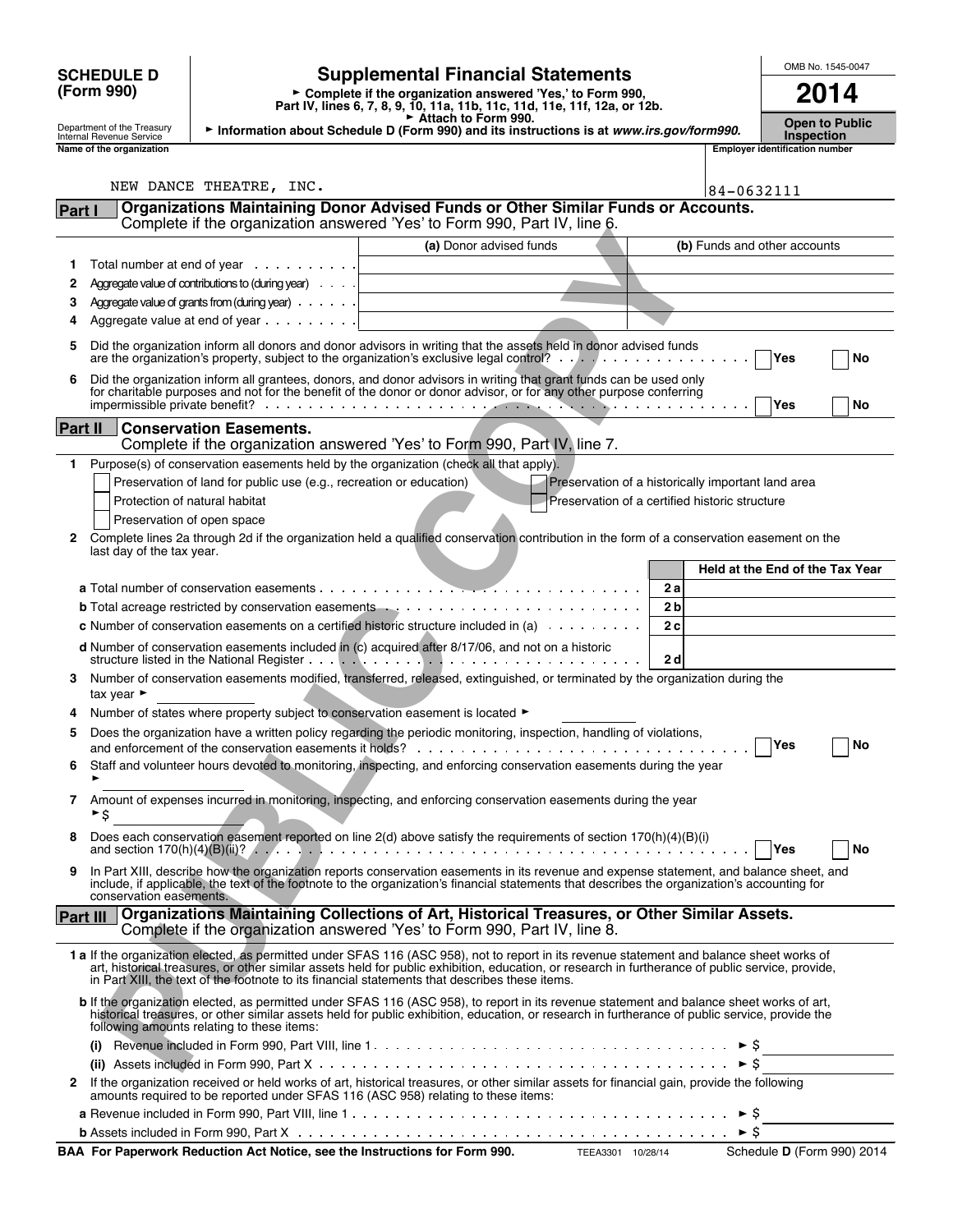| Schedule D (Form 990) 2014                                                                                                                                                                                                            | NEW DANCE THEATRE, INC. |                         |                           | 84-0632111           |        |                     | Page 2            |
|---------------------------------------------------------------------------------------------------------------------------------------------------------------------------------------------------------------------------------------|-------------------------|-------------------------|---------------------------|----------------------|--------|---------------------|-------------------|
| Organizations Maintaining Collections of Art, Historical Treasures, or Other Similar Assets (continued)<br><b>Part III</b>                                                                                                            |                         |                         |                           |                      |        |                     |                   |
| Using the organization's acquisition, accession, and other records, check any of the following that are a significant use of its collection<br>3<br>items (check all that apply):                                                     |                         |                         |                           |                      |        |                     |                   |
| Public exhibition<br>a                                                                                                                                                                                                                |                         |                         | Loan or exchange programs |                      |        |                     |                   |
| Scholarly research<br>b                                                                                                                                                                                                               |                         | Other<br>e              |                           |                      |        |                     |                   |
| Preservation for future generations<br>c                                                                                                                                                                                              |                         |                         |                           |                      |        |                     |                   |
| Provide a description of the organization's collections and explain how they further the organization's exempt purpose in<br>Part XIII.                                                                                               |                         |                         |                           |                      |        |                     |                   |
| During the year, did the organization solicit or receive donations of art, historical treasures, or other similar assets                                                                                                              |                         |                         |                           |                      | Yes    |                     | <b>No</b>         |
| <b>Escrow and Custodial Arrangements.</b> Complete if the organization answered 'Yes' to Form 990, Part IV,<br><b>Part IV</b>                                                                                                         |                         |                         |                           |                      |        |                     |                   |
| line 9, or reported an amount on Form 990, Part X, line 21.                                                                                                                                                                           |                         |                         |                           |                      |        |                     |                   |
| 1 a Is the organization an agent, trustee, custodian, or other intermediary for contributions or other assets not included                                                                                                            |                         |                         |                           |                      | Yes    |                     | <b>No</b>         |
| b If 'Yes,' explain the arrangement in Part XIII and complete the following table:                                                                                                                                                    |                         |                         |                           |                      |        |                     |                   |
|                                                                                                                                                                                                                                       |                         |                         |                           |                      | Amount |                     |                   |
|                                                                                                                                                                                                                                       |                         |                         |                           | 1 c                  |        |                     |                   |
| <b>e</b> Distributions during the year $\cdots$ $\cdots$ $\cdots$ $\cdots$ $\cdots$ $\cdots$ $\cdots$ $\cdots$ $\cdots$ $\cdots$ $\cdots$ $\cdots$                                                                                    |                         |                         |                           | 1 d<br>1 e           |        |                     |                   |
|                                                                                                                                                                                                                                       |                         |                         |                           | 1 f                  |        |                     |                   |
| 2 a Did the organization include an amount on Form 990, Part X, line 21, for escrow or custodial account liability?                                                                                                                   |                         |                         |                           |                      | Yes    |                     | No                |
|                                                                                                                                                                                                                                       |                         |                         |                           |                      |        |                     |                   |
|                                                                                                                                                                                                                                       |                         |                         |                           |                      |        |                     |                   |
| <b>Endowment Funds.</b> Complete if the organization answered 'Yes' to Form 990, Part IV, line 10.<br><b>Part V</b>                                                                                                                   |                         |                         |                           |                      |        |                     |                   |
| <b>1 a</b> Beginning of year balance                                                                                                                                                                                                  | (a) Current year        | (b) Prior year          | (c) Two years back        | (d) Three years back |        | (e) Four years back |                   |
| <b>b</b> Contributions $\cdots$                                                                                                                                                                                                       |                         |                         |                           |                      |        |                     |                   |
|                                                                                                                                                                                                                                       |                         |                         |                           |                      |        |                     |                   |
| c Net investment earnings, gains,<br>and losses expansion and losses                                                                                                                                                                  |                         |                         |                           |                      |        |                     |                   |
| <b>d</b> Grants or scholarships                                                                                                                                                                                                       |                         |                         |                           |                      |        |                     |                   |
| e Other expenditures for facilities<br>and programs $\cdots$                                                                                                                                                                          |                         |                         |                           |                      |        |                     |                   |
| f Administrative expenses                                                                                                                                                                                                             |                         |                         |                           |                      |        |                     |                   |
| $g$ End of year balance $\cdots$                                                                                                                                                                                                      |                         |                         |                           |                      |        |                     |                   |
| 2 Provide the estimated percentage of the current year end balance (line 1g, column (a)) held as:                                                                                                                                     |                         |                         |                           |                      |        |                     |                   |
| a Board designated or quasi-endowment $\blacktriangleright$<br><b>b</b> Permanent endowment ►                                                                                                                                         | g.                      |                         |                           |                      |        |                     |                   |
| c Temporarily restricted endowment ▶                                                                                                                                                                                                  |                         |                         |                           |                      |        |                     |                   |
| The percentages in lines 2a, 2b, and 2c should equal 100%.                                                                                                                                                                            |                         |                         |                           |                      |        |                     |                   |
| 3 a Are there endowment funds not in the possession of the organization that are held and administered for the                                                                                                                        |                         |                         |                           |                      |        |                     |                   |
| organization by:                                                                                                                                                                                                                      |                         |                         |                           |                      |        | Yes                 | No                |
| unrelated organizations in the contract of the contract of the contract of the contract of the contract of the contract of the contract of the contract of the contract of the contract of the contract of the contract of the<br>(i) |                         |                         |                           |                      | 3a(i)  |                     |                   |
|                                                                                                                                                                                                                                       |                         |                         |                           |                      | 3a(ii) |                     |                   |
|                                                                                                                                                                                                                                       |                         |                         |                           |                      | 3b     |                     |                   |
| Describe in Part XIII the intended uses of the organization's endowment funds.<br>4<br>Part VI   Land, Buildings, and Equipment.                                                                                                      |                         |                         |                           |                      |        |                     |                   |
| Complete if the organization answered 'Yes' to Form 990, Part IV, line 11a. See Form 990, Part X, line 10.                                                                                                                            |                         |                         |                           |                      |        |                     |                   |
| Description of property                                                                                                                                                                                                               |                         | (a) Cost or other basis | (b) Cost or other         | (c) Accumulated      |        | (d) Book value      |                   |
|                                                                                                                                                                                                                                       |                         | (investment)            | basis (other)             | depreciation         |        |                     |                   |
|                                                                                                                                                                                                                                       |                         |                         |                           |                      |        |                     |                   |
|                                                                                                                                                                                                                                       |                         |                         |                           |                      |        |                     |                   |
| c Leasehold improvements                                                                                                                                                                                                              |                         |                         | 547,463.                  | 473,064.             |        |                     | <u>74,399.</u>    |
|                                                                                                                                                                                                                                       |                         |                         | 150, 186.                 | <u>132,316.</u>      |        |                     | 17,870.           |
| $e$ Other $\cdots$ $\cdots$ $\cdots$ $\cdots$ $\cdots$ $\cdots$<br>Total. Add lines 1a through 1e. (Column (d) must equal Form 990, Part X, column (B), line 10c.)                                                                    |                         |                         | 17,543.                   | 17,543.              |        |                     | $0$ .<br>92, 269. |
|                                                                                                                                                                                                                                       |                         |                         |                           |                      |        |                     |                   |

**BAA** Schedule **D** (Form 990) 2014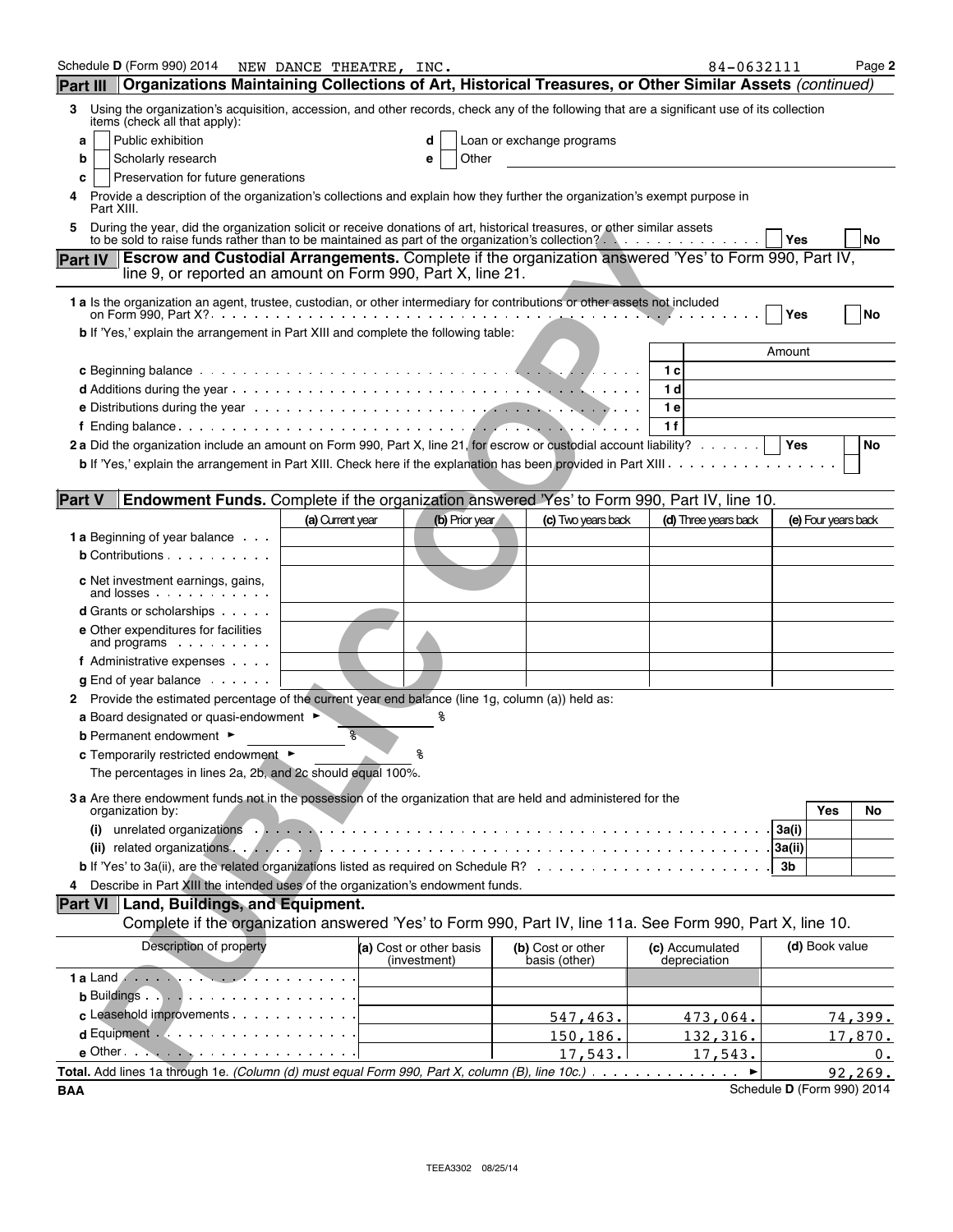|                  | Schedule D (Form 990) 2014<br>NEW DANCE THEATRE, INC.                                                            |                 | 84-0632111                                                                                                 | Page 3 |
|------------------|------------------------------------------------------------------------------------------------------------------|-----------------|------------------------------------------------------------------------------------------------------------|--------|
|                  | Part VII   Investments - Other Securities.                                                                       |                 |                                                                                                            |        |
|                  |                                                                                                                  |                 | Complete if the organization answered 'Yes' to Form 990, Part IV, line 11b. See Form 990, Part X, line 12. |        |
|                  | (a) Description of security or category (including name of security)                                             | (b) Book value  | (c) Method of valuation: Cost or end-of-year market value                                                  |        |
|                  | (1) Financial derivatives                                                                                        |                 |                                                                                                            |        |
|                  | (2) Closely-held equity interests                                                                                |                 |                                                                                                            |        |
| (3) Other        |                                                                                                                  |                 |                                                                                                            |        |
|                  |                                                                                                                  |                 |                                                                                                            |        |
| (A)              |                                                                                                                  |                 |                                                                                                            |        |
| (B)              |                                                                                                                  |                 |                                                                                                            |        |
| (C)              |                                                                                                                  |                 |                                                                                                            |        |
| (D)              |                                                                                                                  |                 |                                                                                                            |        |
| (E)              |                                                                                                                  |                 |                                                                                                            |        |
| (F)              |                                                                                                                  |                 |                                                                                                            |        |
| (G)              |                                                                                                                  |                 |                                                                                                            |        |
| (H)              |                                                                                                                  |                 |                                                                                                            |        |
| (1)              |                                                                                                                  |                 |                                                                                                            |        |
|                  | Total. (Column (b) must equal Form 990, Part X, column (B) line 12.) $\rightarrow$                               |                 |                                                                                                            |        |
| <b>Part VIII</b> | Investments - Program Related.                                                                                   |                 |                                                                                                            |        |
|                  |                                                                                                                  |                 | Complete if the organization answered 'Yes' to Form 990, Part IV, line 11c. See Form 990, Part X, line 13. |        |
|                  | (a) Description of investment type                                                                               | (b) Book value  | (c) Method of valuation: Cost or end-of-year market value                                                  |        |
| (1)              |                                                                                                                  |                 |                                                                                                            |        |
| (2)              |                                                                                                                  |                 |                                                                                                            |        |
| (3)              |                                                                                                                  |                 |                                                                                                            |        |
| (4)              |                                                                                                                  |                 |                                                                                                            |        |
| (5)              |                                                                                                                  |                 |                                                                                                            |        |
| (6)              |                                                                                                                  |                 |                                                                                                            |        |
|                  |                                                                                                                  |                 |                                                                                                            |        |
| (7)              |                                                                                                                  |                 |                                                                                                            |        |
| (8)              |                                                                                                                  |                 |                                                                                                            |        |
| (9)              |                                                                                                                  |                 |                                                                                                            |        |
| (10)             |                                                                                                                  |                 |                                                                                                            |        |
|                  | Total. (Column (b) must equal Form 990, Part X, column (B) line 13.). $\blacktriangleright$                      |                 |                                                                                                            |        |
| <b>Part IX</b>   | <b>Other Assets.</b>                                                                                             |                 | Complete if the organization answered 'Yes' to Form 990, Part IV, line 11d. See Form 990, Part X, line 15. |        |
|                  |                                                                                                                  | (a) Description | (b) Book value                                                                                             |        |
| (1)              |                                                                                                                  |                 |                                                                                                            |        |
| (2)              |                                                                                                                  |                 |                                                                                                            |        |
| (3)              |                                                                                                                  |                 |                                                                                                            |        |
| (4)              |                                                                                                                  |                 |                                                                                                            |        |
| (5)              |                                                                                                                  |                 |                                                                                                            |        |
| (6)              |                                                                                                                  |                 |                                                                                                            |        |
| (7)              |                                                                                                                  |                 |                                                                                                            |        |
| (8)              |                                                                                                                  |                 |                                                                                                            |        |
| (9)              |                                                                                                                  |                 |                                                                                                            |        |
| (10)             |                                                                                                                  |                 |                                                                                                            |        |
|                  | Total. (Column (b) must equal Form 990, Part X, column (B), line 15.)                                            |                 |                                                                                                            |        |
| <b>Part X</b>    | <b>Other Liabilities.</b>                                                                                        |                 |                                                                                                            |        |
|                  | Complete if the organization answered 'Yes' to Form 990, Part IV, line 11e or 11f. See Form 990, Part X, line 25 |                 |                                                                                                            |        |
|                  | (a) Description of liability                                                                                     | (b) Book value  |                                                                                                            |        |
|                  | (1) Federal income taxes                                                                                         |                 |                                                                                                            |        |
| (2)              |                                                                                                                  |                 |                                                                                                            |        |
| (3)              |                                                                                                                  |                 |                                                                                                            |        |
| (4)              |                                                                                                                  |                 |                                                                                                            |        |
| (5)              |                                                                                                                  |                 |                                                                                                            |        |
| (6)              |                                                                                                                  |                 |                                                                                                            |        |
| (7)              |                                                                                                                  |                 |                                                                                                            |        |
| (8)              |                                                                                                                  |                 |                                                                                                            |        |
| (9)              |                                                                                                                  |                 |                                                                                                            |        |
|                  |                                                                                                                  |                 |                                                                                                            |        |

(10) (11)

**Total.** *(Column (b) must equal Form 990, Part X, column (B) line 25.)*

2. Liability for uncertain tax positions. In Part XIII, provide the text of the footnote to the organization's financial statements that reports the organization's liability for uncertain tax positions under FIN 48 (ASC 740). Check here if the text of the footnote has been provided in Part XIII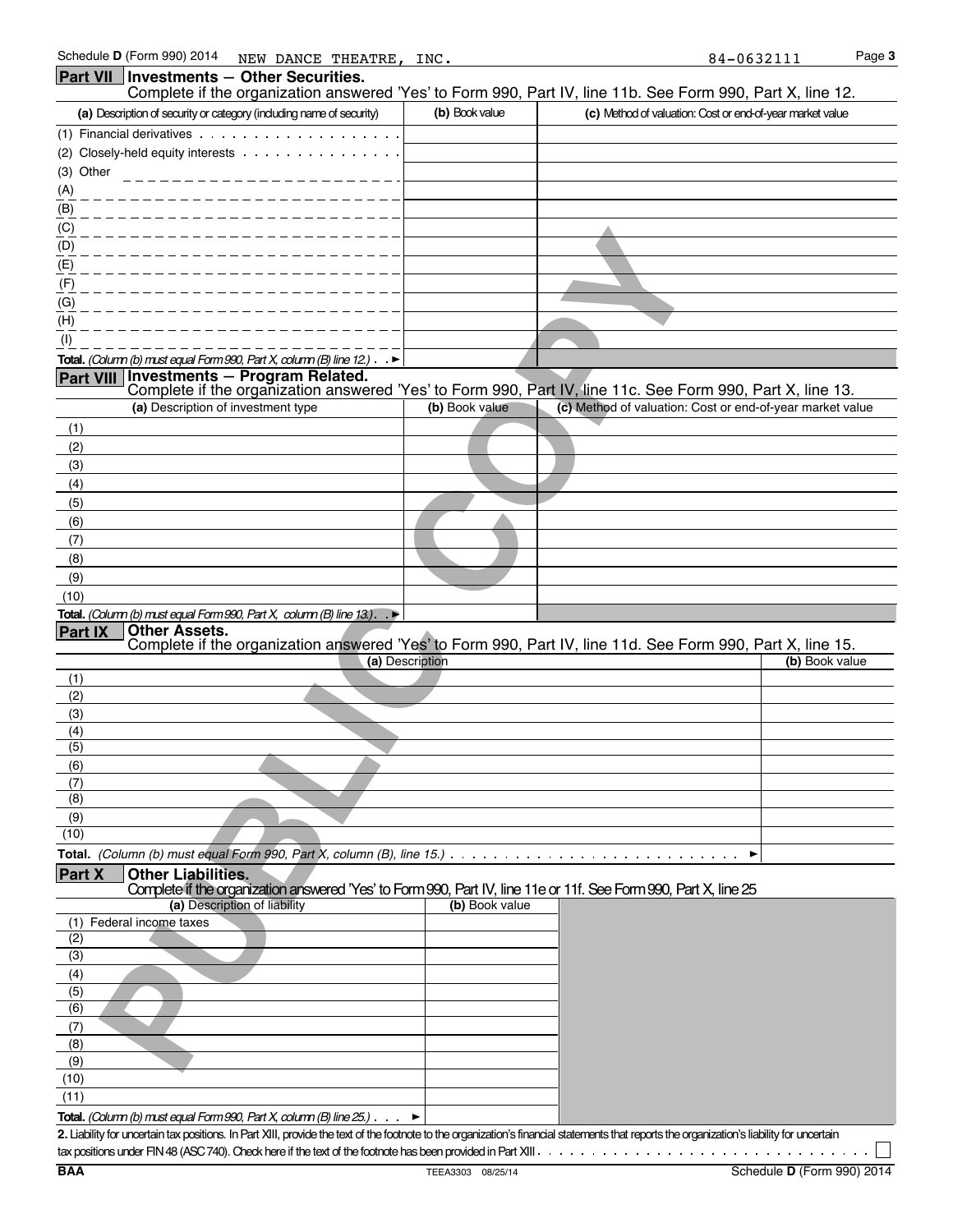| Schedule D (Form 990) 2014 NEW DANCE THEATRE, INC.                                                                                                                                                                                                                               | 84-0632111                 | Page 4   |
|----------------------------------------------------------------------------------------------------------------------------------------------------------------------------------------------------------------------------------------------------------------------------------|----------------------------|----------|
| Reconciliation of Revenue per Audited Financial Statements With Revenue per Return.<br><b>Part XI</b>                                                                                                                                                                            |                            |          |
| Complete if the organization answered 'Yes' to Form 990, Part IV, line 12a.                                                                                                                                                                                                      |                            |          |
| Total revenue, gains, and other support per audited financial statements<br>1                                                                                                                                                                                                    | 1                          | 963,291. |
| Amounts included on line 1 but not on Form 990, Part VIII, line 12:<br>2                                                                                                                                                                                                         |                            |          |
| 2a                                                                                                                                                                                                                                                                               |                            |          |
| 2 <sub>b</sub>                                                                                                                                                                                                                                                                   |                            |          |
| 2c                                                                                                                                                                                                                                                                               |                            |          |
| <b>d</b> Other (Describe in Part XIII.) $\ldots$ $\ldots$ $\ldots$ $\ldots$ $\ldots$ $\ldots$ $\ldots$ $\ldots$ $\ldots$ $\ldots$<br>2 <sub>d</sub>                                                                                                                              |                            |          |
|                                                                                                                                                                                                                                                                                  | <b>2e</b>                  |          |
| з                                                                                                                                                                                                                                                                                | 3                          | 963,291. |
| Amounts included on Form 990, Part VIII, line 12, but not on line 1:<br>4                                                                                                                                                                                                        |                            |          |
| <b>a</b> Investment expenses not included on Form 990, Part VIII, line 7b<br>4a                                                                                                                                                                                                  |                            |          |
| <b>b</b> Other (Describe in Part XIII.) $\ldots \ldots \ldots \ldots \ldots \ldots \ldots \ldots \ldots \ldots \ldots$<br>4 b                                                                                                                                                    |                            |          |
|                                                                                                                                                                                                                                                                                  | 4 c                        |          |
| Total revenue. Add lines 3 and 4c. (This must equal Form 990, Part I, line 12.) Allows Alley Alley Andrew Add<br>5.                                                                                                                                                              | 5                          | 963,291. |
| Part XII   Reconciliation of Expenses per Audited Financial Statements With Expenses per Return.                                                                                                                                                                                 |                            |          |
| Complete if the organization answered 'Yes' to Form 990, Part IV, line 12a.                                                                                                                                                                                                      |                            |          |
|                                                                                                                                                                                                                                                                                  |                            |          |
| 1                                                                                                                                                                                                                                                                                | 1.                         | 809,388. |
| Amounts included on line 1 but not on Form 990, Part IX, line 25:<br>$\overline{2}$                                                                                                                                                                                              |                            |          |
| 2a                                                                                                                                                                                                                                                                               |                            |          |
| 2 <sub>b</sub>                                                                                                                                                                                                                                                                   |                            |          |
| 2c                                                                                                                                                                                                                                                                               |                            |          |
| 2d                                                                                                                                                                                                                                                                               |                            |          |
| e Add lines 2a through 2d (a) and a series of the series of the series of the series of the series of the series of the series of the series of the series of the series of the series of the series of the series of the seri                                                   | <b>2e</b>                  |          |
| 3                                                                                                                                                                                                                                                                                | 3                          | 809,388. |
| Amounts included on Form 990, Part IX, line 25, but not on line 1:<br>4                                                                                                                                                                                                          |                            |          |
| a Investment expenses not included on Form 990, Part VIII, line 7b.<br>4 a                                                                                                                                                                                                       |                            |          |
| 4 <sub>b</sub>                                                                                                                                                                                                                                                                   |                            |          |
|                                                                                                                                                                                                                                                                                  | 4 c                        |          |
|                                                                                                                                                                                                                                                                                  | 5                          | 809,388. |
| <b>Part XIII   Supplemental Information.</b>                                                                                                                                                                                                                                     |                            |          |
| Provide the descriptions required for Part II, lines 3, 5, and 9; Part III, lines 1a and 4; Part IV, lines 1b and 2b; Part V,<br>line 4; Part X, line 2; Part XI, lines 2d and 4b; and Part XII, lines 2d and 4b. Also complete this part to provide any additional information. |                            |          |
| <b>BAA</b>                                                                                                                                                                                                                                                                       | Schedule D (Form 990) 2014 |          |
|                                                                                                                                                                                                                                                                                  |                            |          |
|                                                                                                                                                                                                                                                                                  |                            |          |
|                                                                                                                                                                                                                                                                                  |                            |          |

| <b>BAA</b> |  |
|------------|--|
|            |  |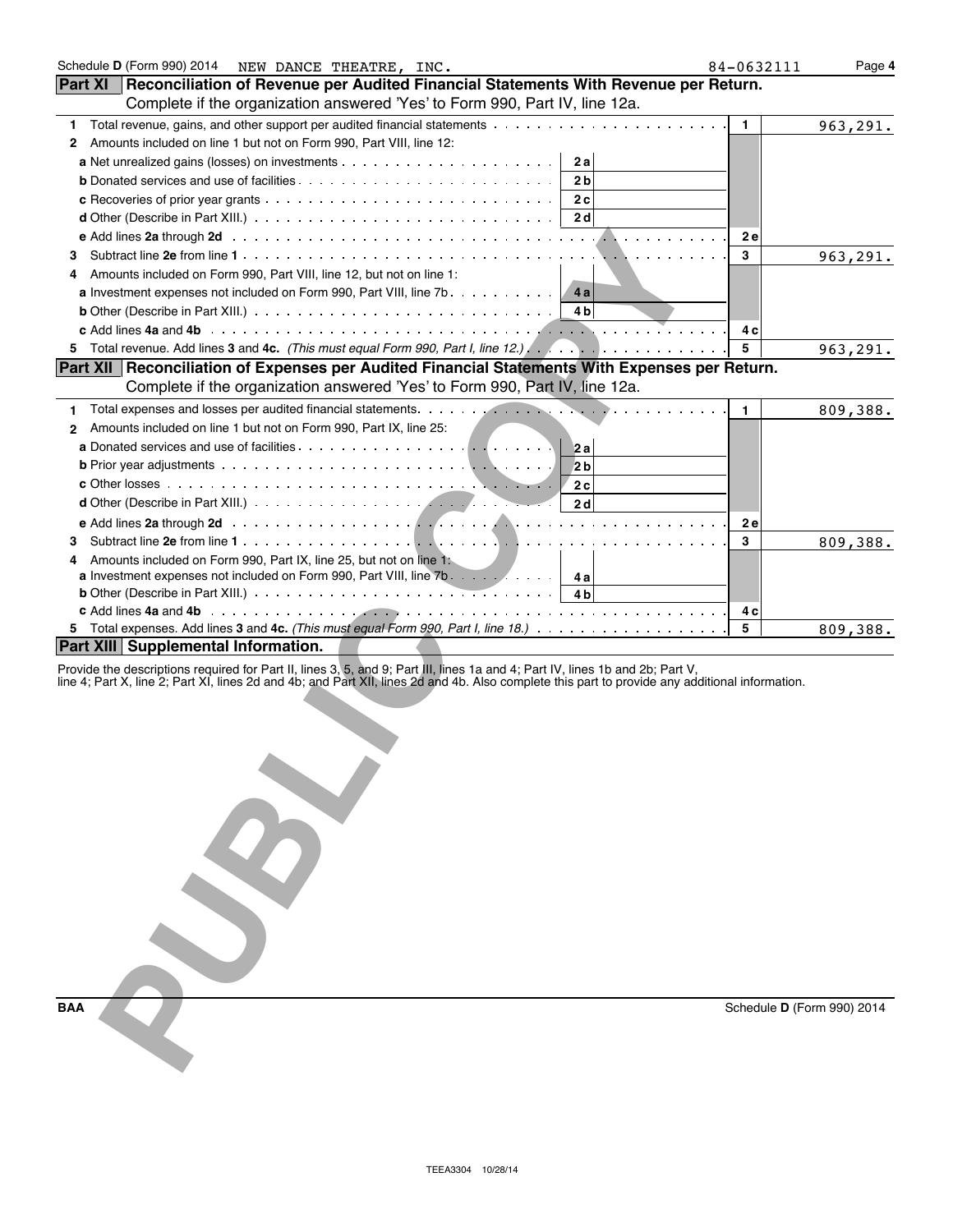|                                                                                                                                                                | <b>SCHEDULE O</b>                                                                                | Supplemental Information to Form 990 or 990-EZ                                                             |                                       | OMB No. 1545-0047                   |  |  |
|----------------------------------------------------------------------------------------------------------------------------------------------------------------|--------------------------------------------------------------------------------------------------|------------------------------------------------------------------------------------------------------------|---------------------------------------|-------------------------------------|--|--|
| (Form 990 or 990-EZ)<br>Complete to provide information for responses to specific questions on<br>Form 990 or 990-EZ or to provide any additional information. |                                                                                                  |                                                                                                            |                                       | 2014                                |  |  |
|                                                                                                                                                                | Department of the Treasury                                                                       | Attach to Form 990 or 990-EZ.<br>Information about Schedule O (Form 990 or 990-EZ) and its instructions is |                                       | <b>Open to Public</b><br>Inspection |  |  |
|                                                                                                                                                                | Internal Revenue Service<br>Name of the organization                                             | at www.irs.gov/form990.                                                                                    | <b>Employer identification number</b> |                                     |  |  |
|                                                                                                                                                                |                                                                                                  | NEW DANCE THEATRE, INC.                                                                                    | 84-0632111                            |                                     |  |  |
|                                                                                                                                                                |                                                                                                  | A COPY OF THE IRS FORM 990 IS PROVIDED TO EACH MEMBER OF THE BOARD OF                                      |                                       |                                     |  |  |
|                                                                                                                                                                | Pt VI, Line 11b                                                                                  | DIRECTORS.                                                                                                 |                                       |                                     |  |  |
|                                                                                                                                                                |                                                                                                  | BOARD MEMBERS ARE REQUIRED TO REVIEW THE CONFLICT OF INTEREST POLICY                                       |                                       |                                     |  |  |
|                                                                                                                                                                | Pt VI, Line 12c                                                                                  | ANNUALLY, DISCLOSE ANY POTENTIAL CONFLICTS, AND SIGN THE POLICY.                                           |                                       |                                     |  |  |
|                                                                                                                                                                |                                                                                                  | A REVIEW OF COMPENSATION OF THE EXECUTIVE ARTISTIC DIRECTOR AND THE                                        |                                       |                                     |  |  |
|                                                                                                                                                                | Pt VI, Line 15a                                                                                  | EXECUTIVE DIRECTOR IS CONDUCTED ANNUALLY.                                                                  |                                       |                                     |  |  |
|                                                                                                                                                                | Pt VI, Line 15b                                                                                  | A REVIEW OF EMPLOYEE COMPENSATION IS CONDUCTED ANNUALLY.                                                   |                                       |                                     |  |  |
|                                                                                                                                                                | Pt VI, Line 2                                                                                    | THE ARTISTIC DIRECTOR AND EXECUTIVE DIRECTOR ARE RELATED.                                                  |                                       |                                     |  |  |
|                                                                                                                                                                |                                                                                                  | THE ORGANIZATION PROVIDES COPIES OF IRS FORM 990, CONFLICT OF INTEREST                                     |                                       |                                     |  |  |
|                                                                                                                                                                |                                                                                                  |                                                                                                            |                                       |                                     |  |  |
|                                                                                                                                                                |                                                                                                  |                                                                                                            |                                       |                                     |  |  |
|                                                                                                                                                                | POLICY, GOVERNING DOCUMENTS, AND FINANCIAL STATEMENTS UPON WRITTEN<br>Pt VI, Line 19<br>REQUEST. |                                                                                                            |                                       |                                     |  |  |
|                                                                                                                                                                |                                                                                                  |                                                                                                            |                                       |                                     |  |  |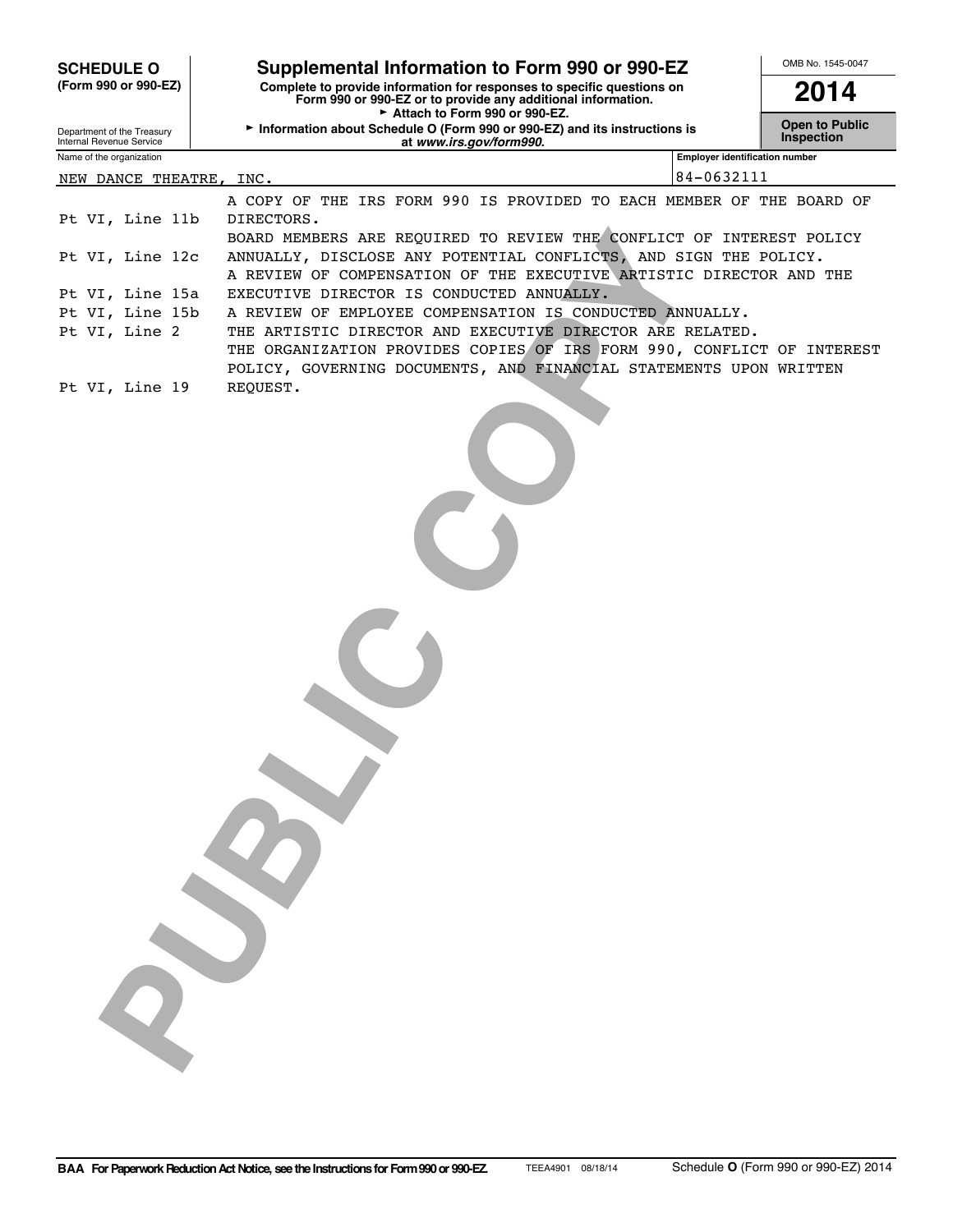| Form 8879-EO                                                                                           | <b>IRS e-file Signature Authorization</b><br>for an Exempt Organization                                                                                                                                                                                                                                                                                                                                                                                                                                                                                                                                                                                                                                                                                                                                                                                                                                                                                                                                                                                                                                                                                                                                                                                                                                                                                                                                                                                                          | OMB No. 1545-1878                                                    |
|--------------------------------------------------------------------------------------------------------|----------------------------------------------------------------------------------------------------------------------------------------------------------------------------------------------------------------------------------------------------------------------------------------------------------------------------------------------------------------------------------------------------------------------------------------------------------------------------------------------------------------------------------------------------------------------------------------------------------------------------------------------------------------------------------------------------------------------------------------------------------------------------------------------------------------------------------------------------------------------------------------------------------------------------------------------------------------------------------------------------------------------------------------------------------------------------------------------------------------------------------------------------------------------------------------------------------------------------------------------------------------------------------------------------------------------------------------------------------------------------------------------------------------------------------------------------------------------------------|----------------------------------------------------------------------|
|                                                                                                        | $      \cdot$ , 2014, and ending $     \cdot$ $\cdot$ $  -$<br>For calendar year 2014, or fiscal year beginning                                                                                                                                                                                                                                                                                                                                                                                                                                                                                                                                                                                                                                                                                                                                                                                                                                                                                                                                                                                                                                                                                                                                                                                                                                                                                                                                                                  |                                                                      |
| Department of the Treasury<br>Internal Revenue Service                                                 | ► Do not send to the IRS. Keep for your records.<br>Information about Form 8879-EO and its instructions is at www.irs.gov/form8879eo.                                                                                                                                                                                                                                                                                                                                                                                                                                                                                                                                                                                                                                                                                                                                                                                                                                                                                                                                                                                                                                                                                                                                                                                                                                                                                                                                            | 2014                                                                 |
| Name of exempt organization                                                                            |                                                                                                                                                                                                                                                                                                                                                                                                                                                                                                                                                                                                                                                                                                                                                                                                                                                                                                                                                                                                                                                                                                                                                                                                                                                                                                                                                                                                                                                                                  | <b>Employer identification number</b>                                |
| NEW DANCE THEATRE,<br>Name and title of officer                                                        | INC.                                                                                                                                                                                                                                                                                                                                                                                                                                                                                                                                                                                                                                                                                                                                                                                                                                                                                                                                                                                                                                                                                                                                                                                                                                                                                                                                                                                                                                                                             | 84-0632111                                                           |
| MALIK ROBINSON                                                                                         | EXECUTIVE DIRECTOR                                                                                                                                                                                                                                                                                                                                                                                                                                                                                                                                                                                                                                                                                                                                                                                                                                                                                                                                                                                                                                                                                                                                                                                                                                                                                                                                                                                                                                                               |                                                                      |
| Part I                                                                                                 | Type of Return and Return Information (Whole Dollars Only)<br>Check the box for the return for which you are using this Form 8879-EO and enter the applicable amount, if any, from the return. If you<br>check the box on line 1a, 2a, 3a, 4a, or 5a, below, and the amount on that line for the return being filed with this form was blank, then<br>leave line 1b, 2b, 3b, 4b, or 5b, whichever is applicable, blank (do not enter -0-). But, if you entered -0- on the return, then enter -0- on<br>the applicable line below. Do not complete more than 1 line in Part I.                                                                                                                                                                                                                                                                                                                                                                                                                                                                                                                                                                                                                                                                                                                                                                                                                                                                                                    |                                                                      |
| 1 a Form 990 check here $\ \mathbf{x}\ $<br>2 a Form 990-EZ check here $\cdots$                        | <b>b</b> Total revenue, if any (Form 990, Part VIII, column $(A)$ , line 12) $\cdots \cdots$ 1b 963, 291.<br><b>b</b> Total revenue, if any (Form 990-EZ, line 9) $\ldots$ 2b                                                                                                                                                                                                                                                                                                                                                                                                                                                                                                                                                                                                                                                                                                                                                                                                                                                                                                                                                                                                                                                                                                                                                                                                                                                                                                    |                                                                      |
| 3 a Form 1120-POL check here $\cdots$                                                                  | <b>b</b> Total tax (Form 1120-POL, line 22) $\ldots$ 3b                                                                                                                                                                                                                                                                                                                                                                                                                                                                                                                                                                                                                                                                                                                                                                                                                                                                                                                                                                                                                                                                                                                                                                                                                                                                                                                                                                                                                          |                                                                      |
| 4 a Form 990-PF check here $\cdots$<br>5 a Form 8868 check here $\begin{array}{c} \bullet \end{array}$ | <b>b</b> Tax based on investment income (Form 990-PF, Part VI, line 5) $\ldots$ 4 b<br><b>b</b> Balance Due (Form 8868, Part I, line 3c or Part II, line 8c) $\ldots \ldots \ldots$ 5b                                                                                                                                                                                                                                                                                                                                                                                                                                                                                                                                                                                                                                                                                                                                                                                                                                                                                                                                                                                                                                                                                                                                                                                                                                                                                           |                                                                      |
|                                                                                                        |                                                                                                                                                                                                                                                                                                                                                                                                                                                                                                                                                                                                                                                                                                                                                                                                                                                                                                                                                                                                                                                                                                                                                                                                                                                                                                                                                                                                                                                                                  |                                                                      |
|                                                                                                        | Part II Declaration and Signature Authorization of Officer                                                                                                                                                                                                                                                                                                                                                                                                                                                                                                                                                                                                                                                                                                                                                                                                                                                                                                                                                                                                                                                                                                                                                                                                                                                                                                                                                                                                                       |                                                                      |
|                                                                                                        | I further declare that the amount in Part I above is the amount shown on the copy of the organization's electronic return. I consent to allow my<br>intermediate service provider, transmitter, or electronic return originator (ERO) to send the organization's return to the IRS and to receive from<br>the IRS (a) an acknowledgement of receipt or reason for rejection of the transmission, (b) the reason for any delay in processing the return or<br>refund, and (c) the date of any refund. If applicable, I authorize the U.S. Treasury and its designated Financial Agent to initiate an electronic<br>funds withdrawal (direct debit) entry to the financial institution account indicated in the tax preparation software for payment of the<br>organization's federal taxes owed on this return, and the financial institution to debit the entry to this account. To revoke a payment, I must<br>contact the U.S. Treasury Financial Agent at 1-888-353-4537 no later than 2 business days prior to the payment (settlement) date. I also<br>authorize the financial institutions involved in the processing of the electronic payment of taxes to receive confidential information necessary to<br>answer inquiries and resolve issues related to the payment. I have selected a personal identification number (PIN) as my signature for the<br>organization's electronic return and, if applicable, the organization's consent to electronic funds withdrawal. |                                                                      |
| Officer's PIN: check one box only<br>I authorize                                                       | to enter my PIN<br><b>ERO firm name</b>                                                                                                                                                                                                                                                                                                                                                                                                                                                                                                                                                                                                                                                                                                                                                                                                                                                                                                                                                                                                                                                                                                                                                                                                                                                                                                                                                                                                                                          | as my signature<br>Enter five numbers, but<br>do not enter all zeros |
| the return's disclosure consent screen.                                                                | on the organization's tax year 2014 electronically filed return. If I have indicated within this return that a copy of the return is being filed with<br>a state agency(ies) regulating charities as part of the IRS Fed/State program, I also authorize the aforementioned ERO to enter my PIN on                                                                                                                                                                                                                                                                                                                                                                                                                                                                                                                                                                                                                                                                                                                                                                                                                                                                                                                                                                                                                                                                                                                                                                               |                                                                      |
|                                                                                                        | X As an officer of the organization, I will enter my PIN as my signature on the organization's tax year 2014 electronically filed return. If I have<br>indicated within this return that a copy of the return is being filed with a state agency(ies) regulating charities as part of the IRS Fed/State<br>program. I will enter my PIN on the return's disclosure consent screen.                                                                                                                                                                                                                                                                                                                                                                                                                                                                                                                                                                                                                                                                                                                                                                                                                                                                                                                                                                                                                                                                                               |                                                                      |
| Officer's signature                                                                                    | Date $\triangleright$ 11/16/2015<br><u> 1989 - Johann Barbara, martxa a shekara 1980 - An</u>                                                                                                                                                                                                                                                                                                                                                                                                                                                                                                                                                                                                                                                                                                                                                                                                                                                                                                                                                                                                                                                                                                                                                                                                                                                                                                                                                                                    |                                                                      |
| Part III Certification and Authentication                                                              |                                                                                                                                                                                                                                                                                                                                                                                                                                                                                                                                                                                                                                                                                                                                                                                                                                                                                                                                                                                                                                                                                                                                                                                                                                                                                                                                                                                                                                                                                  |                                                                      |
|                                                                                                        | ERO's EFIN/PIN. Enter your six-digit electronic filing identification                                                                                                                                                                                                                                                                                                                                                                                                                                                                                                                                                                                                                                                                                                                                                                                                                                                                                                                                                                                                                                                                                                                                                                                                                                                                                                                                                                                                            | do not enter all zeros                                               |
| Authorized IRS e-file Providers for Business Returns.                                                  | I certify that the above numeric entry is my PIN, which is my signature on the 2014 electronically filed return for the organization indicated<br>above. I confirm that I am submitting this return in accordance with the requirements of Pub 4163, Modernized e-File (MeF) Information for                                                                                                                                                                                                                                                                                                                                                                                                                                                                                                                                                                                                                                                                                                                                                                                                                                                                                                                                                                                                                                                                                                                                                                                     |                                                                      |
| ERO's signature<br>$\blacktriangleright$                                                               | Date $\blacktriangleright$                                                                                                                                                                                                                                                                                                                                                                                                                                                                                                                                                                                                                                                                                                                                                                                                                                                                                                                                                                                                                                                                                                                                                                                                                                                                                                                                                                                                                                                       |                                                                      |
|                                                                                                        | <b>ERO Must Retain This Form - See Instructions</b><br>Do Not Submit This Form To the IRS Unless Requested To Do So                                                                                                                                                                                                                                                                                                                                                                                                                                                                                                                                                                                                                                                                                                                                                                                                                                                                                                                                                                                                                                                                                                                                                                                                                                                                                                                                                              |                                                                      |
|                                                                                                        | <b>BAA For Paperwork Reduction Act Notice, see instructions.</b>                                                                                                                                                                                                                                                                                                                                                                                                                                                                                                                                                                                                                                                                                                                                                                                                                                                                                                                                                                                                                                                                                                                                                                                                                                                                                                                                                                                                                 | Form 8879-EO (2014)                                                  |